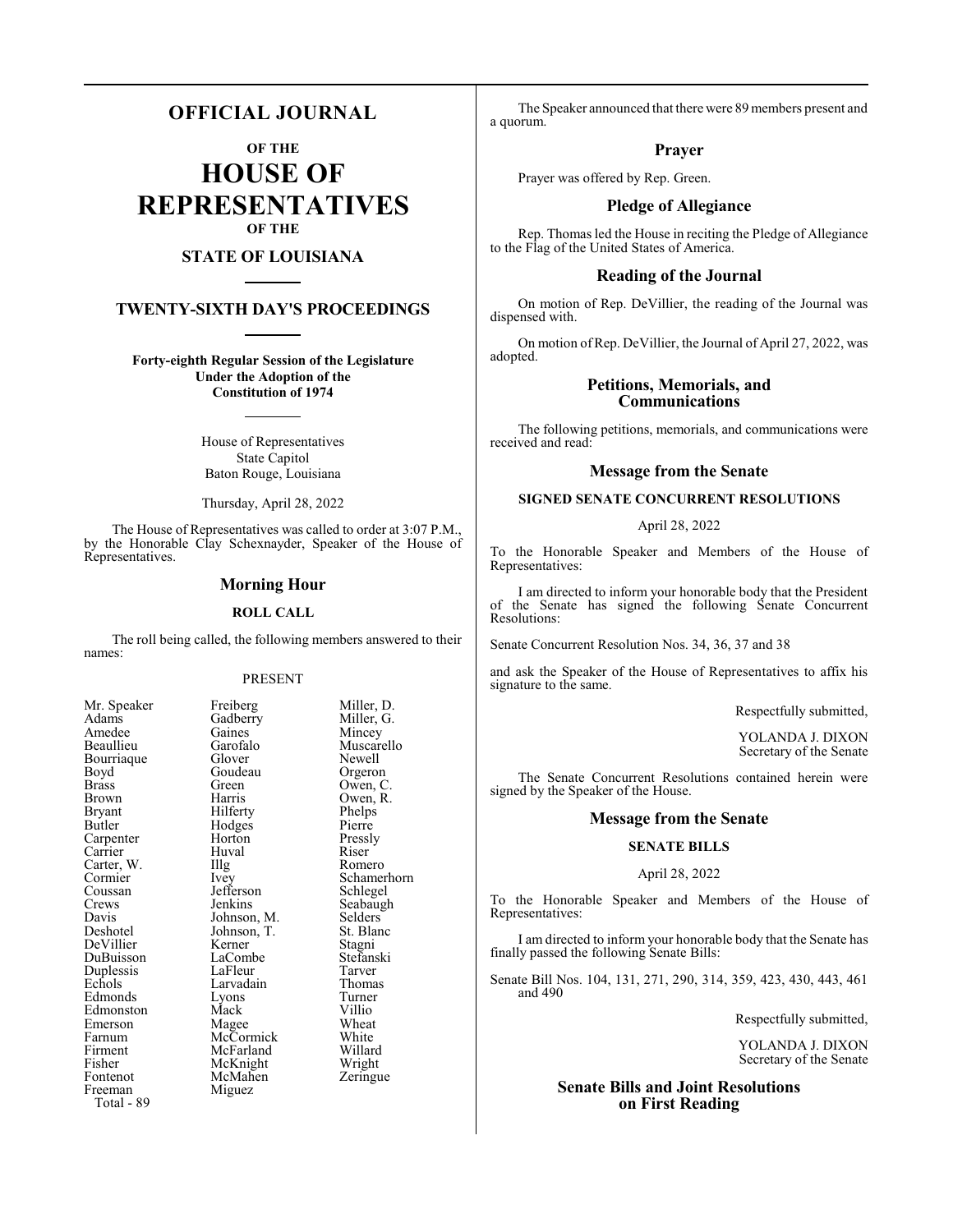# Page 2 HOUSE

26th Day's Proceedings - April 28, 2022

The following Senate Bills and Joint Resolutions on first reading were taken up, read, and placed upon the calendar for their second reading:

#### **SENATE BILL NO. 104—** BY SENATOR MIZELL

AN ACT

To enact R.S. 40:2175.8, relative to outpatient abortion facilities; to require outpatient abortion facilities to permit certain communications by patients; to provide for conditions for licensure; to provide for penalties; and to provide for related matters.

Read by title.

Lies over under the rules.

#### **SENATE BILL NO. 131—**

BY SENATOR MIZELL AN ACT

To enact R.S. 17:3383, relative to postsecondary education; to require the Board of Regents and each public postsecondary education management board to adopt policies regarding use of certain computers and computer services; to provide exceptions; and to provide for related matters.

Read by title.

Lies over under the rules.

# **SENATE BILL NO. 271—**

BY SENATOR WOMACK AND REPRESENTATIVE ROMERO AN ACT

To amend and reenact R.S. 38:2212(B)(2) and (H) and to enact R.S.  $38:2211(A)(15)$ , relative to bidding requirements on public works projects; to prohibit additional requirements for information requested by public entities; to provide relative to bidders' information on public bids; to provide for definitions; and to provide for related matters.

Read by title.

Lies over under the rules.

#### **SENATE BILL NO. 290—** BY SENATOR CORTEZ

AN ACT

To amend and reenact the introductory paragraph of R.S. 27:27.1(C) and  $27.1(C)(1)$ , (3), and (8), (D)(1), (3), and (4), (E), (F), (J), the introductory paragraph of  $(L)$ , and  $(M)$ ,  $627$ , and  $628(B)$ , relative to sports wagering; to specifically include operators and electronic wagering in compulsive and problem gambling programs; to add certain parties to the exception from liability for certain disclosure of information; to allow the division of a licensee's promotional play credit between platforms; to provide a method of proportionate distribution of revenue dedicated to local government; and to provide for related matters.

Read by title.

Lies over under the rules.

#### **SENATE BILL NO. 314—** BY SENATOR CORTEZ

AN ACT

To amend and reenact R.S. 4:213(2), 214(A)(4), (K)(1), (2) and (3), and (L),  $216(E)(1)$ ,  $217(E)$ , and  $228(A)$ , (C) and (G), relative to historic horse racing; to provide for offtrack wagering facilities; to provide for commissions on wagers; to provide for purse supplements; to provide for prohibitions; to provide for definitions; and to provide for related matters.

Read by title.

Lies over under the rules.

# **SENATE BILL NO. 359—**

BY SENATOR JACKSON

- AN ACT
- To amend and reenact R.S. 40:2608(A)(1), (2), and (4) and 2610(A), relative to forfeiture; to provide relative to receipt of notice of forfeiture; to provide relative to extension of time for filing of claims to seized property; to provide relative to time limits; and to provide for relative matters.

Read by title.

Lies over under the rules.

#### **SENATE BILL NO. 423—**

BY SENATOR FOIL

AN ACT To amend and reenact R.S.  $38:2295(C)(1)$ , relative to plans and specifications for public works; to provide for clarification of requirements for prior approval; to provide for adjusting the time response period for particular products; to provide for technical corrections; and to provide for related matters.

Read by title.

Lies over under the rules.

#### **SENATE BILL NO. 430—** BY SENATOR WOMACK

AN ACT

To enact R.S. 17:85.1, relative to naming a gymnasium at Monterey High School; to authorize theConcordia Parish School Board to name the new gymnasium at Monterey High School in honor of Jack Bairnsfather; and to provide for related matters.

Read by title.

Lies over under the rules.

**SENATE BILL NO. 443—** BY SENATOR ALLAIN

AN ACT

To amend and reenact R.S. 47:303.1(C) and (G) and to repeal R.S. 47:303.1(D), relative to direct payment numbers; to provide for uniformdirect payment number procedures and appeal rights for local tax collectors; and to provide for related matters.

Read by title.

Lies over under the rules.

**SENATE BILL NO. 461—** BY SENATOR REESE

AN ACT

To enact R.S. 33:423.30, relative to the Vinton Police Department; to authorize the police chief to discipline police personnel; and to provide for related matters.

Read by title.

Lies over under the rules.

### **SENATE BILL NO. 490—**

BY SENATOR CORTEZ AN ACT

To amend and reenact R.S. 40:1379.1(N) and to enact Chapter 12 of Title 24 of the Louisiana Revised Statutes of 1950, to be comprised ofR.S. 24:681 through 685 and 691 through 693 and R.S. 40:2402(3)(f), relative to capitol security; to provide for a director of capitol security; to provide for the qualifications, compensation, duties and functions of the director; to provide for capitol security officers; to provide for the manner in which certain special officer commissions may be issued; to create the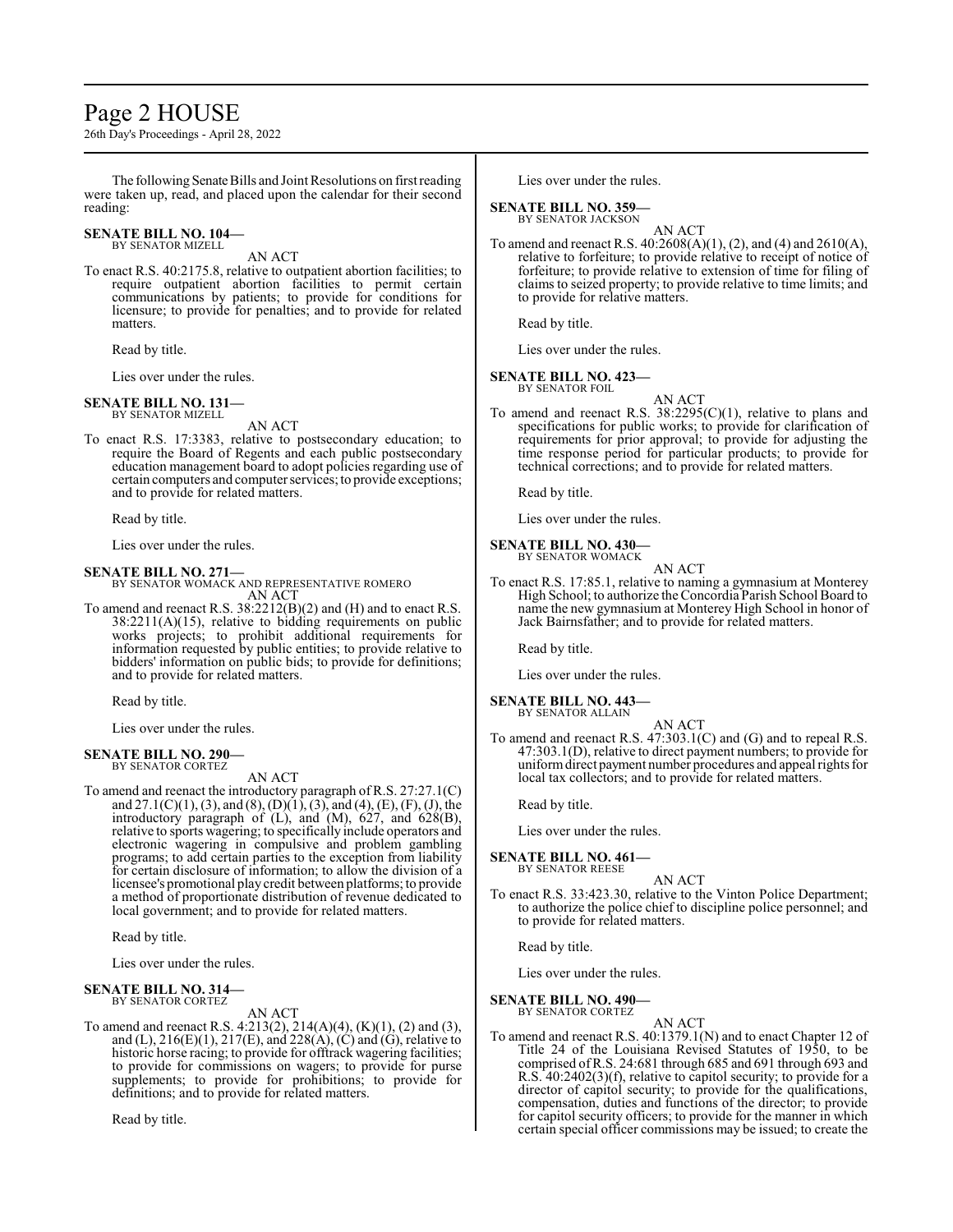Page 3 HOUSE

26th Day's Proceedings - April 28, 2022

Capitol Security Council; to provide for the composition and membership of the council; to provide for the powers and duties of the council; to provide for definitions; and to provide for related matters.

Read by title.

Lies over under the rules.

### **Suspension of the Rules**

On motion of Rep. Jefferson, the rules were suspended in order to take up and consider Introduction of Resolutions, House and House Concurrent at this time.

# **Introduction of Resolutions, House and House Concurrent**

The following members introduced the following entitled House and House Concurrent Resolutions, which were read the first time by their titles and placed upon the calendar for their second reading:

### **HOUSE RESOLUTION NO. 95—**

BY REPRESENTATIVE JEFFERSON A RESOLUTION To commend Bishop C. James King, Jr., for his service.

Read by title.

On motion of Rep. Jefferson, and under a suspension of the rules, the resolution was adopted.

### **HOUSE RESOLUTION NO. 96—**

BY REPRESENTATIVE ROMERO A RESOLUTION

To commend Brady Hall on achieving the rank of Eagle Scout.

Read by title.

On motion of Rep. Romero, and under a suspension of the rules, the resolution was adopted.

# **HOUSE RESOLUTION NO. 97—** BY REPRESENTATIVE ROMERO

A RESOLUTION

To commend David Matte on achieving the rank of Eagle Scout.

Read by title.

On motion of Rep. Romero, and under a suspension of the rules, the resolution was adopted.

#### **HOUSE CONCURRENT RESOLUTION NO. 95—** BY REPRESENTATIVE WILLARD

A CONCURRENT RESOLUTION

To create the Louisiana Contraflow Task Force to study and make recommendations regarding contraflow throughout the state, including safety recommendations such as the implementation and use of a siren system near populated areas.

Read by title.

Lies over under the rules.

#### **HOUSE CONCURRENT RESOLUTION NO. 96—** BY REPRESENTATIVE MAGEE

A CONCURRENT RESOLUTION

To create an America 250 state commission to work jointly with the federal America 250 commission to help plan and coordinate the celebration of the semiquincentennial anniversary of the United States of America.

Read by title.

Lies over under the rules.

# **House and House Concurrent Resolutions Lying Over**

The following House and House Concurrent Resolutions lying over were taken up and acted upon as follows:

#### **HOUSE RESOLUTION NO. 89—**

BY REPRESENTATIVE GEYMANN A RESOLUTION

To urge and request the local governing authority ofCalcasieu Parish and the Calcasieu Parish Animal Services and Adoption Center to become a "no kill" shelter by adopting policies and programs which provide alternatives to euthanizing healthy dogs and cats prior to December 31, 2025.

Read by title.

Under the rules, the above resolution was referred to the Committee on Agriculture, Forestry, Aquaculture, and Rural Development.

#### **HOUSE CONCURRENT RESOLUTION NO. 94—** BY REPRESENTATIVE DUPLESSIS

A CONCURRENT RESOLUTION

To urge and request the Department of Children and Family Services and the Louisiana Department of Health, jointly, to study the feasibility, best structure, and potential return on investment of a program to provide children born in Louisiana whose birth was covered or eligible for coverage by Medicaid with a trust that, at maturity, can be used to fund the child's postsecondary education in this state, the purchase of a home in this state, or formation of a business in this state; and to report the findings of the study to the legislature.

Read by title.

Under the rules, the above resolution was referred to the Committee on Health and Welfare.

# **Senate Concurrent Resolutions Lying Over**

The following Senate Concurrent Resolutions lying over were taken up and acted upon as follows:

# **SENATE CONCURRENT RESOLUTION NO. 43—** BY SENATOR FIELDS

A CONCURRENT RESOLUTION

To express the sincere condolences of the Legislature of Louisiana upon the passing of Johnnie A. Jones Sr. and to gratefully acknowledge his extraordinary career of public service on behalf of the citizens of Louisiana.

Read by title.

On motion of Rep. Selders, and under a suspension of the rules, the resolution was concurred in.

# **Senate Bills and Joint Resolutions on Second Reading to be Referred**

The following Senate Bills and Joint Resolutions on second reading to be referred were taken up, read, and referred to committees, as follows: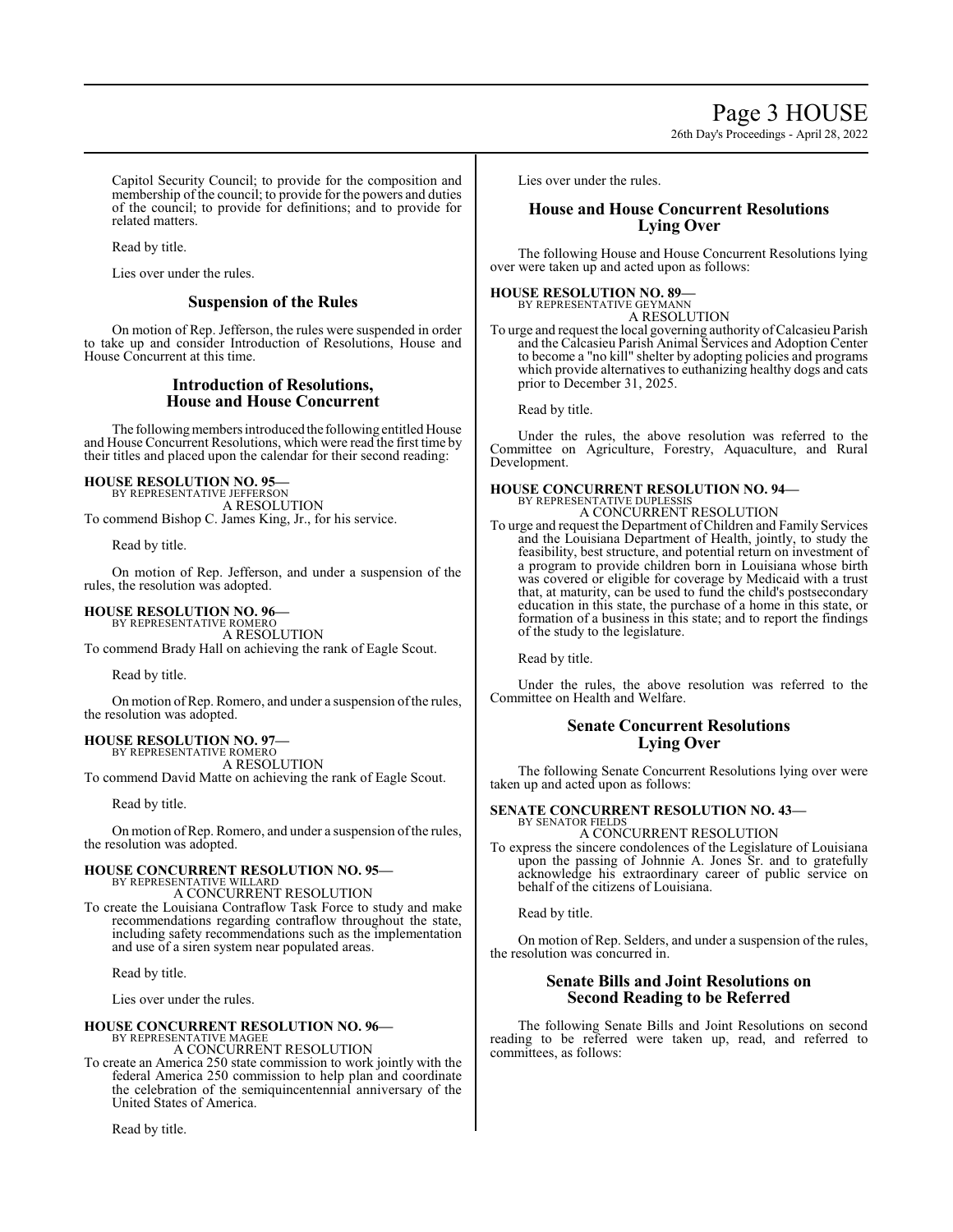# Page 4 HOUSE

26th Day's Proceedings - April 28, 2022

#### **SENATE BILL NO. 213—** BY SENATOR LUNEAU

AN ACT

To amend and reenact R.S. 40:2162(A)(3) and (7), (C)(3), (D)(1), (2)(c), (3)(b), and (H)(1) and to repeal R.S.  $40:2162(C)(2)(c)$ , relative to behavioral health rehabilitation services in the medical assistance program; to provide for community psychiatric support and treatment services; to provide for psychosocial rehabilitation services; to provide for licensure requirements of individuals providing services; to provide for technical updates of outdated provisions; to provide for an effective date; and to provide for related matters.

Read by title.

Under the rules, the above bill was referred to the Committee on Health and Welfare.

#### **SENATE BILL NO. 436—** BY SENATOR CLOUD

AN ACT

To enact R.S. 47:463.214, relative to motor vehicle special prestige license plate; to provide for the establishment of the "Louisiana Equine Promotion and Research Advisory Board" special prestige license plate; to provide for creation, issuance, design, fees, distribution, and rule promulgation applicable to such license plates; and to provide for related matters.

Read by title.

Under the rules, the above bill was referred to the Committee on Transportation, Highways and Public Works.

### **House and House Concurrent Resolutions Reported by Committee**

The following House and House Concurrent Resolutions reported by committee were taken up and acted upon as follows:

#### **HOUSE CONCURRENT RESOLUTION NO. 17—** BY REPRESENTATIVE HODGES

A CONCURRENT RESOLUTION

To continue the Comite River Diversion Canal Project Task Force, which includes the Amite River Basin District, and to authorize the task force to study and make recommendations on actions necessary to complete construction of the Comite River Diversion Project and mitigate flooding caused by the Comite and Amite rivers.

Read by title.

Reported with amendments by the Committee on House and Governmental Affairs.

The committee amendments were read as follows:

#### **HOUSE COMMITTEE AMENDMENTS**

Amendments proposed by House Committee on House and Governmental Affairs to Engrossed House Concurrent Resolution No. 17 by Representative Hodges

#### AMENDMENT NO. 1

On page 3, delete lines 25 through 27

On motion of Rep. Stefanski, the amendments were adopted.

On motion of Rep. Stefanski, the resolution, as amended, was ordered engrossed and passed to its third reading.

#### **HOUSE CONCURRENT RESOLUTION NO. 23—** BY REPRESENTATIVE HARRIS

A CONCURRENT RESOLUTION

To approve the formula that was developed by the State Board of Elementary and Secondary Education pursuant to Article VIII, Section 13(B) of the Constitution of Louisiana to determine the cost of a minimum foundation program of education in all public elementary and secondary schools as well as to equitably allocate the funds to parish and city school systems and that was adopted by the board on March 9, 2022.

Read by title.

Reported favorably by the Committee on Education.

Under the rules, the above resolution, as amended, was ordered engrossed and recommitted to the Committee on Appropriations.

# **HOUSE CONCURRENT RESOLUTION NO. 44—** BY REPRESENTATIVE DUSTIN MILLER

A CONCURRENT RESOLUTION

To create the Health Disparities in Rural Areas Task Force as a subcommittee of the Statewide Health Equity Consortium within the Louisiana Department of Health, to provide for the composition and duties of the task force, and to require the task force to report findings and recommendations to the legislative committees on health and welfare.

Read by title.

Reported with amendments by the Committee on Health and Welfare.

The committee amendments were read as follows:

#### **HOUSE COMMITTEE AMENDMENTS**

Amendments proposed by House Committee on Health and Welfare to Original House Concurrent Resolution No. 44 by Representative Dustin Miller

#### AMENDMENT NO. 1

On page 1, line 2, after "To create" delete the remainder of the line and insert in lieu thereof the following:

"the Health Disparities in Rural Areas Task Force as a subcommittee of the Statewide Health Equity Consortium within the Louisiana Department of Health, to provide for the"

#### AMENDMENT NO. 2

On page 2, line 7, delete "Inequities and"

AMENDMENT NO. 3

On page 2, delete lines 12 and 13 in their entirety and insert in lieu thereof the following:

"(2) One member who possesses postgraduate degrees in both nursing and business administration appointed by the director of clinical practice, health policy, and advocacy of the Louisiana State Nurses Association."

#### AMENDMENT NO. 4

On page 2, line 29, change "executive director" to "president of the board of directors"

#### AMENDMENT NO. 5

On page 3, between lines 5 and 6, insert the following: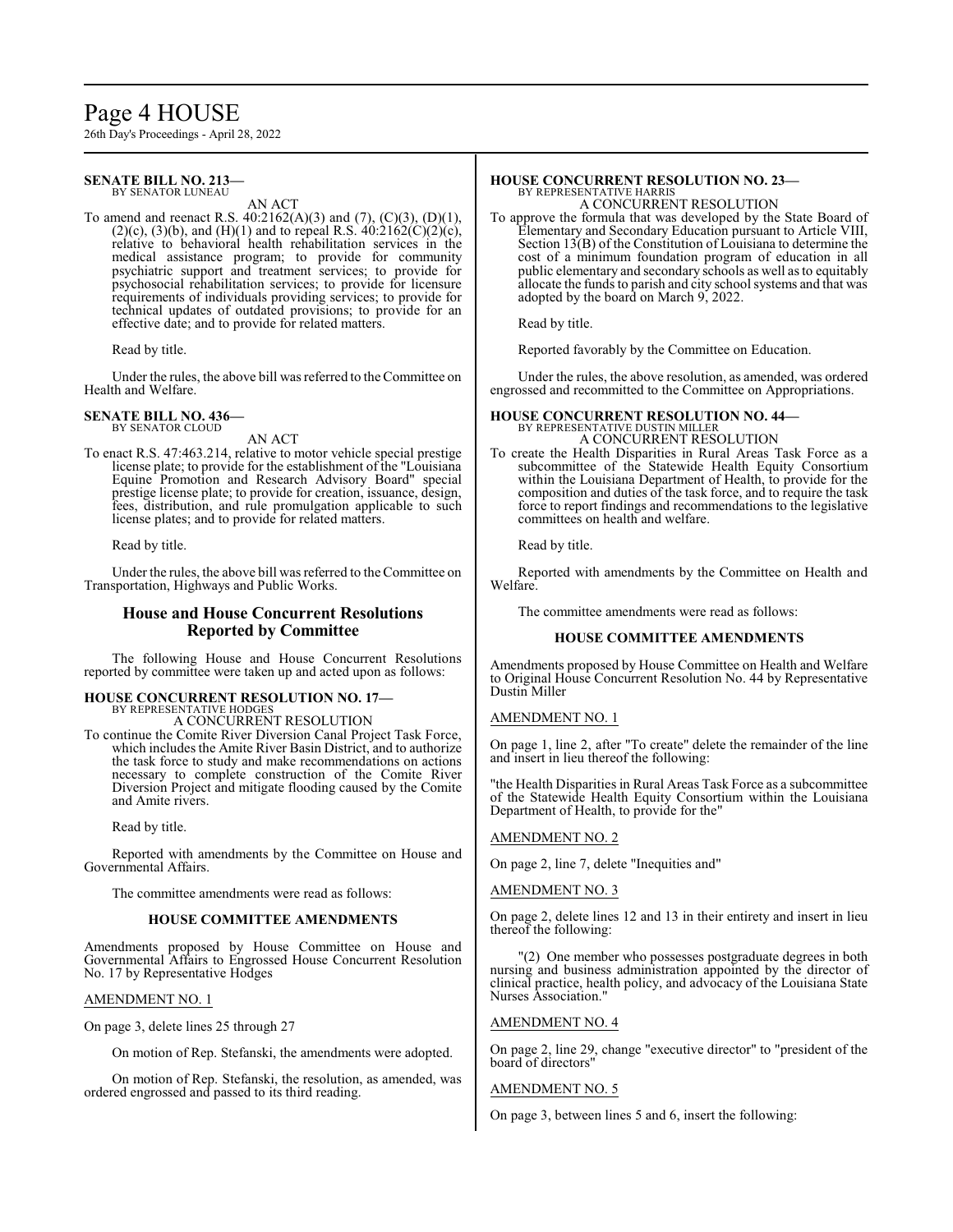# Page 5 HOUSE

26th Day's Proceedings - April 28, 2022

"(17) One primary care physician from each of the six Louisiana congressional districts appointed by the president of the board of directors of the Louisiana Academy of Family Physicians.

(18) The president of the Louisiana Council of Administrators in Nursing Education or his designee.

(19) The president ofthe Black Nurses Association of Acadiana or his designee.

(20) The president of the Louisiana Independent Pharmacies Association."

# AMENDMENT NO. 6

On page 3, delete lines 22 and 23 in their entirety and insert in lieu thereof the following:

"BE IT FURTHER RESOLVED that the task force shall be a subcommittee of the Statewide Health Equity Consortium within the Louisiana Department of Health.

BE IT FURTHER RESOLVED that the Statewide Health Equity Consortium shall convene the first meeting of the task force no later than August 15, 2022."

#### AMENDMENT NO. 7

On page 4, line 6, change "the advocacy chair for District 4" to "the director of clinical practice, health policy, and advocacy"

#### AMENDMENT NO. 8

On page 4, line 14, change "executive director" to "president of the board of directors"

#### AMENDMENT NO. 9

On page 4, line 15, delete "and"

#### AMENDMENT NO. 10

On page 4, line 16, after "Physicians" and before the period "." insert a comma "," and "the president of the Louisiana Council of Administrators in Nursing Education, the president of the Black Nurses Association of Acadiana, and the president of the Louisiana Independent Pharmacies Association"

On motion of Rep. Bagley, the amendments were adopted.

On motion of Rep. Bagley, the resolution, as amended, was ordered engrossed and passed to its third reading.

#### **HOUSE CONCURRENT RESOLUTION NO. 45—** BY REPRESENTATIVE BAGLEY

A CONCURRENT RESOLUTION

To urge and request the office of behavioral health of the Louisiana Department of Health to conduct a comprehensive assessment of this state's capacity and needs with respect to substance use disorder treatment and to report findings of the assessment to the legislative committees on health and welfare.

Read by title.

Reported with amendments by the Committee on Health and Welfare.

The committee amendments were read as follows:

### **HOUSE COMMITTEE AMENDMENTS**

Amendments proposed by House Committee on Health and Welfare to Original House Concurrent Resolution No. 45 by Representative Bagley

#### AMENDMENT NO. 1

On page 2, line 26, delete "nonprofit"

On motion of Rep. Bagley, the amendments were adopted.

On motion of Rep. Bagley, the resolution, as amended, was ordered engrossed and passed to its third reading.

#### **HOUSE CONCURRENT RESOLUTION NO. 65—** BY REPRESENTATIVE ECHOLS

A CONCURRENT RESOLUTION

To urge and request the Louisiana Alzheimer's Coalition to submit its Alzheimer's state plan to the office of the governor, speaker of the House of Representatives, president of the Senate, chairman of the House Committee on Health and Welfare, and chairman of the Senate Committee on Health and Welfare no later than March 31, 2023.

Read by title.

Reported favorably by the Committee on Health and Welfare.

Onmotion ofRep. Bagley, the resolution was ordered engrossed and passed to its third reading.

#### **HOUSE CONCURRENT RESOLUTION NO. 76—**

BY REPRESENTATIVES PHELPS, ADAMS, BOYD, BRASS, BROWN, CARPENER, CORNER, CORNER, CORNER, CORNER, CORNER, CORNER,<br>CORMIER, COX, DUPLESSIS, FISHER, FREEMAN, GAINES, GLOVER,<br>GREEN, HUGHES, JEFFERSON, JENKINS, TRAVIS JOHNSON, J A CONCURRENT RESOLUTION

To express the support of the Legislature of Louisiana for equitable access to transformative therapies for sickle cell disease.

Read by title.

Reported favorably by the Committee on Health and Welfare.

Onmotion ofRep. Bagley, the resolution was ordered engrossed and passed to its third reading.

#### **HOUSE CONCURRENT RESOLUTION NO. 81—** BY REPRESENTATIVE MINCEY

A CONCURRENT RESOLUTION

To create the Workforce Opportunity and Readiness Task Force to study workforce readiness programs and activities in the state's public schools, identify successful programs and practices, and develop recommendations for improvement and to provide for submission of an initial and final written report of findings and recommendations by January 16, 2023, and January 15, 2024, respectively.

Read by title.

Reported favorably by the Committee on Education.

Under the rules, the above resolution was ordered engrossed and recommitted to the Committee on House and Governmental Affairs.

# **Senate Concurrent Resolutions Reported by Committee**

The following Senate Concurrent Resolutions reported by committee were taken up and acted upon as follows: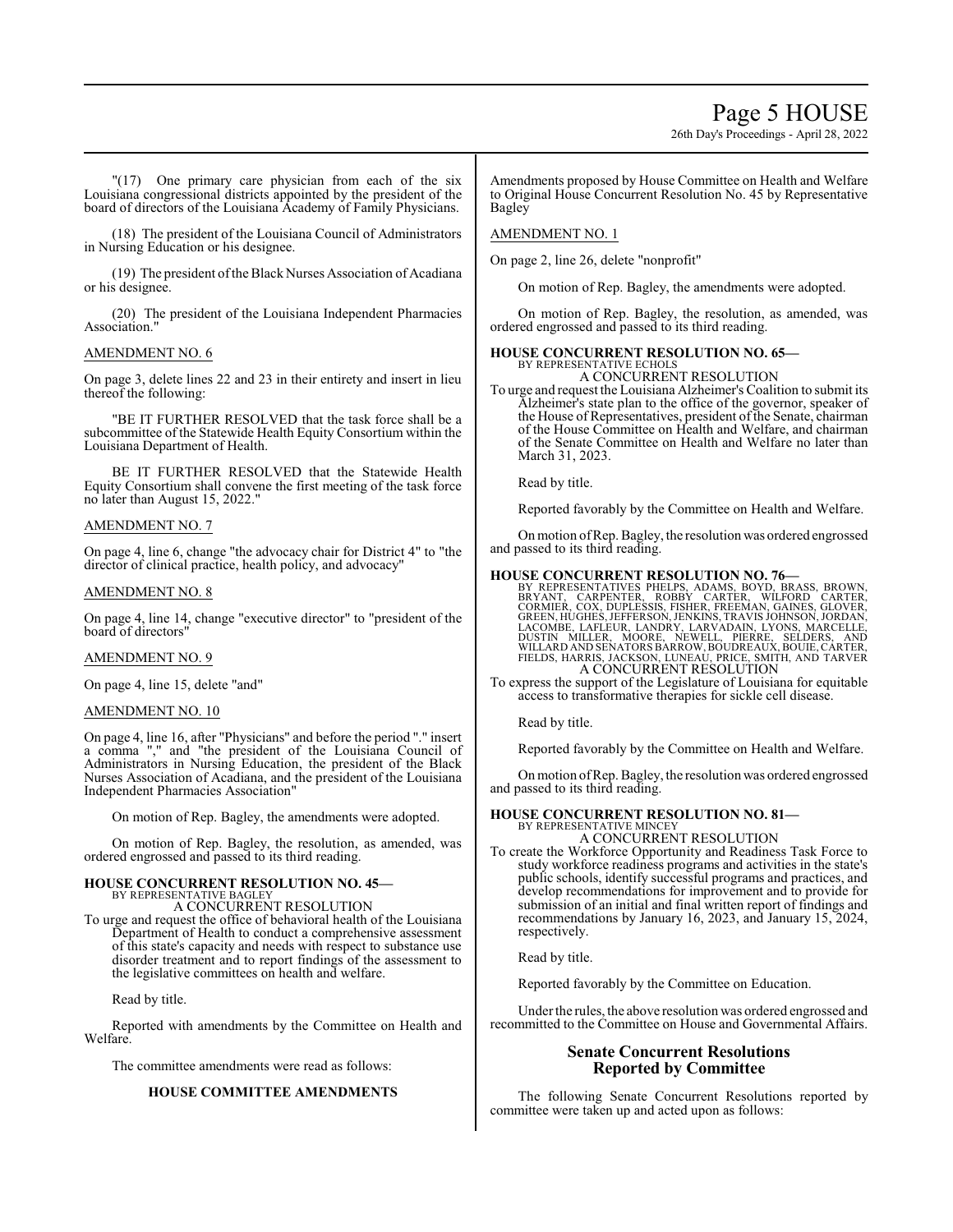# Page 6 HOUSE

26th Day's Proceedings - April 28, 2022

#### **SENATE CONCURRENT RESOLUTION NO. 13—** BY SENATOR LAMBERT

A CONCURRENT RESOLUTION

To urge and request the Department of Environmental Quality to study and make recommendations for strategies to increase the recycling of plastic containers.

Read by title.

Reported with amendments by the Committee on Natural Resources and Environment.

The committee amendments were read as follows:

#### **HOUSE COMMITTEE AMENDMENTS**

Amendments proposed by House Committee on Natural Resources and Environment to Original Senate Concurrent Resolution No. 13 by Senator Lambert

#### AMENDMENT NO. 1

On page 1, at the end of line 3, delete "containers"

#### AMENDMENT NO. 2

On page 1, line 5, after "wastes" delete the remainder of the line and at the beginning of line 6, delete "for beverages,"

### AMENDMENT NO. 3

On page 1, line 10, after "plastic" and before "that" delete "containers"

#### AMENDMENT NO. 4

On page 1, delete lines 15 and 16 in their entirety

#### AMENDMENT NO. 5

On page 2, delete lines 7 through 11 in their entirety and insert the following:

"WHEREAS, by consulting with other governmental and nongovernmental entities and the business community, the department can explore innovative strategies and those that have proven successful in other jurisdictions to increase recycling plastic; and

WHEREAS, a flourishing plastic recycling effort would further make the construction and"

#### AMENDMENT NO. 6

On page 2, line 14, after "thereby" delete the remainder of the line and at the beginning of line 15, delete "becoming" and insert "reduce"

#### AMENDMENT NO. 7

On page 2, line 16, after "WHEREAS, the" and before "recycling facilities" insert "advanced recycling and"

#### AMENDMENT NO. 8

On page 2, delete line 20 in its entirety and insert "governmental entity, nongovernmental organization, or stakeholder the department finds useful or"

### AMENDMENT NO. 9

On page 2, line 21, after "plastic" and before "and" delete "containers"

On motion of Rep. Coussan, the amendments were adopted.

On motion of Rep. Coussan, the resolution, as amended, was ordered passed to its third reading.

### **House Bills and Joint Resolutions on Second Reading Reported by Committee**

The following House Bills and Joint Resolutions on second reading reported by committee were taken up and acted upon as follows:

#### **HOUSE BILL NO. 47—**

BY REPRESENTATIVE EDMONSTON AN ACT

To amend and reenact R.S. 17:170(E), relative to student immunization requirements; to require that any communication issued to students or parents relative to immunization requirements include information relative to exemption from such requirements; to require schools to accept each written statement or dissent provided pursuant to such exemption; to provide that exemptions apply to those attending schools in addition to those seeking to enter schools; and to provide for related matters.

Read by title.

Reported with amendments by the Committee on Education.

The committee amendments were read as follows:

### **HOUSE COMMITTEE AMENDMENTS**

Amendments proposed by House Committee on Education to Original House Bill No. 47 by Representative Edmonston

#### AMENDMENT NO. 1

On page 1, at the beginning of line 5, delete "requirements and an exemption form;" and insert "requirements; to require schools to accept each written statement or dissent provided pursuant to such exemption; to provide that exemptions apply to those attending schools in addition to those seeking to enter schools;"

### AMENDMENT NO. 2

On page 1, line 13, after "enter" and before "any" insert "or attending"

### AMENDMENT NO. 3

On page 1, line 15, after "Section" and before "if" insert a comma "," and insert "including any additional immunization or proof of immunity requirement adopted pursuant to the provisions of this Section,

#### AMENDMENT NO. 4

On page 1, at the end of line 17, insert "Each public or nonpublic school or facility enumerated in Subsection A of this Section shall accept such written statement or written dissent.

#### AMENDMENT NO. 5

On page 1, line 19, after "include" delete the remainder of the line and on page 2, at the beginning of line 1, delete "(a) The" and insert "the"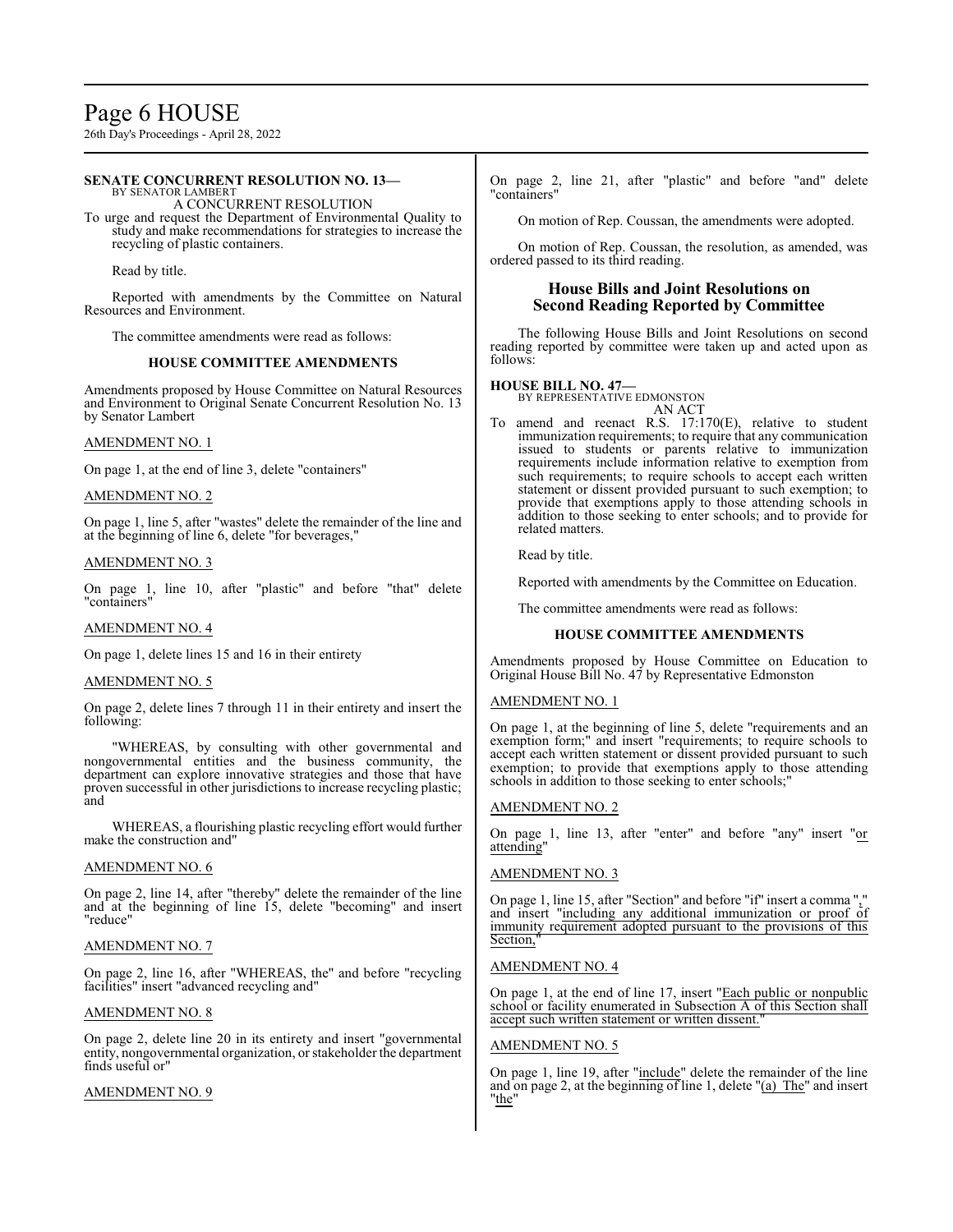# Page 7 HOUSE

26th Day's Proceedings - April 28, 2022

### AMENDMENT NO. 6

On page 2, delete lines 2 and 3

On motion of Rep. Harris, the amendments were adopted.

On motion of Rep. Harris, the bill, as amended, was ordered engrossed and passed to its third reading.

**HOUSE BILL NO. 195—** BY REPRESENTATIVES FREEMAN, BOYD, FREIBERG, HUGHES, LANDRY, MOORE, AND NEWELL AN ACT

To enact R.S. 17:182 and 3996(B)(67), relative to students; to require public school governing authorities to provide free menstrual products for students; and to provide for related matters.

Read by title.

Reported favorably by the Committee on Education.

On motion of Rep. Harris, the bill was ordered engrossed and passed to its third reading.

#### **HOUSE BILL NO. 214—**

BY REPRESENTATIVE NELSON AN ACT

To enact R.S. 17:7.1(G), relative to teacher certification; to provide with respect to requirements for such certification; to provide for an effective date; and to provide for related matters.

Read by title.

Reported with amendments by the Committee on Education.

The committee amendments were read as follows:

#### **HOUSE COMMITTEE AMENDMENTS**

Amendments proposed by House Committee on Education to Original House Bill No. 214 by Representative Nelson

AMENDMENT NO. 1

On page 1, at the end of line 16, change "sixth." to "fifth."

AMENDMENT NO. 2

On page 1, at the end of line 17, change "2023." to "2024."

On motion of Rep. Harris, the amendments were adopted.

On motion of Rep. Harris, the bill, as amended, was ordered engrossed and passed to its third reading.

#### **HOUSE BILL NO. 244—** BY REPRESENTATIVE MINCEY

AN ACT

To enact R.S. 17:154.1(C) and 1945.3 and to repeal Subpart H of Part III of Chapter 1 of Title 17, comprised of R.S. 17:341 through 348; relative to public school calendars, to require public school governing authorities to determine school calendars; to provide relative to the powers and duties of the State Board of Elementary and Secondary Education and the state Department of Education with respect to school calendars; and to provide for related matters.

Read by title.

Reported favorably by the Committee on Education.

On motion of Rep. Harris, the bill was ordered engrossed and passed to its third reading.

#### **HOUSE BILL NO. 269—**

BY REPRESENTATIVES NELSON, AMEDEE, AND CHARLES OWEN AN ACT

To enact R.S. 17:24.11, relative to pupil progression; to prohibit the promotion of certain third graders with reading deficiencies to the fourth grade; to require certain instructional services for retained students; to provide exceptions for students who meet certain criteria; to require certain instructional services for students granted an exception; and to provide for related matters.

Read by title.

Reported with amendments by the Committee on Education.

The committee amendments were read as follows:

#### **HOUSE COMMITTEE AMENDMENTS**

Amendments proposed by House Committee on Education to Original House Bill No. 269 by Representative Nelson

#### AMENDMENT NO. 1

On page 4, after line 7, insert the following:

"Section 2. The provisions of R.S. 17:24.11 as enacted by this Act shall be implemented beginning with the 2023-2024 school year."

On motion of Rep. Harris, the amendments were adopted.

On motion of Rep. Harris, the bill, as amended, was ordered engrossed and passed to its third reading.

**HOUSE BILL NO. 364—** BY REPRESENTATIVE MCKNIGHT AN ACT

To enact R.S. 17:3394, relative to the powers and duties of public postsecondary education management boards; to require a disciplinary hearing process for students and student organizations accused of committing non-academic offenses; and to provide for related matters.

Read by title.

Reported favorably by the Committee on Education.

On motion of Rep. Harris, the bill was ordered engrossed and passed to its third reading.

#### **HOUSE BILL NO. 367—**

BY REPRESENTATIVE BRASS

AN ACT To enact R.S. 17:443.1, relative to teachers and other school employees; to provide relative to administrative leave for teachers and other school employees under investigation by a state or local law enforcement agency; to require that they remain on leave at least until the law enforcement agency has completed its investigation and submitted the investigation results to the employing school district; and to provide for related matters.

Read by title.

Reported favorably by the Committee on Education.

On motion of Rep. Harris, the bill was ordered engrossed and passed to its third reading.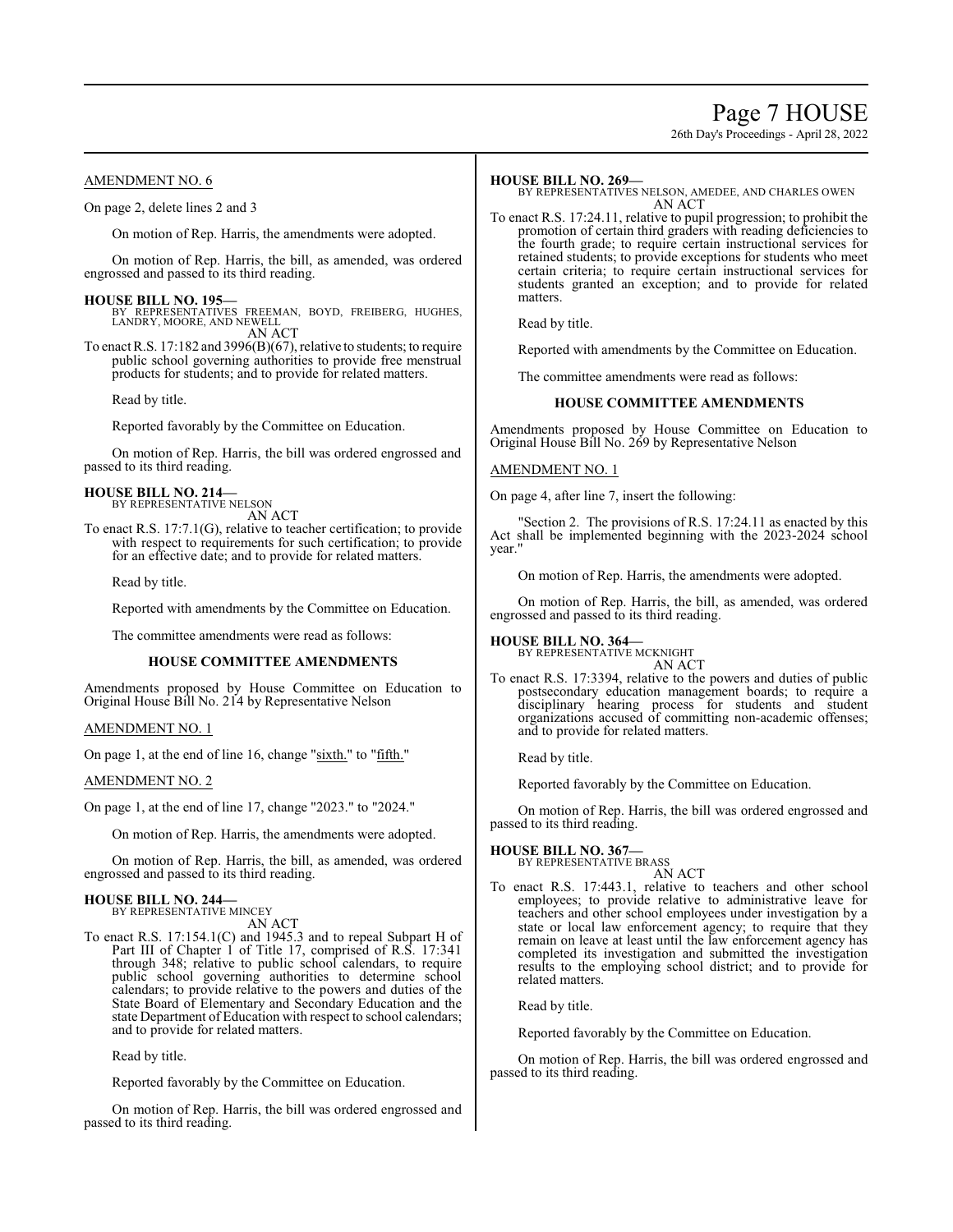# Page 8 HOUSE

26th Day's Proceedings - April 28, 2022

#### **HOUSE BILL NO. 384—** BY REPRESENTATIVE WHEAT

AN ACT

To amend and reenact R.S. 44:4.1(B)(26) and to enact R.S. 40:2193.6, relative to pediatric dayhealth care facilities licensed by the Louisiana Department of Health; to require that such facilities install cameras at their licensed premises; to require such facilities to develop and disseminate policies concerning cameras installed at their premises; to provide requirements and limitations with respect to the location and placement of such cameras; to provide authorizations and restrictions with respect to video and audio recordings made by such cameras; to exempt such video and audio recordings from the provisions of the Public Records Law; to provide for an effective date; and to provide for related matters.

Read by title.

Reported with amendments by the Committee on House and Governmental Affairs.

The committee amendments were read as follows:

#### **HOUSE COMMITTEE AMENDMENTS**

Amendments proposed by House Committee on House and Governmental Affairs to Engrossed House Bill No. 384 by Representative Wheat

#### AMENDMENT NO. 1

On page 1, line 11, change "amended and reenacted" to "enacted"

#### AMENDMENT NO. 2

On page 2, at the end of line 1, change "one" to "a location"

#### AMENDMENT NO. 3

On page 2, line 18, change "student" to "child"

#### AMENDMENT NO. 4

On page 2, line 20, after "enforcement" delete the period "." insert "pursuant to an allegation or evidence of abuse, neglect, or injury."

#### AMENDMENT NO. 5

On page 3, after line 16, add the following:

"Section 3. The requirements enacted by Section 1 of this Act relating to installation and operation of cameras at pediatric day health care facilities shall not become enforceable until the date of adoption of administrative rules promulgated by the Louisiana Department of Health for implementation of the provisions of this Act.

Section 4. This Act shall become effective on January 1, 2023."

On motion of Rep. Stefanski, the amendments were adopted.

On motion of Rep. Stefanski, the bill, as amended, was ordered reengrossed and passed to its third reading.

#### **HOUSE BILL NO. 394—**

BY REPRESENTATIVES STAGNI AND FISHER AN ACT

To amend and reenact R.S.  $18:55(A)(2)$  and  $(4)(a)$  and  $59(B)(2)$  and  $(4)(a)$  and  $(C)(2)$  and  $(4)(a)$ , relative to the offices of parish registrars of voters; to provide relative to compensation of registrars and their chief deputies and confidential assistants; to provide for an effective date; and to provide for related matters.

Read by title.

Reported with amendments by the Committee on House and Governmental Affairs.

The committee amendments were read as follows:

#### **HOUSE COMMITTEE AMENDMENTS**

Amendments proposed by House Committee on House and Governmental Affairs to Original House Bill No. 394 by Representative Stagni

AMENDMENT NO. 1

On page 1, delete lines 15 through 20 and insert the following:

| "0 to 40,000                                                  |  | $$59.269$ \$ 61.002 \$ 62.787 \$                                                            | 64.626 |
|---------------------------------------------------------------|--|---------------------------------------------------------------------------------------------|--------|
| $40.001$ to 60.000                                            |  | $\overline{S}$ 65.688 $\overline{S}$ 67.613 $\overline{S}$ 69.597 $\overline{S}$ 71.640     |        |
| $60.001$ to $100.000$                                         |  | $\overline{\$}$ 72.107 $\overline{\$}$ 74.225 $\overline{\$}$ 76.407 $\overline{\$}$ 78.654 |        |
| 100,001 to 200,000                                            |  | \$ 78,526 \$ 80,837 \$ 83,217 \$ 85,668                                                     |        |
| 200,001 to 1,000,000 \$ 84,945 \$ 87,448 \$ 90,026 \$ 92,682" |  |                                                                                             |        |

#### AMENDMENT NO. 2

On page 2, delete lines 2 through 6 and insert the following:

| $"0$ to $40,000$                                               |  | \$66,519 \$68,470 \$70,479 \$72,549                                                     |  |
|----------------------------------------------------------------|--|-----------------------------------------------------------------------------------------|--|
| $40,001$ to $60,000$                                           |  | $\frac{1}{2}$ 5 73.744 \$ 75.941 \$ 78.144 \$ 80.443                                    |  |
| $60,001$ to $100,000$                                          |  | $\overline{\$80.969}$ $\overline{\$83.353}$ $\overline{\$85.809}$ $\overline{\$88.338}$ |  |
| $\overline{100,001}$ to $200,000$                              |  | $\overline{\$88.193}$ $\overline{\$90.794}$ $\overline{\$93.473}$ $\overline{\$96.232}$ |  |
| 200,001 to 1,000,000 \$ 95,418 \$ 98,235 \$101,137 \$ 104,126" |  |                                                                                         |  |

#### AMENDMENT NO. 3

On page 2, delete lines 8 through 12 and insert the following:

| $"0$ to $40.000"$                                                              |  | \$74,680 \$76,875 \$79,137 \$81,466                                                 |  |
|--------------------------------------------------------------------------------|--|-------------------------------------------------------------------------------------|--|
| $40,001$ to $60,000$                                                           |  | \$ 82.811 \$ 85.251 \$ 87.763 \$ 90.351                                             |  |
| $60,001$ to $100,000$                                                          |  | $\frac{1}{2}$ 90.943 $\frac{1}{3}$ 93.626 $\frac{1}{3}$ 96.390 $\frac{1}{3}$ 99.237 |  |
| $\overline{100.001}$ to 200,000                                                |  | $$99.074$ \$102.001 \$105.016 \$108.122                                             |  |
| $\frac{200,001}{200,001}$ to 1,000,000 \$107,205 \$110,376 \$113,643 \$117,007 |  |                                                                                     |  |

#### AMENDMENT NO. 4

On page 2, delete lines 14 through 18 and insert the following:

| "0 to 40,000                                                  |  | \$ 83.865 \$ 86.336 \$ 88.881 \$ 91.502                                              |
|---------------------------------------------------------------|--|--------------------------------------------------------------------------------------|
| $40.001$ to 60.000                                            |  | $\frac{1}{2}$ 93.017 $\frac{1}{3}$ 95.762 $\frac{1}{3}$ 98.590 $\frac{1}{3}$ 101.503 |
| 60,001 to 100,000                                             |  | $$102,169$ $$105,189$ $$108,300$ $$111,504$                                          |
| $100.001$ to $200.000$                                        |  | $$111.321$ $$114.615$ $$118.009$ $$121.504$                                          |
| 200,001 to 1,000,000 \$120,472 \$124,041 \$127,718 \$131,504" |  |                                                                                      |

#### AMENDMENT NO. 5

On page 2, delete lines 20 through 24 and insert the following:

| "0 to 40,000                                                  | \$94.203 |  | \$96,984 \$99,848 \$102,799                 |
|---------------------------------------------------------------|----------|--|---------------------------------------------|
| $40,001$ to $60,000$                                          |          |  | $$104,503$ $$107,593$ $$110,776$ $$114,054$ |
| $60,001$ to $100,000$                                         |          |  | $$114.804$ $$118.203$ $$121.704$ $$125.310$ |
| 100,001 to 200,000                                            |          |  | \$125,104 \$128,812 \$132,632 \$136,566     |
| 200,001 to 1,000,000 \$135,404 \$139,421 \$143,559 \$147,821" |          |  |                                             |

#### AMENDMENT NO. 6

On page 3, delete lines 14 through 18 and insert the following:

| "0 to 40,000                                                 |          | \$ 35,197 \$ 36,208 | \$ 37.250 \$                            | 38.322 |
|--------------------------------------------------------------|----------|---------------------|-----------------------------------------|--------|
| $40,001$ to $60,000$                                         | \$41.617 | \$42.821            | $$44,060$ \$                            | 45.337 |
| $60,001$ to $100,000$                                        |          | $$48.037$ $$49.433$ | $$50.871$ \$ 52.352                     |        |
| 100,001 to 200,000                                           |          |                     | \$ 54,456 \$ 56,044 \$ 57,681 \$ 59,366 |        |
| 200,001 to 1,000,000 \$ 60,875 \$ 62,656 \$ 64,491 \$ 66,380 |          |                     |                                         |        |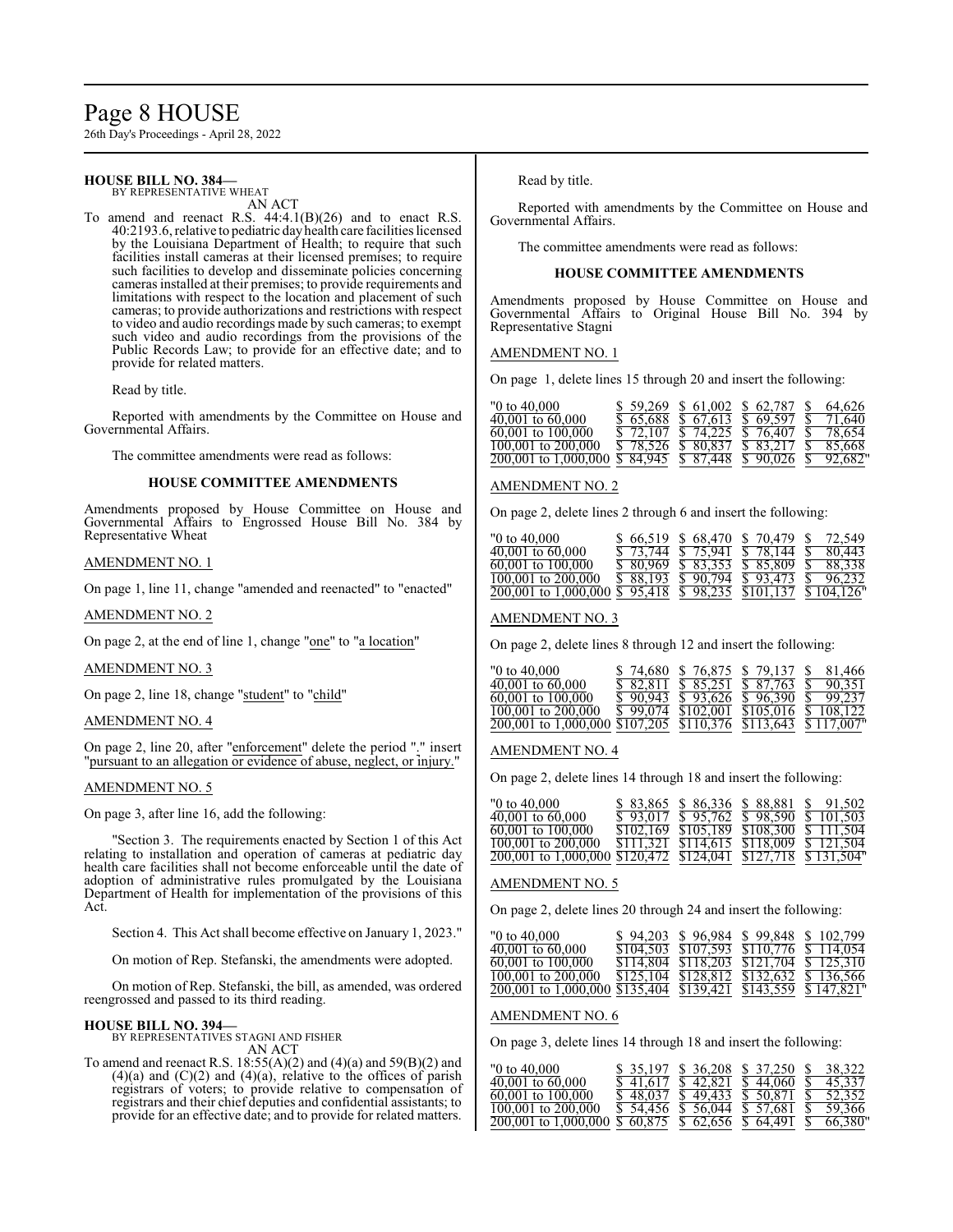# Page 9 HOUSE

26th Day's Proceedings - April 28, 2022

### AMENDMENT NO. 7

On page 3, delete lines 20 through 24 and insert the following:

| "0 to $40,000$ "                                                   |  | \$ 39.427 \$ 40.564 \$ 41.736 \$                            | 42.943  |
|--------------------------------------------------------------------|--|-------------------------------------------------------------|---------|
| $40,001$ to $60,000$                                               |  | $\frac{1}{2}$ 46.652 \, \$ 48.007 \, \$ 49.402 \, \$ 50.839 |         |
| $60,001$ to $100,000$                                              |  | <u>\$53.878 \$55.449 \$57.068 \$58.735</u>                  |         |
| $100,001$ to $200,000$                                             |  | $$61,102$ $$62,890$ $$64,732$ $$$                           | 66.629  |
| $\overline{200,001}$ to 1,000,000 \$ 68,327 \$ 70,331 \$ 72,396 \$ |  |                                                             | 74.523" |

#### AMENDMENT NO. 8

On page 3, delete lines 26 through 29 and on page 4, delete line 1 and insert the following:

| $"0$ to $40,000$                                                           |  | \$44,187 \$45,467 \$46,786 \$48,145                                                         |  |
|----------------------------------------------------------------------------|--|---------------------------------------------------------------------------------------------|--|
| $40,001$ to $60,000$                                                       |  | $\overline{\$}$ 52.319 $\overline{\$}$ 53.844 $\overline{\$}$ 55.414 $\overline{\$}$ 57.032 |  |
| 60,001 to 100,000                                                          |  | $$60.452$ \$62.220 \$64.042 \$65.918                                                        |  |
| $100,001$ to $200,000$                                                     |  | $\frac{1}{2}$ 68.583 \$ 70.595 \$ 72.668 \$ 74.803                                          |  |
| $\overline{200,001}$ to 1,000,000 \$ 76,714 \$ 78,970 \$ 81,295 \$ 83,688" |  |                                                                                             |  |

#### AMENDMENT NO. 9

On page 4, delete lines 3 through 7 and insert the following:

| $"0$ to $40.000"$                                                          |                   | $$49.544 \& 50.986 \& 52.470 \&$              | 53.999 |
|----------------------------------------------------------------------------|-------------------|-----------------------------------------------|--------|
| $40,001$ to $60,000$                                                       |                   | \$58.698 \$60.414 \$62.181 \$                 | 64.002 |
| $60,001$ to 100,000                                                        | \$67.851 \$69.841 | \$ 71.891 \$ 74.003                           |        |
| 100,001 to 200,000                                                         |                   | $\frac{$77.002}{$79.267}$ \$ 81.600 \$ 84.003 |        |
| $\overline{200,001}$ to 1,000,000 \$ 86,154 \$ 88,693 \$ 91,309 \$ 94,003" |                   |                                               |        |

#### AMENDMENT NO. 10

On page 4, delete lines 9 through 13 and insert the following:

| $"0$ to $40.000"$                                                           |                     | \$ 55.574 \$ 57.197 \$ 58.867 \$                                                            | 60.588 |
|-----------------------------------------------------------------------------|---------------------|---------------------------------------------------------------------------------------------|--------|
| $40,001$ to $60,000$                                                        |                     | $\overline{S}$ 65.877 $\overline{S}$ 67.808 $\overline{S}$ 69.797 $\overline{S}$ 71.846     |        |
| $60,001$ to $100,000$                                                       |                     | $\overline{\$}$ 76.178 $\overline{\$}$ 78.418 $\overline{\$}$ 80.726 $\overline{\$}$ 83.103 |        |
| 100,001 to 200,000                                                          | $$86.478$ $$89.028$ | $$91.653$ \$ $94.358$                                                                       |        |
| $\overline{200,001}$ to 1,000,000 \$ 96,778 \$ 99,637 \$102,581 \$ 105,613" |                     |                                                                                             |        |

#### AMENDMENT NO. 11

On page 4, delete lines 28 and 29 and on page 5, delete lines 1 through 3 and insert the following:

| $"0$ to $40.000"$                                                          | \$28,781          | \$29.599            | \$ 30.442 \$        | 31.310 |
|----------------------------------------------------------------------------|-------------------|---------------------|---------------------|--------|
| $40,001$ to $60,000$                                                       |                   | $$35.199$ $$36.210$ | \$ 37.251 \$        | 38.323 |
| $60,001$ to $100,000$                                                      | \$41,617 \$42,821 |                     | \$44,060 \$45,337   |        |
| 100,001 to 200,000                                                         |                   | $$48.037$ \$49.433  | \$ 50.871 \$ 52.352 |        |
| $\overline{200,001}$ to 1,000,000 \$ 54,456 \$ 56,044 \$ 57,681 \$ 59,366" |                   |                     |                     |        |

#### AMENDMENT NO. 12

On page 5, delete lines 5 through 9 and insert the following:

| $"0$ to $40,000$                                               |                     | \$ 32,204 \$ 33,126 \$ 34,074 \$                                                            | 35.022 |
|----------------------------------------------------------------|---------------------|---------------------------------------------------------------------------------------------|--------|
| $40,001$ to $60,000$                                           |                     | $$39.428 \text{ } $40.566 \text{ } $41.738 \text{ } $5$                                     | 42.945 |
| $60,001$ to $100,000$                                          | $$46.652$ $$48.007$ | $$49,402$ \$ 50.839                                                                         |        |
| $100,001$ to $200,000$                                         |                     | $\overline{\$}$ 53.878 $\overline{\$}$ 55.449 $\overline{\$}$ 57.068 $\overline{\$}$ 58.735 |        |
| $200,001$ to 1,000,000 \$ 61,102 \$ 62,890 \$ 64,732 \$ 66,629 |                     |                                                                                             |        |

#### AMENDMENT NO. 13

On page 5, delete lines 11 through 15 and insert the following:

| $"0 \text{ to } 40.000$                                       |  | \$ 36,058 \$ 37,095 \$ 38,163 \$ 39,263                                                     |        |
|---------------------------------------------------------------|--|---------------------------------------------------------------------------------------------|--------|
| $40,001$ to $60,000$                                          |  | \$ 44,188 \$ 45,469 \$ 46,788 \$                                                            | 48.147 |
| $60,001$ to $100,000$                                         |  | $\overline{\$}$ 52.319 $\overline{\$}$ 53.844 $\overline{\$}$ 55.414 $\overline{\$}$ 57.032 |        |
| $100,001$ to $200,000$                                        |  | $$60.452 \text{ } $62.220 \text{ } $64.042 \text{ } $65.918$                                |        |
| 200,001 to 1,000,000 \$ 68,583 \$ 70,595 \$ 72,668 \$ 74,803" |  |                                                                                             |        |

### AMENDMENT NO. 14

On page 5, delete lines 17 through 21 and insert the following:

| "0 to $40,000$ "                                                                                    | $$40.396 \text{ } $41.563$ | \$42.765                                                                         | - 8 | 44,003    |
|-----------------------------------------------------------------------------------------------------|----------------------------|----------------------------------------------------------------------------------|-----|-----------|
| $40.001$ to $60.000$                                                                                | $$49.546$ $$50.988$        | \$ 52.472 \$ 54.002                                                              |     |           |
| 60,001 to 100,000                                                                                   |                            | $\frac{1}{2}$ 58.698 \$ 60.414 \$ 62.181 \$ 64.002                               |     |           |
| $100,001$ to $200,000$                                                                              |                            | $\overline{S}$ 67.851 $\overline{S}$ 69.841 $\overline{S}$ 71.891 $\overline{S}$ |     | 74.003    |
| $\overline{200,001}$ to 1,000,000 $\overline{5}$ 77,002 $\overline{5}$ 79,267 $\overline{5}$ 81,600 |                            |                                                                                  |     | \$84.003" |

#### AMENDMENT NO. 15

On page 5, delete lines 23 through 27 and insert the following:

| $"0$ to $40.000"$                                                          | \$45.278  | \$46.591  | \$47.944                                | 49.337 |
|----------------------------------------------------------------------------|-----------|-----------|-----------------------------------------|--------|
| $40.001$ to $60.000$                                                       | \$ 55,577 | \$ 57.199 | \$58.870                                | 60.591 |
| $60,001$ to $100,000$                                                      |           |           | \$ 65,877 \$ 67,808 \$ 69,797 \$ 71,846 |        |
| 100,001 to 200,000                                                         |           |           | \$ 76,178 \$ 78,418 \$ 80,726 \$ 83,103 |        |
| $\overline{200,001}$ to 1,000,000 \$ 86,478 \$ 89,028 \$ 91,653 \$ 94,358" |           |           |                                         |        |

On motion of Rep. Stefanski, the amendments were adopted.

Under the rules, the above bill, as amended, was ordered engrossed and recommitted to the Committee on Appropriations.

#### **HOUSE BILL NO. 398—**

BY REPRESENTATIVE DUPLESSIS

- AN ACT
- To amend and reenact R.S.  $30:2025(E)(1)(a)$  and (2), relative to civil penalties assessed by the Department of Environmental Quality or the courts; to increase the daily penalty allowable for each violation; and to provide for related matters.

Read by title.

Reported favorably by the Committee on Natural Resources and Environment.

On motion of Rep. Coussan, the bill was ordered engrossed and passed to its third reading.

#### **HOUSE BILL NO. 423—**

BY REPRESENTATIVE MINCEY

- AN ACT
- To enact R.S. 17:2119 and 3996(B)(67), relative to voter registration; to require public school governing authorities to provide an opportunity for certain high school seniors to register to vote; to provide relative to methods for such registration; to prohibit the involvement of certain organizations; to provide for policies; and to provide for related matters.

Read by title.

Reported with amendments by the Committee on Education.

The committee amendments were read as follows:

#### **HOUSE COMMITTEE AMENDMENTS**

Amendments proposed by House Committee on Education to Original House Bill No. 423 by Representative Mincey

#### AMENDMENT NO. 1

On page 1, line 3, after "for" and before "high" insert "certain"

#### AMENDMENT NO. 2

On page 1, line 5, after "for" and before "and to" delete "rules and regulations;" and insert "policies;"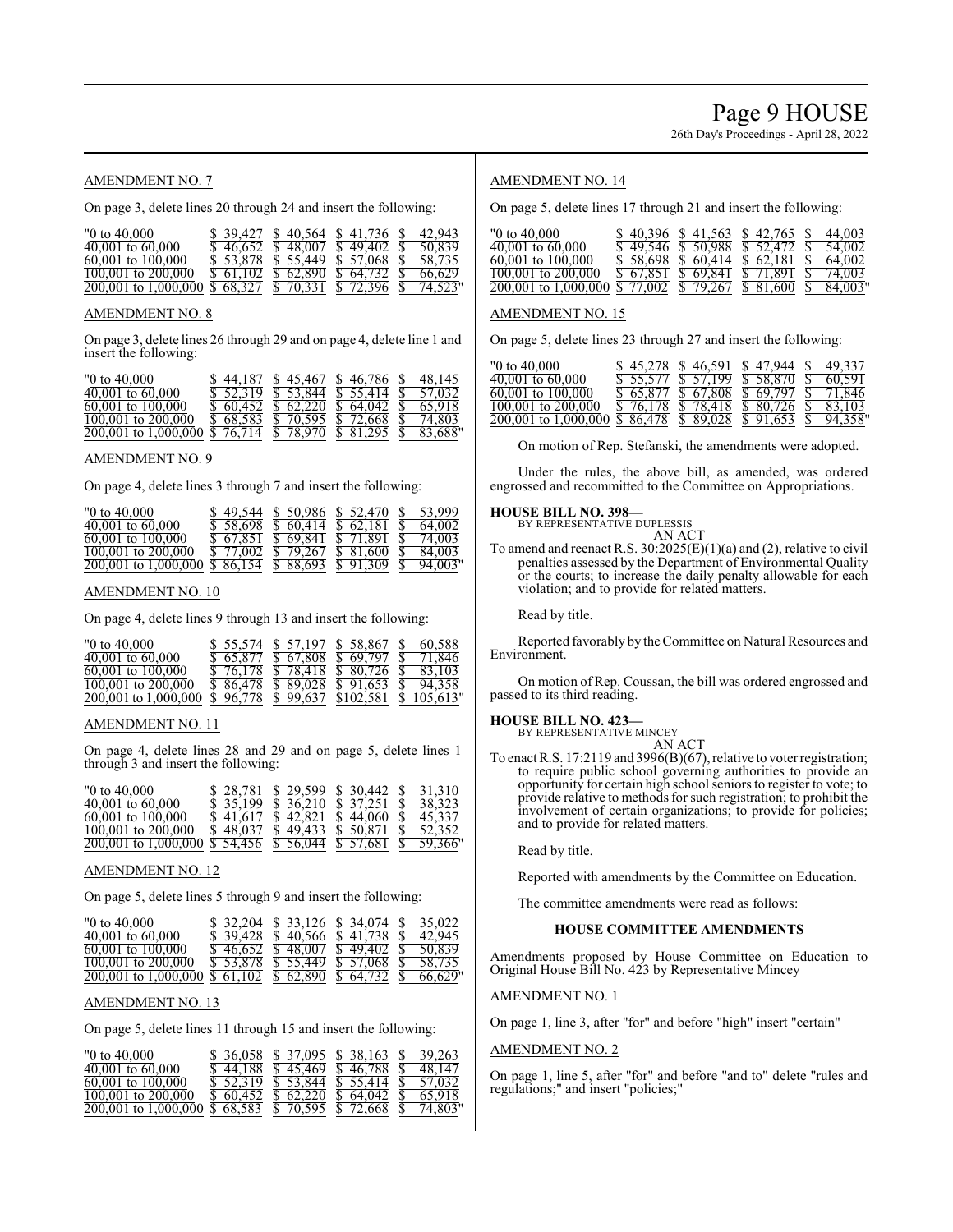# Page 10 HOUSE

26th Day's Proceedings - April 28, 2022

### AMENDMENT NO. 3

On page 1, line 11, after "senior" and before "to register" insert "who is at least seventeen years old"

#### AMENDMENT NO. 4

On page 1, at the end of line 16, delete "rules and regulations" and insert "policies"

### AMENDMENT NO. 5

On page 1, line 17, after "review the" and before "at" delete "rules and regulations," and insert "policies,"

#### AMENDMENT NO. 6

On page 1, between lines 19 and 20, insert the following:

"D. Each public school governing authority may follow guidance provided by the secretary of state in implementing the provisions of this Section."

On motion of Rep. Harris, the amendments were adopted.

On motion of Rep. Harris, the bill, as amended, was ordered engrossed and passed to its third reading.

**HOUSE BILL NO. 516—** BY REPRESENTATIVES LANDRY AND FREEMAN AN ACT

To enact R.S. 17:221.8 and 3996(B)(67), relative to students; to require the governing authority of each public high school to adopt policies relative to students who are pregnant or parenting; to provide that policies shall address attendance, breastfeeding, and child care; and to provide for related matters.

Read by title.

Reported favorably by the Committee on Education.

On motion of Rep. Harris, the bill was ordered engrossed and passed to its third reading.

### **HOUSE BILL NO. 526—**

BY REPRESENTATIVES EDMONDS,CHARLES OWEN, AND SCHLEGEL AN ACT

To enact R.S. 17:88.1 and 3996(B)(67), relative to school board fiscal information; to require each city, parish, and other local public school board to post certain fiscal information on its website; to provide deadlines; to require the treasurer to post certain fiscal information relative to school boards on the website of the Department of the Treasury; to provide relative to charter schools; and to provide for related matters.

Read by title.

Reported favorably by the Committee on Education.

On motion of Rep. Harris, the bill was ordered engrossed and passed to its third reading.

#### **HOUSE BILL NO. 532—** BY REPRESENTATIVE HUVAL

AN ACT

To enact R.S. 22:36, relative to health insurance coverage for fire employees; to generally prohibit a health insurance issuer from refusing enrollment ofretired fire employees based solely on the status of retirement; to prohibit discrimination between active and retired fire employees for purposes of insurance coverage; to provide for definitions; and to provide for related matters.

Read by title.

Reported favorably by the Committee on Insurance.

On motion of Rep. Huval, the bill was ordered engrossed and passed to its third reading.

# **HOUSE BILL NO. 537—**

BY REPRESENTATIVES DAVIS, FREIBERG, AND LANDRY AN ACT

To enact R.S. 22:1036.1, relative to health insurance issuers; to require health coverage plans to cover services and benefits related to intrauterine insemination, in vitro fertilization procedures, and standard fertility preservation services; to require patients to meet certain conditions; to provide for definitions; to provide for exemptions; and to provide for related matters.

Read by title.

Reported with amendments by the Committee on Insurance.

The committee amendments were read as follows:

# **HOUSE COMMITTEE AMENDMENTS**

Amendments proposed by House Committee on Insurance to Original House Bill No. 537 by Representative Davis

AMENDMENT NO. 1

On page 1, line 2, delete "and 1036.2"

AMENDMENT NO. 2

On page 1, delete lines 3 and 4 in their entirety and insert the following:

"coverage plans to cover services and benefits related to intrauterine insemination, in vitro fertilization procedures, and standard fertility preservation services; to require patients to meet certain conditions; to provide for definitions; to provide for exemptions; and to provide for"

### AMENDMENT NO. 3

On page 1, line 7, delete "and 1036.2 are" and insert "is"

### AMENDMENT NO. 4

On page 1, line 8, after "treatments;" delete the remainder of the line and insert "intrauterine insemination; in vitro fertilization procedures; standard fertility preservation services; conditions applicable to coverage; exemptions"

#### AMENDMENT NO. 5

On page 1, delete lines 12 and 13 in their entirety and insert the following:

"service, or prepaid basis for expenses related to intrauterine insemination, in vitro fertilization procedures, or standard fertility preservation services. A health coverage plan shall provide the coverage described in this Section if the patient is an individual entitled to benefits under the health coverage plan.

### AMENDMENT NO. 6

On page 1, line 14, delete "for in vitro fertilization procedures"

#### AMENDMENT NO. 7

On page 1, delete lines 17 through 21 in their entirety and insert the following: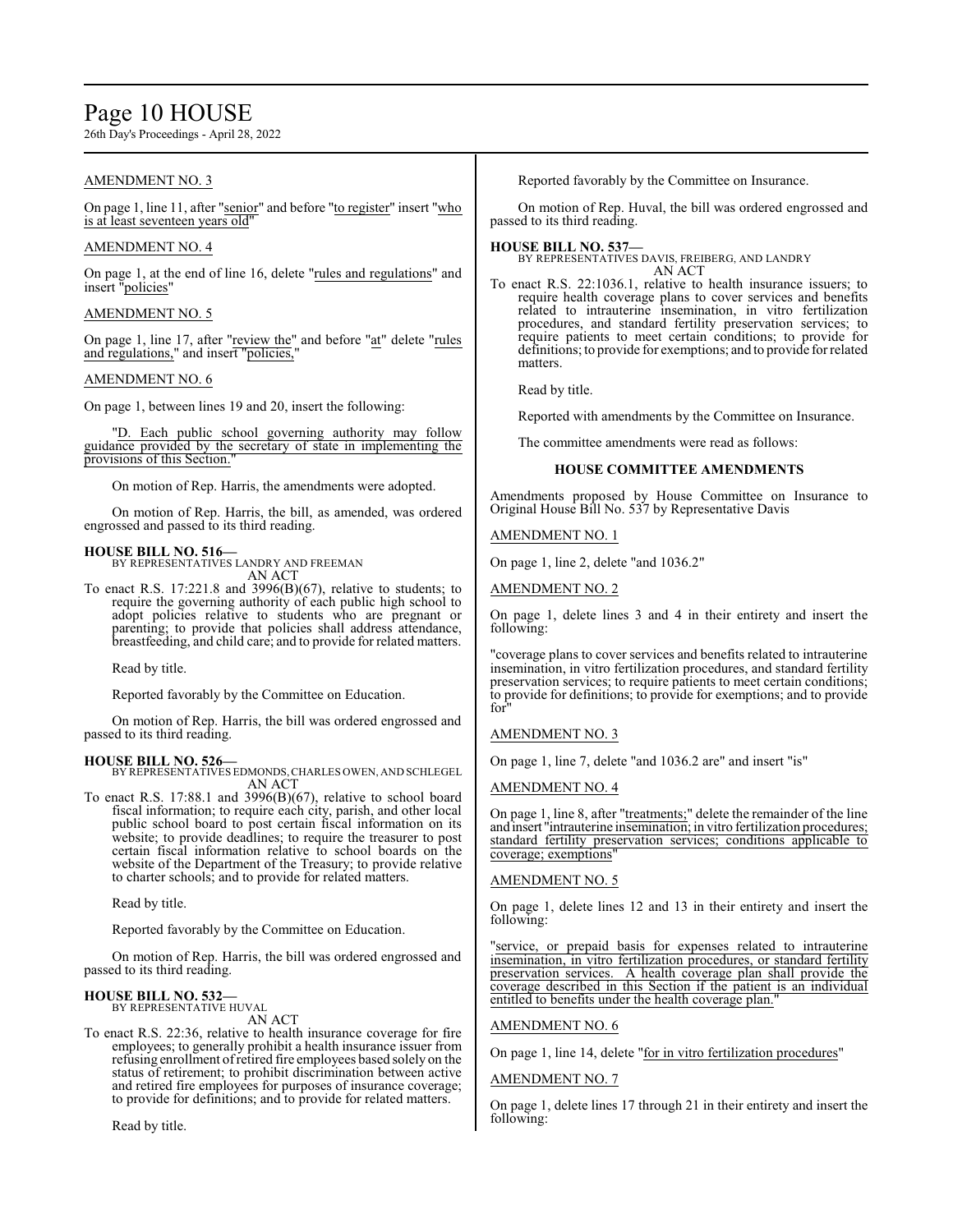# Page 11 HOUSE

26th Day's Proceedings - April 28, 2022

"C. For purposes of this Section, "health coverage plan" means any hospital, health, or medical expense insurance policy, hospital or medical service contract, employee welfare benefit plan, contract or agreement with a health maintenance organization or a preferred provider organization, health and accident insurance policy, or any other insurance contract of this type. "Health coverage plan" does not include a plan providing coverage for excepted benefits as defined in R.S. 22:1061, limited benefit health insurance plans, and short-term policies that have a term of less than twelve months.

 $D(1)$  Requirements for in vitro fertilization procedures. patient is entitled to coverage benefits if both of the following conditions are met:

AMENDMENT NO. 8

On page 2, line 1, change " $(2)$ " to " $(a)$ "

#### AMENDMENT NO. 9

On page 2, delete lines 3 through 9 in their entirety and insert the following:

"(b) The patient and the patient's spouse have a history of infertility of at least one year or infertility associated with at least one of the following:

(i) Endometriosis

(ii) Blockage of or surgical removal of one or both fallopian tubes.

(iii) Oligospermia.

(iv) Polycystic ovary syndrome.

(v) Male factor infertility.

(2) In addition to the conditions prescribed in Paragraph (1) of this Subsection,"

#### AMENDMENT NO. 10

On page 2, line 11, change " $(1)$ " to " $(a)$ "

AMENDMENT NO. 11

On page 2, line 13, delete "plan." and insert "plan, including but not limited to intrauterine insemination. The patient shall have experienced at least three unsuccessful intrauterine inseminations prior to coverage eligibility for in vitro fertilization procedures pursuant to this Section.

#### AMENDMENT NO. 12

On page 2, line 14, change "(2)" to "(b)"

#### AMENDMENT NO. 13

On page 2, after line 16, add the following:

"E.(1) Requirements for standard fertility preservation services. A patient is entitled to coverage benefits if either of the following conditions is met:

(a) The patient has a medical condition that may cause infertility.

(b) The patient is expected to undergo medication therapy, surgery, radiation, chemotherapy, or other medical treatment that is recognized by medical professionals to cause a risk of impairment to fertility.

(2) For purposes of this Section, services are "standard" as recognized by the American Society of Clinical Oncology or the American Society for Reproductive Medicine.

F. Notwithstanding any provision of this Section, the coverage requirements of this Section do not apply to any health coverage plan offered by an entity that does all of the following:

(1) Opposes providing coverage for some or all of the services described in this Section on account of religious objections.

(2) Operates and is organized as a nonprofit entity pursuant to state law.

(3) Holds itself out as a religious organization."

On motion of Rep. Huval, the amendments were adopted.

Under the rules, the above bill, as amended, was ordered engrossed and recommitted to the Committee on Appropriations.

# **HOUSE BILL NO. 566—**

BY REPRESENTATIVE BAGLEY AN ACT

To amend and reenact R.S.  $40:1046(H)(1)(a)$ ,  $(2)(a)$  and  $(b)$ ,  $(3)$ , (4)(a) and (e), (6)(a)(introductory paragraph) and (b) and  $1047(A)(4)$ , relative to the therapeutic use of marijuana; to provide for the transfer of licensure of marijuana production facilities; to provide for regulatory authority; to provide for the definition of "department"; to provide for an effective date; and to provide for related matters.

Read by title.

Reported with amendments by the Committee on Health and Welfare.

The committee amendments were read as follows:

#### **HOUSE COMMITTEE AMENDMENTS**

Amendments proposed by House Committee on Health and Welfare to Original House Bill No. 566 by Representative Bagley

#### AMENDMENT NO. 1

On page 1, line 4, after "licensure of" and before "production facilities" insert "marijuana"

#### AMENDMENT NO. 2

On page 1, line 12, delete "Louisiana State Board of Medical Examiners and"

### AMENDMENT NO. 3

On page 2, line 24, after "provided that" delete the remainder of the line and insert in lieu thereof "on or before August 1, 2023,"

#### AMENDMENT NO. 4

On page 2, at the beginning of line 25, delete "than thirty days after  $July 1, 2023,$ 

#### AMENDMENT NO. 5

On page 2, line 26, change "health of their" to "the department of its"

On motion of Rep. Bagley, the amendments were adopted.

Under the rules, the above bill, as amended, was ordered engrossed and recommitted to the Committee on Appropriations.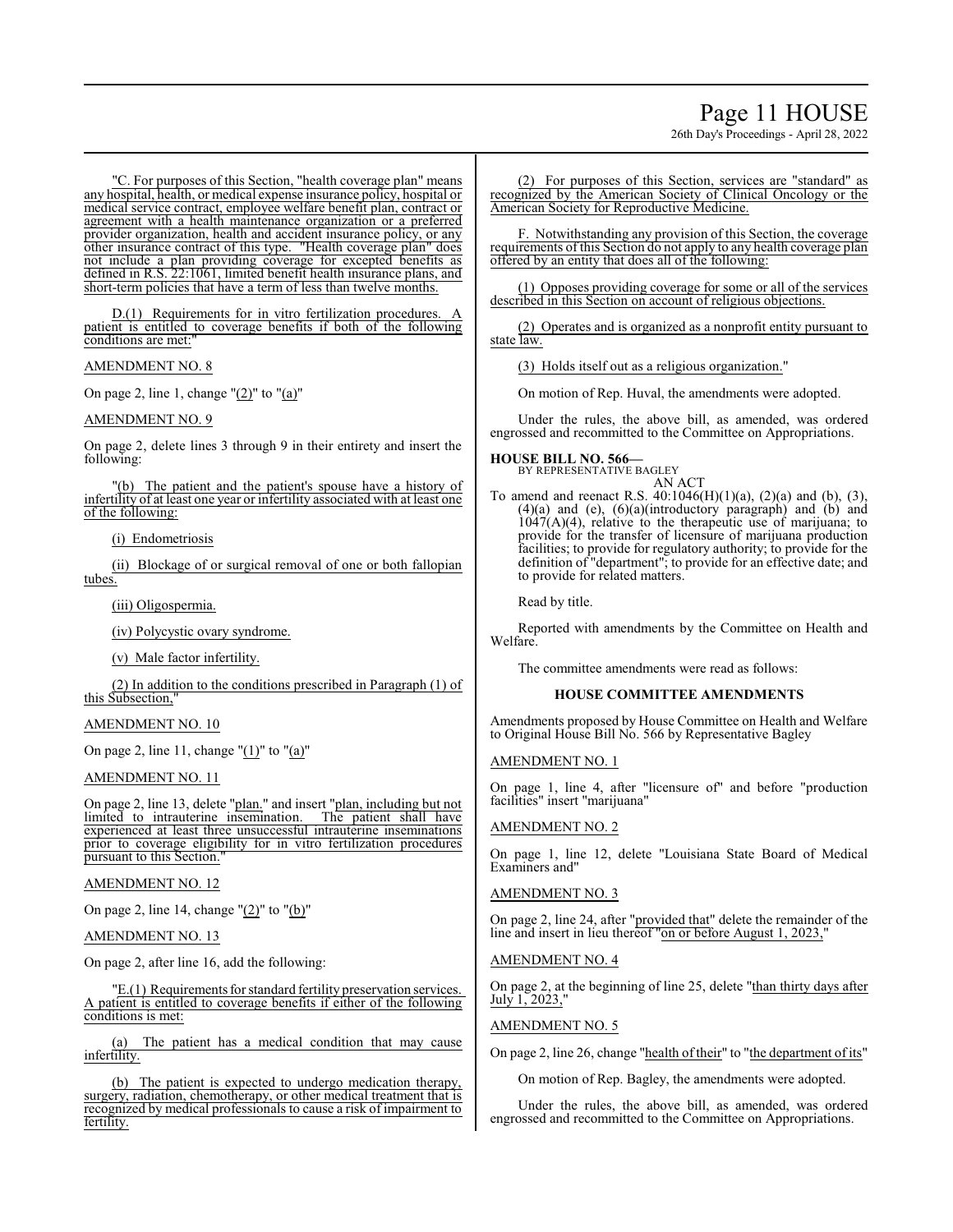# Page 12 HOUSE

26th Day's Proceedings - April 28, 2022

#### **HOUSE BILL NO. 628—** BY REPRESENTATIVE BRYANT

AN ACT

To amend and reenact R.S. 15:574.4(A)(2), relative to parole; to provide relative to parole eligibility; to provide that persons convicted of an offense that is both a crime of violence and a sex offense shall not be eligible for parole; to provide for prospective and retroactive application; and to provide for related matters.

Read by title.

Reported favorably by the Committee on Administration of Criminal Justice.

On motion of Rep. Bacala, the bill was ordered engrossed and passed to its third reading.

**HOUSE BILL NO. 649—** BY REPRESENTATIVES HILFERTY, FREIBERG, AND LANDRY AN ACT

To amend and reenact R.S. 17:81.6(A), 235.1(B)(4)(a), and 416.1(B), relative to student discipline; to prohibit corporal punishment in public schools; and to provide for related matters.

Read by title.

Reported favorably by the Committee on Education.

On motion of Rep. Harris, the bill was ordered engrossed and passed to its third reading.

# **HOUSE BILL NO. 680—** BY REPRESENTATIVE NEWELL

AN ACT

To amend and reenact R.S. 18:535 and 536 and to enact R.S. 18:401.2(B)(5) and 425.1(C), relative to polling place locations, to provide for notice of changes to polling places; and to provide for related matters.

Read by title.

Reported by substitute by the Committee on House and Governmental Affairs.

The substitute was read by title as follows:

**HOUSE BILL NO. 1065** (Substitute for House Bill No. 680 by Representative Newell)— BY REPRESENTATIVE NEWELL

AN ACT

To amend and reenact R.S. 18:535(B) and to enact R.S. 18:536(C), relative to polling places locations; to provide for notice of location and changes to polling locations; and to provide for related matters.

Read by title.

On motion of Rep. Stefanski, the substitute was adopted and became House Bill No. 1065 by Rep. Newell, on behalf of the Committee on House and Governmental Affairs, as a substitute for House Bill No. 680 by Rep. Newell.

Under the rules, lies over in the same order of business.

#### **HOUSE BILL NO. 709—**

BY REPRESENTATIVE SELDERS AN ACT

To enact R.S. 40:2154(C), relative to behavioral health services; to provide relative to services of facilities, agencies, institutions, societies, corporations, partnerships, unincorporated associations, and groups licensed as behavioral health services providers by the Louisiana Department of Health; to authorize such providers to furnish services to clients and patients regardless of the location of those persons within the state; and to provide for related matters.

Read by title.

Reported favorably by the Committee on Health and Welfare.

On motion of Rep. Bagley, the bill was ordered engrossed and passed to its third reading.

#### **HOUSE BILL NO. 711—** BY REPRESENTATIVE TURNER

AN ACT

To amend and reenact R.S. 37:1323(A), (B), and (C), relative to qualifications for clinical laboratory scientist generalists, specialists, and technicians; and to provide for related matters.

Read by title.

Reported by substitute by the Committee on Health and Welfare.

The substitute was read by title as follows:

**HOUSE BILL NO. 1066** (Substitute for House Bill No. 711 by Representative Turner)— BY REPRESENTATIVE TURNER

AN ACT

To amend and reenact R.S. 37:1315(A)(11) and 1316, to enact R.S. 37:1326(A)(10), and to repeal R.S. 37:1315(A)(7) and (B)(2), relative to recommendations on discipline by the Clinical Laboratory Personnel Committee; to provide for receipt and disbursement provisions; to provide for additional violations in accordance with the Louisiana Clinical Laboratory Personnel Law; and to provide for related matters.

Read by title.

On motion of Rep. Bagley, the substitute was adopted and became House Bill No. 1066 by Rep. Turner, on behalf of the Committee on Health and Welfare, as a substitute for House Bill No. 711 by Rep. Turner.

Under the rules, lies over in the same order of business.

#### **HOUSE BILL NO. 746—**

BY REPRESENTATIVE DUPLESSIS AN ACT

To enact R.S. 15:905(F), relative to juvenile institutions; to provide relative to solitary confinement in juvenile facilities; to provide relative to a definition; to provide relative to documentation; to provide relative to submission of reports; to provide relative to training; and to provide for related matters.

Read by title.

Reportedwith amendments bythe Committee on Administration of Criminal Justice.

The committee amendments were read as follows:

#### **HOUSE COMMITTEE AMENDMENTS**

Amendments proposed by House Committee on Administration of Criminal Justice to Original House Bill No. 746 by Representative Duplessis

#### AMENDMENT NO. 1

On page 1, line 2, after "To" and before "enact" delete "amend and reenact R.S. 15:1110(G) and to"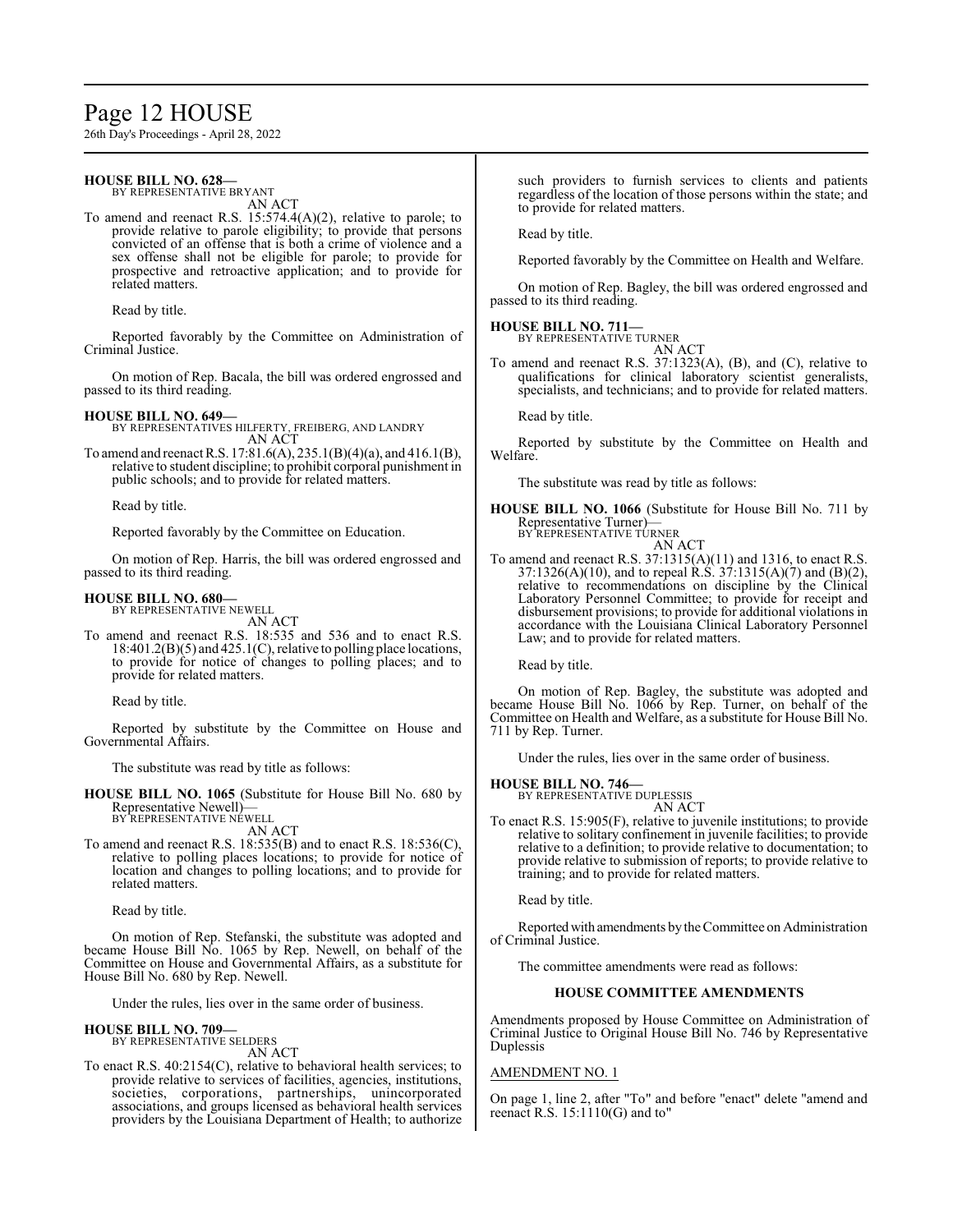# Page 13 HOUSE

26th Day's Proceedings - April 28, 2022

# AMENDMENT NO. 2

On page 1, line 8, after "Section 1." and before "R.S. 15:905(F)" delete "R.S. 15:1110(G) is hereby amended and reenacted and"

#### AMENDMENT NO. 3

On page 2, line 29, after "than" and before "hours" change "four" to "eight"

#### AMENDMENT NO. 4

On page 3, line 1, after "After" and before "hours" change "four" to "eight"

#### AMENDMENT NO. 5

On page 3, line 6, after "than" and before "hours" change "four" to "eight"

#### AMENDMENT NO. 6

On page 5, line 20, after "exceeding" and before "hours" change "four" to "eight"

### AMENDMENT NO. 7

On page 6, line 8, after "exceeding" and before "hours" change "four" to "eight"

#### AMENDMENT NO. 8

On page 6, delete lines 26 through 28 in their entirety, and delete pages 7 through 11 in their entirety.

On motion of Rep. Bacala, the amendments were adopted.

On motion of Rep. Bacala, the bill, as amended, was ordered engrossed and passed to its third reading.

### **HOUSE BILL NO. 769—**

BY REPRESENTATIVE WRIGHT AN ACT

To amend and reenact R.S. 14:98.1(A)(3)(b) and (c) and 98.2(A)(2) and (3)(b) and (c), R.S. 15:307(Section heading), (A), (C), (D), and (E), R.S. 32:378.2(A), (B)(1)(a)(ii), (aa), (bb), (M)(2), and (N),  $414(A)(1)(c)$ , (i), and (ii) and (D)(1)(b),  $667(B)(1)(b)$  and  $(3)(a)$  and  $(c)$ , and  $(I)(1)(a)$ , and  $668(B)(1)(a)$ (introductory paragraph), (i), (c), and (2) and to enact R.S.  $15:307(B)(3)$ , (F), (G), and (H), 307.1, 307.2, and R.S. 32:667(B)(3)(d) and (K), relative to ignition interlock devices; to provide for the calibration ofignition interlock devices;to provide standards for compliance with ignition interlock devices; to change references to criminal offenses for driving while intoxicated; to provide for a change in time periods that a driver is required to have an ignition interlock device; to provide relative to restricted driver's licenses; to provide for the addition of cameras to ignition interlock devices; to provide for an extension of time that a driver is required to have an ignition interlock device upon notice of a violation reset; to provide relative to first and second offense penalties for operating a vehicle while intoxicated; and to provide for related matters.

Read by title.

Reported with amendments bytheCommittee on Administration of Criminal Justice.

The committee amendments were read as follows:

# **HOUSE COMMITTEE AMENDMENTS**

Amendments proposed by House Committee on Administration of Criminal Justice to Engrossed House Bill No. 769 by Representative Wright

#### AMENDMENT NO. 1

On page 1, line 2, change "R.S. 14:98.1(A)(2) and (3)(b) and (c)" to "R.S.  $\overline{1}$ 4:98.1(A)(3)(b) and (c)"

### AMENDMENT NO. 2

On page 1, line 5, change "667(B)(1)(b) and (c), and (3), and (I)(1)(a) and (b)," to "667(B)(1)(b) and (3)(a) and (c), and (I)(1)(a),"

### AMENDMENT NO. 3

On page 1, line 17, change "R.S. 14:98.1(A)(2) and (3)(b) and (c)" to "R.S.  $\overline{1}4:98.1(A)(3)(b)$  and (c)"

# AMENDMENT NO. 4

On page 2, delete lines 4 through 17 in their entirety

### AMENDMENT NO. 5

On page 15, line 16, change  $(667(B)(1)(b)$  and (c), and (3), and  $(I)(I)(a)$  and (b)," to "667(B)(1)(b) and (3)(a) and (c), and (I)(1)(a),"

#### AMENDMENT NO. 6

On page 16, line 11, after "of" delete the remainder of the line and delete lines 12 through 13 in their entirety and insert:

"R.S. 14:98(K)(1) and shall be required to have a functioning ignition interlock device installed on his vehicle during the first twelve-month period of the suspension."

#### AMENDMENT NO. 7

On page 19, line 12, after "for" and before "days" delete "one hundred eighty" and insert "ninety"

AMENDMENT NO. 8

On page 19, delete lines 20 through 23 in their entirety

#### AMENDMENT NO. 9

On page 20, delete lines 7 through 13 in their entirety and insert: \* \* \* \* <mark>\*</mark>

# AMENDMENT NO. 10

On page 21, line 6, after "for a" and before "second," delete "first,"

AMENDMENT NO. 11

On page 21, delete lines 10 through 15 in their entirety

AMENDMENT NO. 12

On page 21, line 22, change "six months." to "one month."

#### AMENDMENT NO. 13

On page 22, after line 28, add the following:

'Section 4. This Act shall be cited and referred to as "The Bowling, Coss, and Dufrene Drunk Driving Prevention Act".

On motion of Rep. Bacala, the amendments were adopted.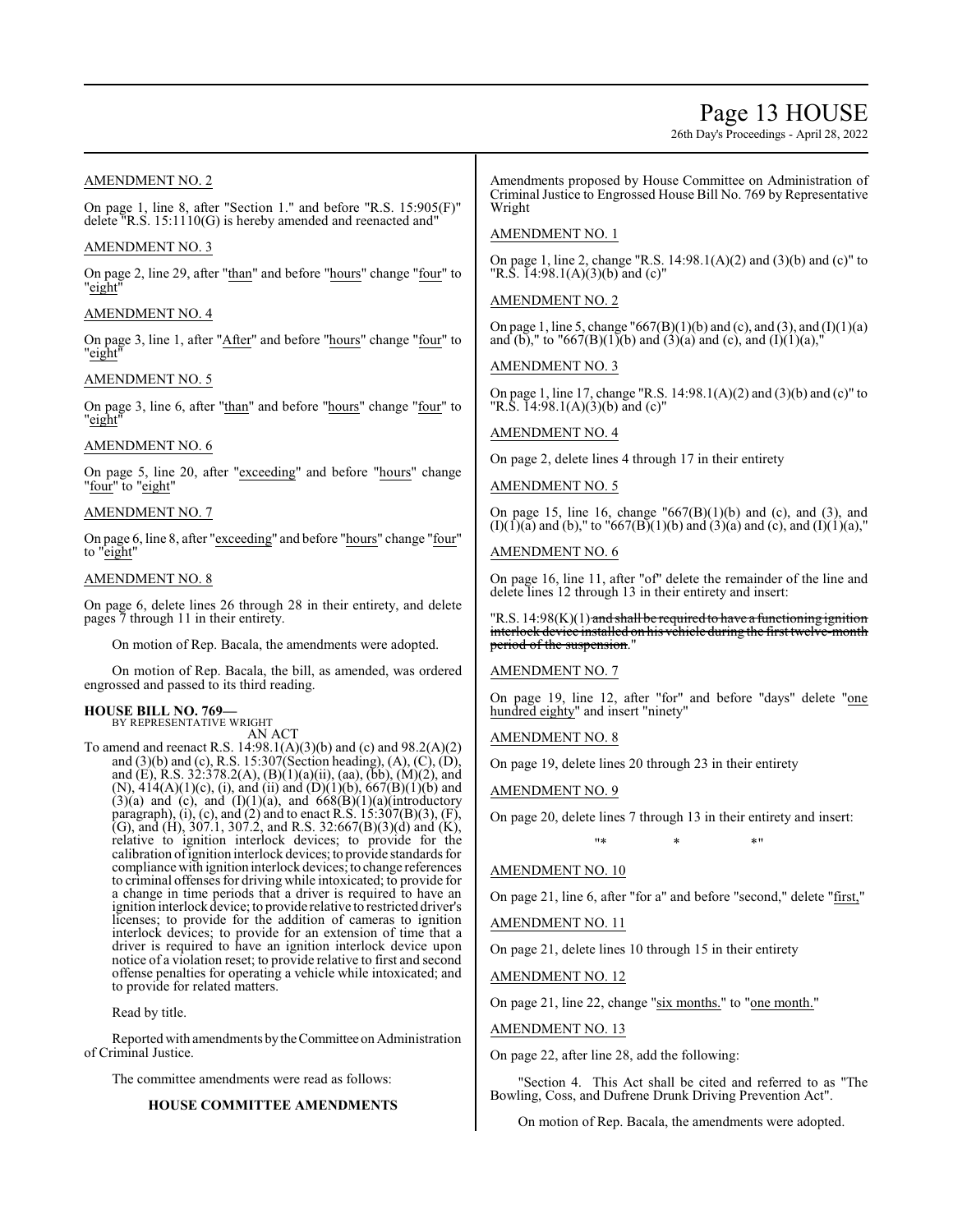# Page 14 HOUSE

26th Day's Proceedings - April 28, 2022

Under the rules, the above bill, as amended, was ordered reengrossed and recommitted to the Committee on Appropriations.

#### **HOUSE BILL NO. 820—** BY REPRESENTATIVE VILLIO

AN ACT

To enact R.S. 14:230.1, relative to forfeiture; to provide for definitions; to provide relative to seizure and forfeiture; to provide relative to criminal offenses; to provide for exceptions; to provide for court proceedings; to provide relative to actions of law enforcement; to provide relative to court judgments; to provide for certain time periods; to provide relative to the applicability of remedies; to provide for the allocation of proceeds; and to provide for related matters.

Read by title.

Reported with amendments by the Committee on Administration of Criminal Justice.

The committee amendments were read as follows:

### **HOUSE COMMITTEE AMENDMENTS**

Amendments proposed by House Committee on Administration of Criminal Justice to Original House Bill No. 820 by Representative Villio

#### AMENDMENT NO. 1

On page 2, delete line 5 in its entirety and at the beginning of line 6, change " $(2)$ " to " $(1)$ "

AMENDMENT NO. 2

On page 2, at the beginning of line 7, change " $(3)$ " to " $(2)$ "

AMENDMENT NO. 3

On page 2, at the beginning of line 8, change "(4)" to "(3)"

AMENDMENT NO. 4

On page 2, at the beginning of line 9, change "(5)" to "(4)"

AMENDMENT NO. 5

On page 2, at the beginning of line 10, change  $"(6)"$  to  $"(5)"$ 

### AMENDMENT NO. 6

On page 2, at the beginning of line 11, change " $(7)$ " to " $(6)$ "

AMENDMENT NO. 7

On page 2, at the beginning of line 12, change "(8)" to "(7)"

### AMENDMENT NO. 8

On page 2, at the beginning of line 25, change  $"(2)"$  to  $"(2)(a)"$ 

AMENDMENT NO. 9

On page 3, between lines 2 and 3, insert the following:

"(b) Notwithstanding any provision of law the contrary, a mortgage, lien, or security interest held by a federally-insured financial institution shall not be affected by the seizure and forfeiture provisions of this Section.

(c) Notice of pending forfeiture or disposition shall be provided by the district attorney in accordance with the requirements of R.S.  $40:2608(3)$  or R.S.  $14:90.1(B)(3)$ .

On motion of Rep. Bacala, the amendments were adopted.

On motion of Rep. Bacala, the bill, as amended, was ordered engrossed and passed to its third reading.

### **HOUSE BILL NO. 831—**

BY REPRESENTATIVE FIRMENT AN ACT

To enact R.S. 22:1338, relative to additional living expense coverage for homeowner's insurance; to provide for an advance payment in the event of a total loss; to provide for payment after the advance period; and to provide for related matters.

Read by title.

Reported with amendments by the Committee on Insurance.

The committee amendments were read as follows:

#### **HOUSE COMMITTEE AMENDMENTS**

Amendments proposed by House Committee on Insurance to Original House Bill No. 831 by Representative Firment

### AMENDMENT NO. 1

On page 1, delete lines 8 through 10 in their entirety and insert in lieu thereof the following:

"A. In the event of a covered total loss to an insured dwelling caused by a covered peril, ifthe insured has additional living expense coverage, the insurer shall, upon request by the insured, render an advance payment equal to the estimated value of three months of increased cost of living expenses required for the members of the household to maintain their normal standard of living. payments of additional living"

#### AMENDMENT NO. 2

On page 1, delete line 12 in its entirety and insert in lieu thereof the following:

'satisfactory proof of loss, if it is determined that the actual cost of incurred additional living expenses exceeds the amount previously advanced.

B. Nothing in this Section shall be interpreted to prohibit an insurer from restricting payment in cases of suspected fraud."

On motion of Rep. Huval, the amendments were adopted.

On motion of Rep. Huval, the bill, as amended, was ordered engrossed and passed to its third reading.

# **HOUSE BILL NO. 844—** BY REPRESENTATIVE ADAMS

AN ACT

To amend and reenact R.S. 40:966(B)(3) and (G) and 967(B)(4) and (E)(1), relative to the Uniform Controlled Dangerous Substances Law; to provide relative to penalties for distribution or possession with intent to distribute heroin; to provide relative to penalties for distribution or possession with intent to distribute fentanyl and carfentanil; to increase the minimum term of imprisonment; to provide relative to penalties when substantial assistance is provided; to provide relative to treatment for heroin and fentanyl or carfentanil as a condition of probation; to provide for an effective date; and to provide for related matters.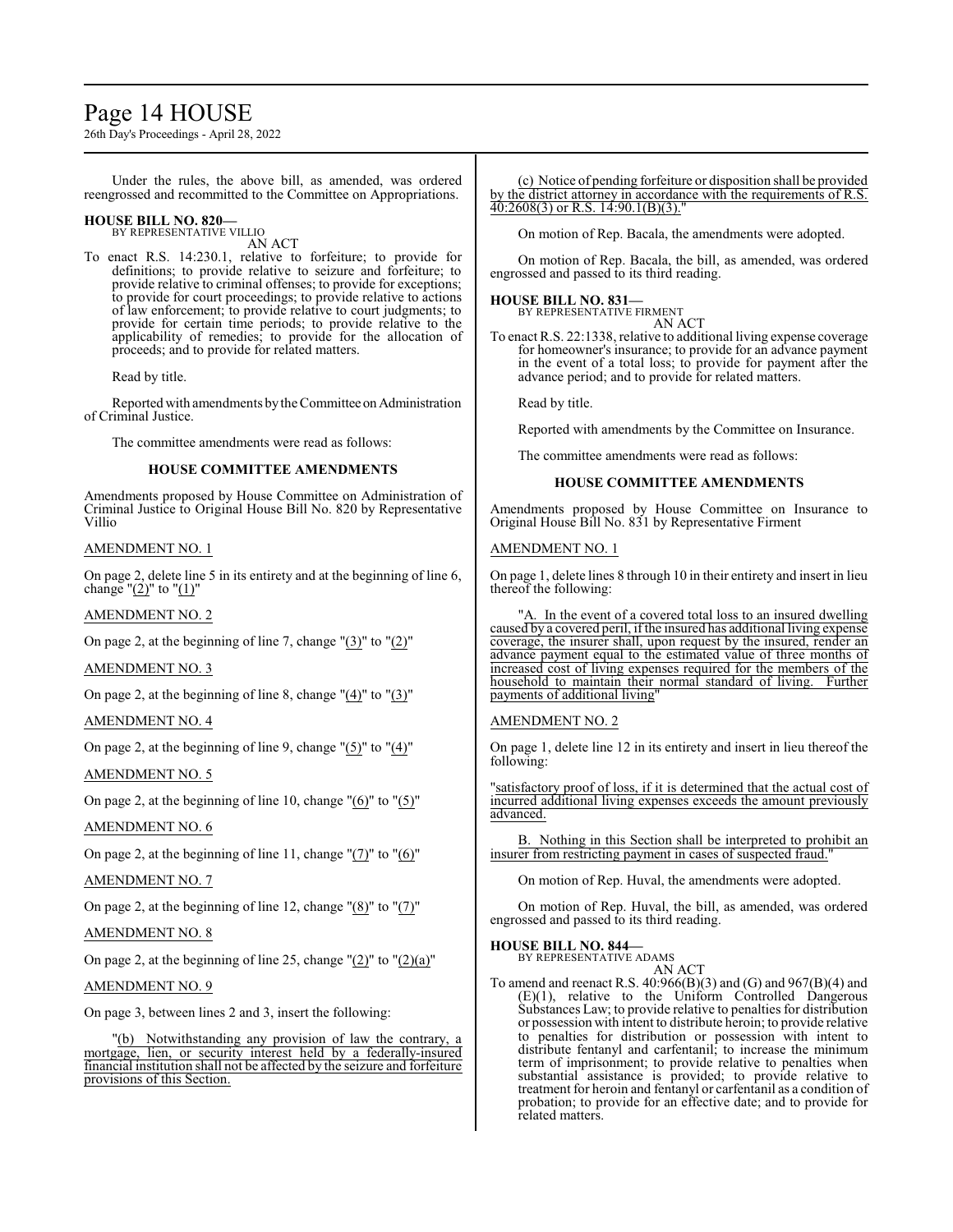# Page 15 HOUSE

26th Day's Proceedings - April 28, 2022

Read by title.

Reported with amendments by the Committee on Administration of Criminal Justice.

The committee amendments were read as follows:

#### **HOUSE COMMITTEE AMENDMENTS**

Amendments proposed by House Committee on Administration of Criminal Justice to Original House Bill No. 844 by Representative Adams

### AMENDMENT NO. 1

On page 2, at the end of line 20, insert the following:

"Any sentence imposed pursuant to this Paragraph shall be served without the benefit of parole, probation, or suspension of sentence.

#### AMENDMENT NO. 2

On page 3, at the end of line 25, insert the following:

"Any sentence imposed pursuant to this Paragraph shall be served without the benefit of parole, probation, or suspension of sentence."

On motion of Rep. Bacala, the amendments were adopted.

On motion of Rep. Bacala, the bill, as amended, was ordered engrossed and passed to its third reading.

# **HOUSE BILL NO. 865—** BY REPRESENTATIVE NELSON

AN ACT

To amend and reenact R.S. 17:24.10(A)(4), relative to literacy; to require public schools to ensure that certain textbooks and instructional materials are not used in reading instruction; and to provide for related matters.

Read by title.

Reported with amendments by the Committee on Education.

The committee amendments were read as follows:

### **HOUSE COMMITTEE AMENDMENTS**

Amendments proposed by House Committee on Education to Original House Bill No. 865 by Representative Nelson

#### AMENDMENT NO. 1

On page 1, at the end of line 15, delete "three" and at the beginning of line 16, delete "cueing systems" and insert "three-cueing system"

### AMENDMENT NO. 2

On page 1, line 16, after "reading" and before "visual" delete "or" and insert a comma ",

#### AMENDMENT NO. 3

On page 1, line 17, after "recognition" and before "are" insert a comma "," and insert "or the three-cueing system model of reading based on meaning, structure and syntax, and visual, which is also known as "MSV",

On motion of Rep. Harris, the amendments were adopted.

On motion of Rep. Harris, the bill, as amended, was ordered engrossed and passed to its third reading.

#### **HOUSE BILL NO. 911—**

BY REPRESENTATIVES HUGHES, AMEDEE, BRASS, FREIBERG, HILFERTY, JEFFERSON, CHARLES OWEN, SCHLEGEL, AND ST. **BLANC** 

AN ACT

To amend and reenact R.S. 17:24.9(B), (C)(5), and (D), 24.10(A)(2) and  $(3)$ ,  $(B)(1)$ (introductory paragraph), and  $(D)$  through  $(F)$ , and  $24.12(\text{C})$  and (D) and to enact R.S.  $17:24.10(\text{G})$  and  $24.12(E)$ , relative to early literacy; to increase the number of administrations of a literacy screener to students in grades kindergarten through three; to provide for reporting the results of the literacy screener; to provide relative to literacy supports and interventions for certain students; to require individual reading plans for certain students; to require literacy coaches for teachers; and to provide for related matters.

Read by title.

Reported with amendments by the Committee on Education with recommendation that it be recommitted to the Committee on Appropriations.

#### **HOUSE COMMITTEE AMENDMENTS**

Amendments proposed by House Committee on Education to Original House Bill No. 911 by Representative Hughes

#### AMENDMENT NO. 1

On page 1, line 2, after "reenact" delete the remainder of the line and delete line 3 and insert "R.S. 17:24.9(B), (C)(5), and (D), 24.10(A)(2) and  $(3)$ ,  $(B)(1)$ (introductory paragraph), and  $(D)$  through  $(F)$ , and  $24.12(\hat{C})$  and  $(\hat{D})$ "

### AMENDMENT NO. 2

On page 1, line 5, after "literacy" and before "to" delete "assessment" and insert "screener"

#### AMENDMENT NO. 3

On page 1, line 6, after "literacy" and before "to" delete "assessment;" and insert "screener;"

#### AMENDMENT NO. 4

On page 1, line 11, after "Section 1." delete the remainder of the line and delete line 12 and insert "R.S. 17:24.9(B), (C)(5), and (D),  $24.10(A)(2)$  and  $(3)$ ,  $(B)(1)$ (introductory paragraph), and  $(D)$  through  $(F)$ , and  $24.12(C)$  and  $(D)$  are"

### AMENDMENT NO. 5

On page 2, delete line 4 and insert the following:

"(1) Develop a program for early literacy that is applicable for all students in kindergarten through third grade including special education students.

(2) Develop or select a literacy assessment screener to assess the literacy level of each public school student in kindergarten through third grade.

(a) In developing or selecting the literacy assessment, screener, the department shall consider:

(i) The scientific validity and reliability of the literacy assessment. screener.

(ii) The time required to conduct the literacy assessment, screener, with the intention to minimize the impact on instructional time.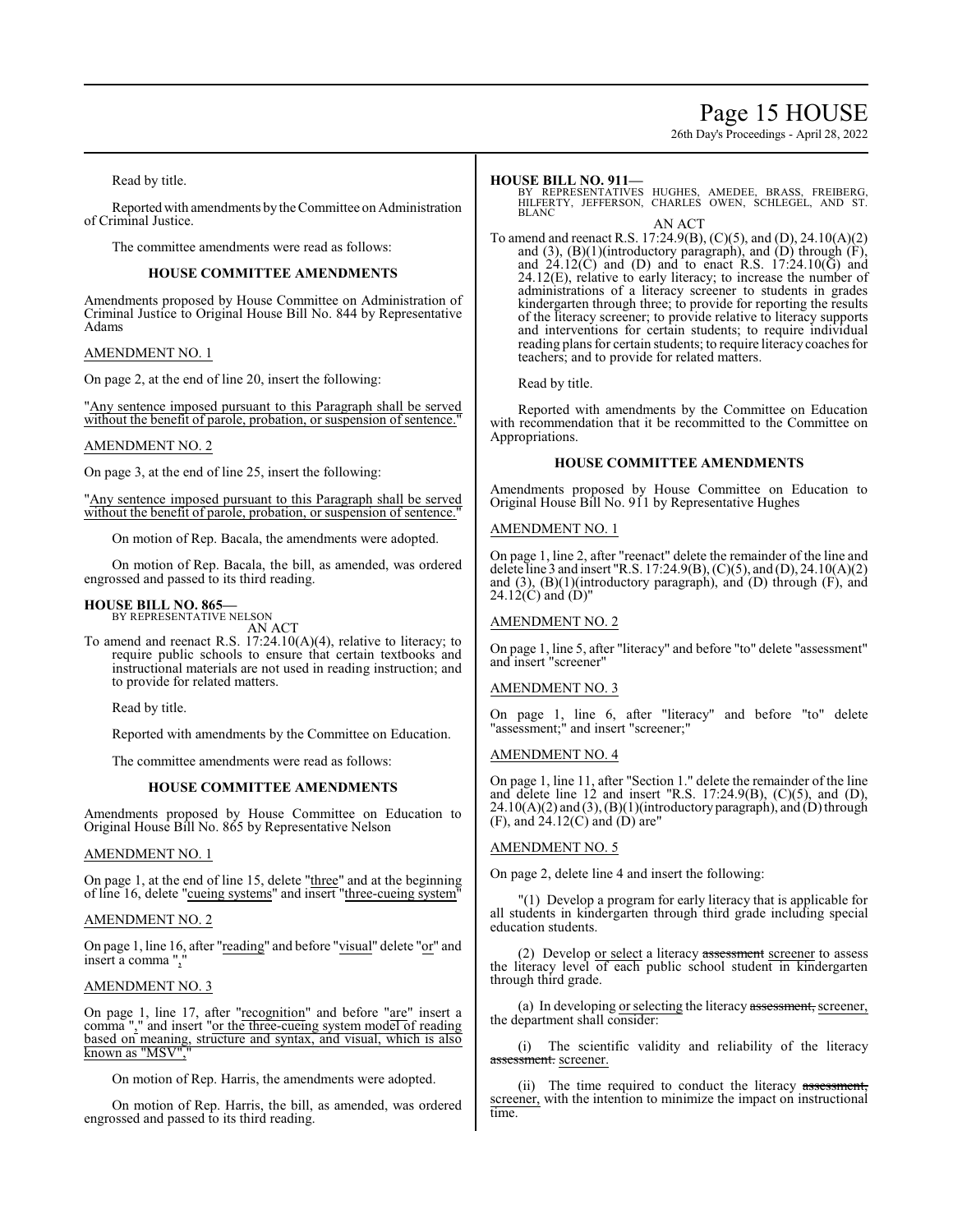# Page 16 HOUSE

26th Day's Proceedings - April 28, 2022

(iii) The cost of administering the literacy assessment. screener.

(iv) The timeliness and ease in reporting the results to teachers, administrators, and parents.

(v) The integration of the literacy assessment screener with instruction.

(b) The literacy assessment screener shall:

(i) Measure, at a minimum, age-appropriate phonological awareness, phonics, decoding, fluency, and comprehension.

(ii) Identify students whose literacy skills are below grade level.

(iii) Be a tool to assist in identifying students for further evaluation for specific programming, including students who display characteristics of being dyslexic or gifted.

(3) Provide the literacy assessment, screener, at no cost, to each public school for use in identifying a student's foundational literacy skill level pursuant to R.S. 17:24.10.

(4) Establish the scores on the literacy assessment screener to determine whether a student's literacy skills are above grade level, on grade level, or below grade level."

#### AMENDMENT NO. 6

On page 2, line 6, after "literacy" and before "three" delete "assessment" and insert "screener"

#### AMENDMENT NO. 7

On page 2, line 7, after "first" and before "shall" delete "assessment" and insert "screener"

#### AMENDMENT NO. 8

On page 2, line 8, after "second" and before "shall" delete "assessment" and insert "screener"

#### AMENDMENT NO. 9

On page 2, line 9, after "third" and before "shall" delete "assessment" and insert "screener"

#### AMENDMENT NO. 10

On page 2, at the beginning of line 11, delete "assessment, a literacy assessment" and insert "screener, a"

# AMENDMENT NO. 11

On page 2, line 19, after "literacy" and before "for" delete "assessment" and insert "screener"

#### AMENDMENT NO. 12

On page 2, line 22, after "first" and before "administered" delete "assessment" and insert "screener"

#### AMENDMENT NO. 13

On page 2, at the beginning of line 24, delete "assessments" and insert "screeners"

#### AMENDMENT NO. 14

On page 2, delete line 26 and insert the following:

"(i) The number and percentage of students in kindergarten through third grade with literacy skills identified at each proficiency level.

(ii) The number of students identified for referral for gifted evaluation or targeted for literacy intervention.

(iii) Literacy levels by student subgroups.

(c) The data reported shall be submitted in the aggregate and shall not include any personally identifiable information pursuant to R.S. 17:3914.

(8) Report the data for each school, for each school system, and the state as a whole, in the school progress profiles provided pursuant to R.S. 17:3911 and 3912.

C. Not later than July 31, 2022, the State Board of Elementary and Secondary Education shall revise teacher certification requirements and the requirements of teacher education programs to require foundational literacy skills standards in all educator preparation programs of all candidates seeking certification to teach students in kindergarten through third grade. The foundational literacy skills standards shall include:

(5) How to administer literacy assessments screeners to students and use the resulting data to improve literacy instruction for students.

\* \* \*

D. The results from the literacy assessment screeners shall be used in determining school and district performance scores pursuant to the state's school and district accountability system.

 $*$  \*  $*$  \*

AMENDMENT NO. 15

On page 2, line 27, after "and" and before "parental" delete "assessment;" and insert "screening;"

### AMENDMENT NO. 16

On page 3, line 2, after "literacy" delete the remainder of the line and insert "screener developed or selected and provided by the state"

#### AMENDMENT NO. 17

On page 3, between lines 21 and 22, insert the following:

"D. Each school shall post its foundational literacy skills plan and the latest report on the literacy assessment screener on its website.

E. The results of the early literacy assessment screener shall not be used in determining school and district performance scores prior to the 2023-2024 school year."

#### AMENDMENT NO. 18

On page 3, line 26, after "describe the" and "reading" delete "research-based" and insert "evidence-based"

#### AMENDMENT NO. 19

On page 3, at the end of line 27, delete the period "." and insert "and shall give suggestions for strategies parents can use at home."

On motion of Rep. Harris, the amendments were adopted.

Under the rules, the above bill, as amended, was ordered engrossed and recommitted to the Committee on Appropriations.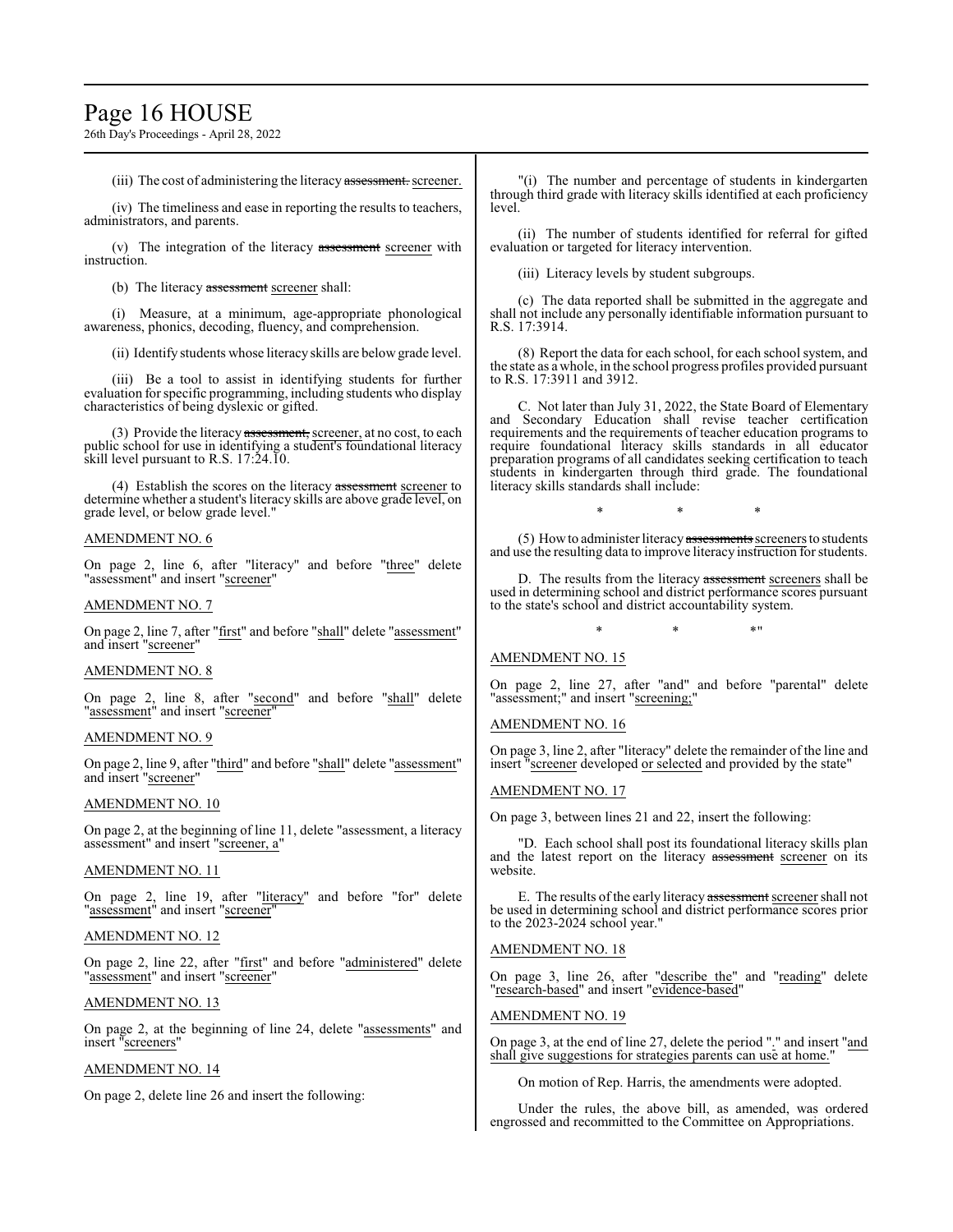26th Day's Proceedings - April 28, 2022

#### **HOUSE BILL NO. 926—** BY REPRESENTATIVE ADAMS

AN ACT

To enact R.S. 40:971.4, relative to the Uniform Controlled Dangerous Substances Law; to provide relative to publication of arrests for the production, manufacturing, distribution, or dispensing or possessing with intent to produce, manufacture, or distribute heroin, fentanyl, or carfentanil; to provide relative to duties of law enforcement agencies or officers; to provide for an effective date; and to provide for related matters.

Read by title.

Reported favorably by the Committee on Administration of Criminal Justice.

On motion of Rep. Bacala, the bill was ordered engrossed and passed to its third reading.

**HOUSE BILL NO. 927—** BY REPRESENTATIVES SELDERS, CARPENTER, FREIBERG, AND **MCKNIGHT** AN ACT

To amend and reenact R.S. 17:1855.2 and to enact R.S. 17:3351.22, relative to university laboratory schools; to authorize a tuition increase at certain laboratory schools; to provide a maximum increase amount; and to provide for related matters.

Read by title.

Reported favorably by the Committee on Education.

On motion of Rep. Harris, the bill was ordered engrossed and passed to its third reading.

# **HOUSE BILL NO. 936—**

BY REPRESENTATIVE HUVAL AN ACT

To amend and reenact R.S.  $22:1892(A)(1)$ ,  $(3)$ , and  $(4)$ , relative to the payment and adjustment of certain insurance claims; to provide for the payment of any undisputed amount due on a claim; to provide for initiation of loss adjustment; to provide for requests for certain documents; to provide for written notice; and to provide for related matters.

Read by title.

Reported with amendments by the Committee on Insurance.

The committee amendments were read as follows:

### **HOUSE COMMITTEE AMENDMENTS**

Amendments proposed by House Committee on Insurance to Original House Bill No. 936 by Representative Huval

AMENDMENT NO. 1

On page 2, line 3, change "claimant" to "insured"

### AMENDMENT NO. 2

On page 2, line 5, change "claimant" to "insured"

#### AMENDMENT NO. 3

On page 2, line 6, delete "claimant" and insert "insured"

### AMENDMENT NO. 4

On page 2, line 9, change "claimant" to "insured"

### AMENDMENT NO. 5

On page 2, line 10, change "claimant" to "insured"

#### AMENDMENT NO. 6

On page 2, line 11, delete "claimant;" and insert "insured;"

#### AMENDMENT NO. 7

On page 2, line 25, after "determine" and before "proof" insert "satisfactory"

AMENDMENT NO. 8

On page 2, line 29, change "claimant" to "insured"

On motion of Rep. Huval, the amendments were adopted.

On motion of Rep. Huval, the bill, as amended, was ordered engrossed and passed to its third reading.

### **HOUSE BILL NO. 958—**

BY REPRESENTATIVE DUSTIN MILLER AN ACT

To enact Part II-E of Chapter 11 of Title 40 of the Louisiana Revised Statutes of 1950, to be comprised of R.S. 40:2120.11 through 2120.24, relative to the licensure and regulation of nurse staffing agencies by the Louisiana Department of Health; to provide for definitions; to provide for the licensure and registration of nurse staffing agencies; to provide for the protection of public rights to health care; to provide for licensed and certified personnel in healthcare facilities; to provide for applicability provisions for prospective agencies; to provide for regulations and grounds for issuance, renewal, and denial of a license; to establish standards for the operation of nurse staffing agencies; to provide for penalty provisions; to provide for rulemaking requirements; to provide for fees; and to provide for related matters.

Read by title.

Reported with amendments by the Committee on Health and Welfare.

The committee amendments were read as follows:

#### **HOUSE COMMITTEE AMENDMENTS**

Amendments proposed by House Committee on Health and Welfare to Original House Bill No. 958 by Representative Dustin Miller

#### AMENDMENT NO. 1

On page 1, line 3, change "2120.22" to "2120.24"

### AMENDMENT NO. 2

On page 1, line 11, after "requirements;" and before "and" insert "to provide for fees;"

AMENDMENT NO. 3

On page 1, line 14, change "2120.22" to "2120.24"

AMENDMENT NO. 4

On page 2, at the end of line 3, delete "and"

AMENDMENT NO. 5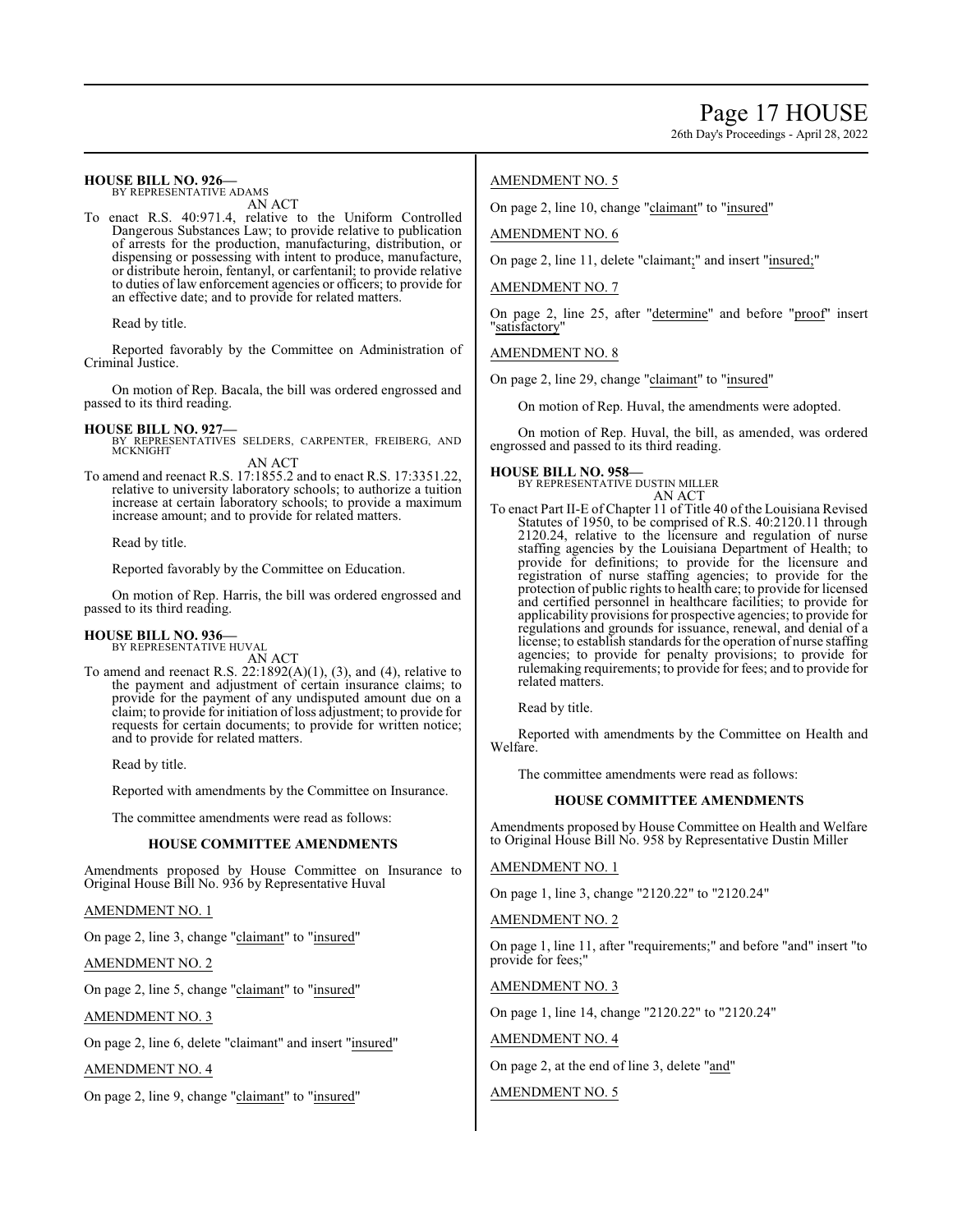# Page 18 HOUSE

26th Day's Proceedings - April 28, 2022

On page 2, at the beginning of line 4, delete "registration" and after "agencies" delete the remainder of the line and insert a period "."

### AMENDMENT NO. 6

On page 2, delete lines 5 and 6 in their entirety

#### AMENDMENT NO. 7

On page 2, between lines 9 and 10, insert the following:

"(1) "Certified nurse aide" means an individual who has completed a Nurse Aide Training and Competency Evaluation Program approved by the state as meeting the requirements of 42 CFR 483.151 and 483.154 or has been determined competent as provided in 42 CFR 483.150(a) and (b) and is listed as certified and in good standing on the state's Certified Nurse Aide Registry.

#### AMENDMENT NO. 8

On page 2, line 10, change "(1)" to "(2)"

AMENDMENT NO. 9

On page 2, line 13, change " $(2)$ " to " $(3)$ "

#### AMENDMENT NO. 10

On page 2, line 16, change "(3)" to "(4)"

#### AMENDMENT NO. 11

On page 2, line 18, change " $(4)$ " to " $(5)$ "

AMENDMENT NO. 12

On page 2, line 20, change " $(5)$ " to " $(6)$ "

AMENDMENT NO. 13

On page 2, line 23, change "(6)" to "(7)"

#### AMENDMENT NO. 14

On page 2, line 27, after "Part" and before the period "." delete "for the protection of the health, welfare, and safety of patients and residents"

### AMENDMENT NO. 15

On page 2, line 28, after "person" and before "may" insert a comma "," and "partnership, corporation, unincorporated association, or other legal entity"

# AMENDMENT NO. 16

On page 2, line 29, after "person" and before "is" insert a comma "," and "partnership, corporation, unincorporated association, or other legal entity

#### AMENDMENT NO. 17

On page 3, at the end of line 1, after "licensure" insert a semicolon ";" and "fees"

### AMENDMENT NO. 18

On page 3, at the beginning of line 2, insert "A."

### AMENDMENT NO. 19

On page 3, at the beginning of line 6, insert  $"B."$ 

# AMENDMENT NO. 20

On page 3, line 18, after "compensation" and before the period "." insert "with a minimum coverage in the amount of one million dollars"

### AMENDMENT NO. 21

On page 3, at the end of line 19, after "insurance" and before the period "." insert "in an amount sufficient to provide coverage in accordance with the total amount recoverable for all malpractice claims as indicated in R.S. 40:1231.2

#### AMENDMENT NO. 22

On page 3, between lines 22 and 23, insert the following:

Any person, partnership, corporation, unincorporated association, or other legal entity currently operating or planning to operate a nurse staffing agency shall be assessed a nonrefundable fee of six hundred dollars, payable to the department, at the time an initial licensing application is made to the department and shall be assessed a nonrefundable fee of six hundred dollars biennially thereafter for renewal of the license. Any person, partnership, corporation, unincorporated association, or other legal entity shall be assessed a delinquent fee of one hundred dollars for failure to timely renew its license; the delinquent fee shall be assessed and shall become due and payable to the department at 12:01 a.m. on the first day following the expiration date of the license. These licensing fees are for the initial application and renewal of a license only and are in addition to any other fees that may be assessed according to the laws, rules, regulations, and standards that are applicable to a nurse staffing agency.

AMENDMENT NO. 23

On page 3, line 28, change "one" to "two"

AMENDMENT NO. 24

On page 4, line 5, change "ninety" to "thirty"

AMENDMENT NO. 25

On page 4, at the end of line 7, change "one-year" to "two-year"

### AMENDMENT NO. 26

On page 4, at the end of line 11, delete "or" and delete line 12 in its entirety and insert in lieu thereof "as well as any licensing regulations promulgated by the department."

#### AMENDMENT NO. 27

On page 5, line 7, after "employee" and before the period "." insert "or contracted staff"

#### AMENDMENT NO. 28

On page 5, between lines 7 and 8, insert the following:

"(3) Licensure application and renewal application procedures and requirements.

(4) Survey and complaint investigations.

(5) Denial, revocation, suspension and nonrenewal oflicenses, and appeals.

(6) Such other standards or regulations that will ensure proper care and treatment of patients, clients, and persons receiving services.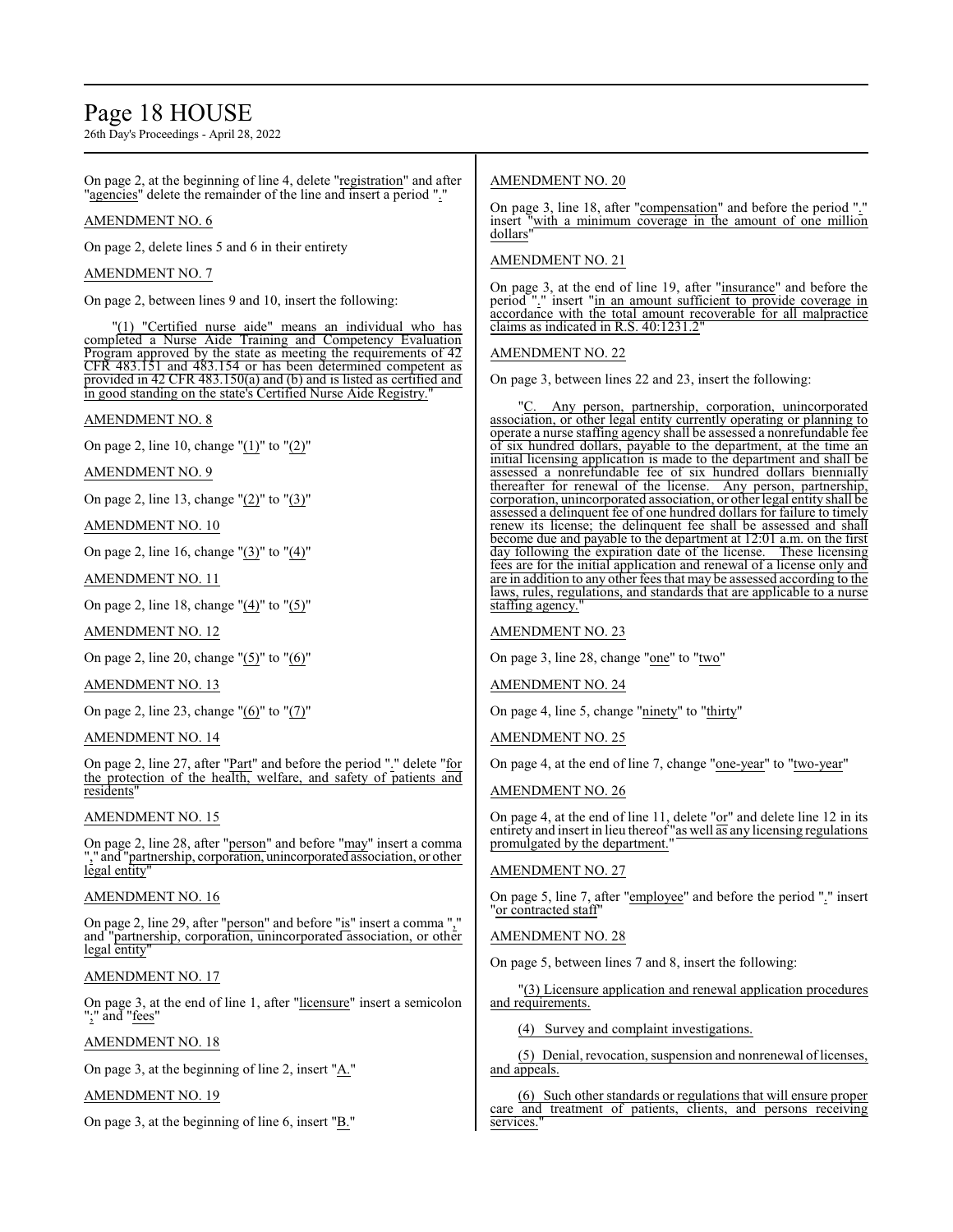# Page 19 HOUSE

26th Day's Proceedings - April 28, 2022

#### AMENDMENT NO. 29

On page 6, line 12, after "time" and before the comma "," delete "and shall"

# AMENDMENT NO. 30

On page 6, line 13, after "interested person" delete the remainder of the line and delete lines 14 through 29 in their entirety and insert in lieu thereof the following:

"regarding allegations that a nurse staffing agency is operating without a valid license issued by the department, investigate any entity, person, or persons.

B. The department may examine the premises of any nurse staffing agency and may examine and inspect books, payrolls, records, papers, documents, and other evidence in any survey or investigation. The nurse staffing agency shall cooperate in any survey or investigation conducted by the department. Failure to cooperate or produce any documentation for inspection or survey may result in action up to and including license revocation.

C. The department shall assess a nurse staffing agency a survey or investigation fee not to exceed one thousand dollars for any complaint survey or investigation conducted by the department at which deficiencies are substantiated. This survey or inspection fee shall be imposed by the department only after the nurse staffing agency has completed the administrative process which has upheld the deficiencies or the time for filing any administrative appeal has expired. The survey or investigation fee shall not exceed the cost of performing the survey. This fee shall be in addition to any other sanctions.

#### AMENDMENT NO. 31

On page 7, delete lines 1 and 2 in their entirety and insert in lieu thereof the following:

#### "§2120.22. Operation without a license; penalty

A. A nurse staffing agency shall not operate without a license issued by the department. Any such agency operating without a license shall be guilty of a misdemeanor and upon conviction shall be fined no less than two hundred fifty dollars nor more than one thousand dollars. Each day of violation shall constitute a separate offense. It shall be the responsibility of the department to inform the appropriate district attorney of the alleged violation to ensure enforcement.

B. If a nurse staffing agency is operating without a license issued by the department, the department may have the authority to issue an immediate cease and desist order to that agency. Any such agency receiving a cease and desist order from the department shall immediately cease operations until such time as that agency is issued a license by the department.

The department shall seek an injunction in the Nineteenth Judicial District Court against any agency that receives a cease and desist order from the department in accordance with Subsection B of this Section and that does not cease operations immediately. Any such agency against which an injunction is granted shall be liable to the department for attorney fees, costs, and damages."

#### AMENDMENT NO. 32

On page 7, between lines 2 and 3, insert the following:

#### "§2120.23. Implementation

A. No nurse staffing agency shall be required to obtain a license in accordance with this Part until the initial rules, regulations, and licensing standards are promulgated by the department in accordance with the Administrative Procedure Act.

B. Each agency that meets the definition of nurse staffing agency as defined in this Part shall submit an initial licensing application and fee to the department within ninety days of the promulgation ofthe initial rules, regulations, and licensing standards. If the agency is not licensed within one hundred eighty days after submission of its initial licensing application and fee, the agency shall cease operations until such time as it is licensed as a nurse staffing agency by the department.

#### AMENDMENT NO. 33

On page 7, at the beginning of line 3, change "§2120.22" to "§2120.24"

On motion of Rep. Bagley, the amendments were adopted.

Under the rules, the above bill, as amended, was ordered engrossed and recommitted to the Committee on Appropriations.

#### **HOUSE BILL NO. 968—**

BY REPRESENTATIVE PHELPS

AN ACT To amend and reenact R.S. 36:259(B)(13) and R.S. 44:4.1(B)(26) and to enact Part XIII of Chapter 5-B of Title 40 of the Louisiana Revised Statutes of 1950, to be comprised of R.S. 40:1125.1 through 1125.33, relative to sickle cell disease; to provide for the establishment of a state sickle cell disease registry; to provide for the purpose ofthe registry; to provide for duties of the Louisiana Department of Health with respect to operation of the registry; to authorize access to data in the registry; to provide for a public records exception; to require promulgation of administrative rules with respect to the registry; to provide for the redesignation and reorganization of certain laws pertaining to sickle cell disease; to provide for a short title; and to provide for related matters.

Read by title.

Reported with amendments by the Committee on Health and Welfare.

The committee amendments were read as follows:

#### **HOUSE COMMITTEE AMENDMENTS**

Amendments proposed by House Committee on Health and Welfare to Original House Bill No. 968 by Representative Phelps

#### AMENDMENT NO. 1

On page 1, after "R.S. 36:259(B)(13)" and before "and to" insert "and R.S.  $44:4.1(B)(26)$ "

#### AMENDMENT NO. 2

On page 1, line 7, after "of the registry;" delete the remainder of the line and delete line 8 in its entirety and insert in lieu thereof the following:

"to authorize access to data in the registry; to provide for a public records exception; to require"

#### AMENDMENT NO. 3

On page 3, delete lines 5 through 7 in their entirety and insert in lieu thereof the following:

"Upon making a diagnosis of sickle cell disease, a healthcare provider shall provide to the department data regarding the individual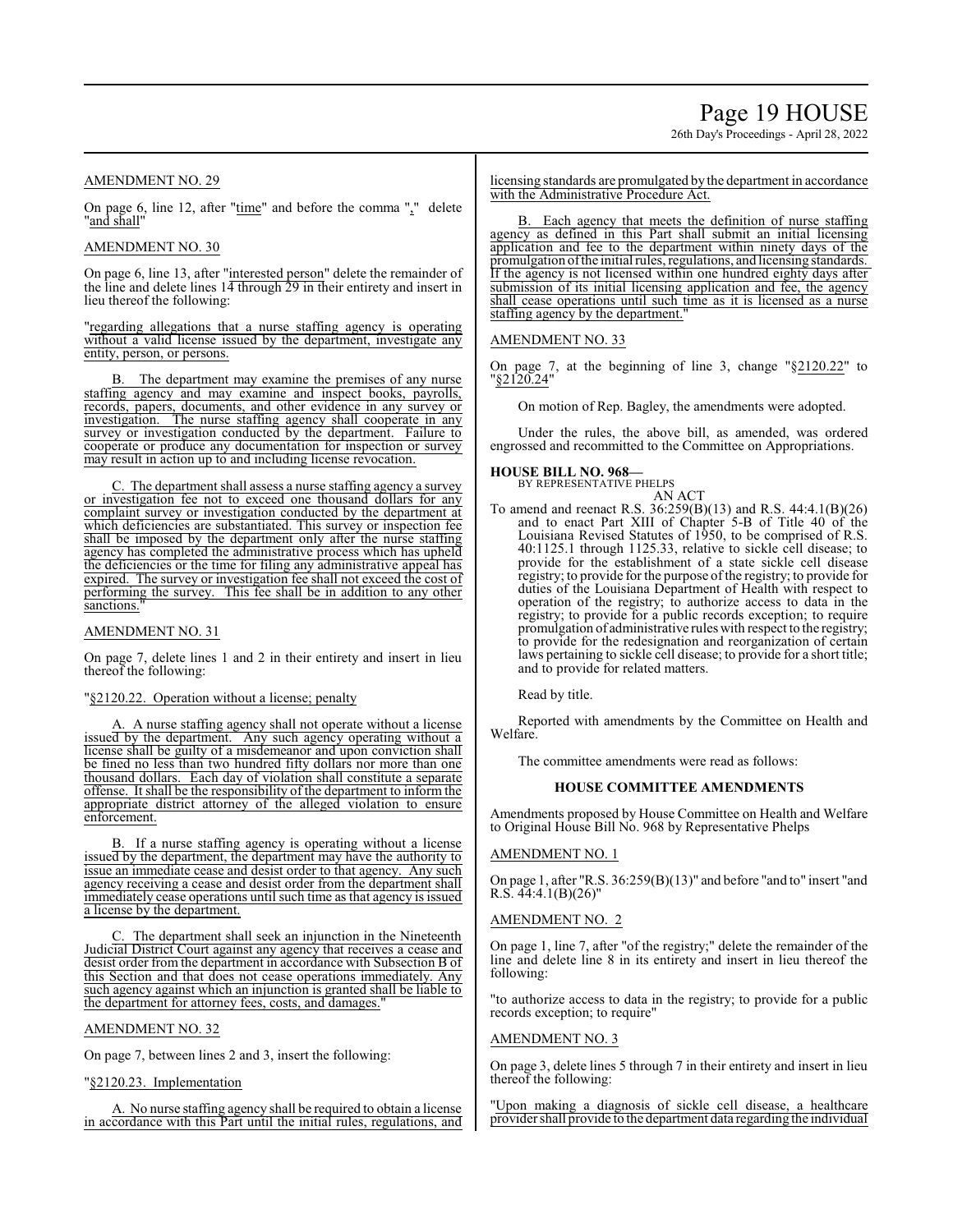# Page 20 HOUSE

26th Day's Proceedings - April 28, 2022

who has been diagnosed with the disease. The form and manner of the data shall be prescribed by the department by rule duly promulgated in accordance with the Administrative Procedure Act."

#### AMENDMENT NO. 4

On page 3, line 8, delete "Entities authorized to access" and insert in lieu thereof "Use of"

#### AMENDMENT NO. 5

On page 3, delete lines 9 through 19 in their entirety and insert in lieu thereof the following:

'A. The secretary of the department shall facilitate access to data in the registry as provided for in rule.

B. Notwithstanding any other provision of law to the contrary, the department or its agent may access medical and vital records in the custody of physicians, hospitals, clinics, other healthcare providers, and the office of public health in order that it may conduct sickle cell disease studies. The data contained in the registry as well as all such medical and vital records obtained by the department or its agent in accordance with the provisions of this Subsection, as well as the results of any sickle cell disease study, shall be confidential and shall not be available for subpoena, nor shall such information be disclosed, discoverable, or compelled to be produced in any civil, criminal, administrative, or other proceeding nor shall such records be deemed admissible as evidence in any civil, criminal, administrative, or other tribunal or court for any reason. Nothing in this Subsection shall prohibit the publishing by the department of statistical compilations relating to sickle cell disease which do not identify individual cases or individual physicians, hospitals, clinics, or other healthcare providers."

#### AMENDMENT NO. 6

On page 4, delete lines 1 through 8 in their entirety and insert in lieu thereof the following:

"necessary to support the facilitation of care coordination for sickle cell patients, assist in reducing the wait times to access healthcare services, and assist in promoting continuity of care for young people who age out of Louisiana Children's Health Insurance Program coverage.

#### AMENDMENT NO. 7

On page 4, at the end of line 16, change "facilities" to "providers"

#### AMENDMENT NO. 8

On page 5, between lines 4 and 5, insert the following:

"Section 3. R.S. 44:4.1(B)(26) is hereby amended and reenacted to read as follows:

§44:4.1. Exceptions

\* \* \*

B. The legislature further recognizes that there exist exceptions, exemptions, and limitations to the laws pertaining to public records throughout the revised statutes and codes of this state. Therefore, the following exceptions, exemptions, and limitations are hereby continued in effect by incorporation into this Chapter by citation:

\* \* \*

(26) R.S. 40:3.1, 31.14, 31.27, 39.1, 41, 73, 95, 96, 526, 528, 973.1, 978.2.1, 1007, 1061.21, 1079.18, 1081.10, 1105.6, 1105.8, 1125.14, 1133.8, 1168.3, 1171.4, 1203.4, 1231.4, 1379.1.1(D),

1379.3, 2009.8, 2009.14, 2010.5, 2017.9, 2018, 2018.5, 2019, 2020, 2106, 2109.1, 2138, 2175.7(B)(1), 2532, 2845.1

 $*$  \*  $*$  \*

### AMENDMENT NO. 9

On page 5, at the beginning of line 5, change "Section 3.(A)" to "Section 4.(A)"

#### AMENDMENT NO. 10

On page 5, at the beginning of line 26, change "Section 4." to "Section 5."

On motion of Rep. Bagley, the amendments were adopted.

Under the rules, the above bill, as amended, was ordered engrossed and recommitted to the Committee on Appropriations.

# **HOUSE BILL NO. 969—** BY REPRESENTATIVE SEABAUGH

AN ACT

To amend and reenact R.S. 24:10, relative to vetoes, to provide for procedures relative to vetoed bills and items; to provide for reconsideration by the legislature; to provide relative to veto sessions; to provide for effectiveness; and to provide for related matters.

Read by title.

Reported favorably by the Committee on House and Governmental Affairs.

On motion ofRep. Stefanski, the bill was ordered engrossed and passed to its third reading.

#### **HOUSE BILL NO. 989—**

BY REPRESENTATIVE CREWS AN ACT

To amend and reenact R.S. 40:1061.14(B)(2) through (13), (C), and (D) and to enact R.S.  $40:1061.14(B)(14)$  and  $(15)$  and  $(E)$ , relative to minors who undergo abortions; to provide for the report of certain information in connection with such abortions; to provide for the requisite court findings; to provide for severability; and to provide for related matters.

Read by title.

Reported favorably by the Committee on Health and Welfare.

On motion of Rep. Bagley, the bill was ordered engrossed and passed to its third reading.

#### **HOUSE BILL NO. 999—**

BY REPRESENTATIVE FIRMENT AN ACT

To amend and reenact R.S. 22:1706(H) and to enact R.S.  $22:1704(E)(6)$  through (8) and  $1706(I)$  through (P), relative to public adjusters; to provide for certain disclosure; to provide for standards of conduct; to provide for prohibitions; to provide for penalties; and to provide for related matters.

Read by title.

Reported with amendments by the Committee on Insurance.

The committee amendments were read as follows:

#### **HOUSE COMMITTEE AMENDMENTS**

Amendments proposed by House Committee on Insurance to Original House Bill No. 999 by Representative Firment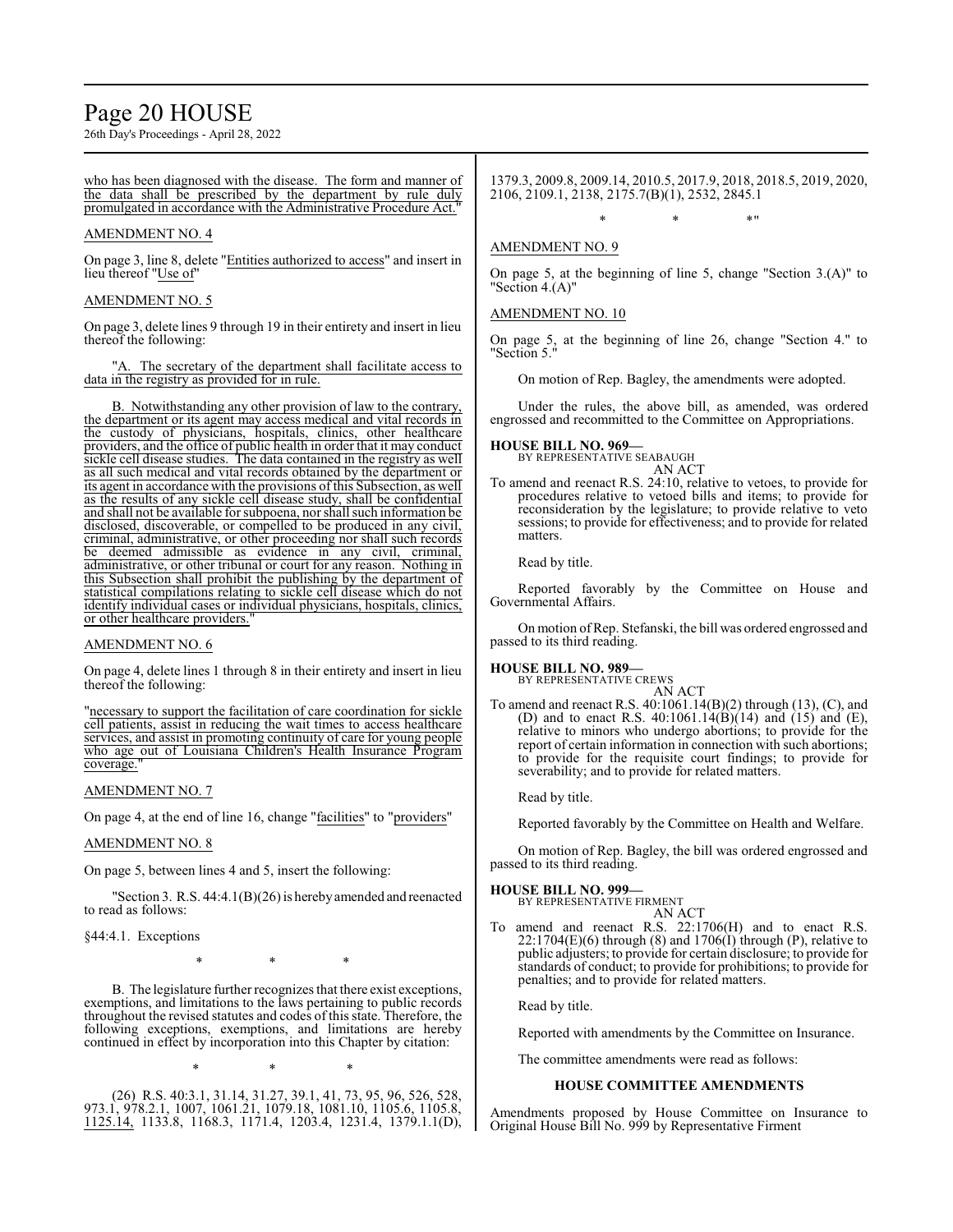# Page 21 HOUSE

26th Day's Proceedings - April 28, 2022

## AMENDMENT NO. 1

On page 1, line 2, change "R.S. 22:1704(H) and 1706(H)" to "R.S. 22:1706(H)"

### AMENDMENT NO. 2

On page 1, line 3, change  $'(9)$  and  $1706(I)$  through  $(Q)''$  to  $''(8)$  and  $1706(\overline{I})$  through  $(P)$ "

# AMENDMENT NO. 3

On page 1, line 7, change "R.S. 22:1704(H) and 1706(H)" to "R.S.  $22:1706(H)$ "

# AMENDMENT NO. 4

On page 1, line 8, change  $(9)$  and  $1706(I)$  through  $(Q)$ " to  $(8)$  and  $1706(\overline{I})$  through  $(P)$ "

# AMENDMENT NO. 5

On page 2, delete lines 8 through 11 in their entirety

AMENDMENT NO. 6

On page 2, line 12, change "(9)" to "(8)"

AMENDMENT NO. 7

On page 2, delete lines 16 through 20 in their entirety

AMENDMENT NO. 8

On page 3, delete lines 4 through 9 in their entirety

AMENDMENT NO. 9

On page 3, line 10, change " $K$ ." to "J."

AMENDMENT NO. 10

On page 3, line 13, change "L." to "K."

# AMENDMENT NO. 11

On page 3, line 17, change " $M$ ." to " $L$ ."

### AMENDMENT NO. 12

On page 3, line 18, after "of" and before "insurance" insert "residential property"

AMENDMENT NO. 13

On page 3, line 25, change " $N$ ." to " $M$ ."

### AMENDMENT NO. 14

On page 3, delete lines 26 and 27 in their entirety and insert in lieu thereof the following:

"(1) The public adjuster's contract is provided to the insurer within ten business days after the contract is executed.

### AMENDMENT NO. 15

On page 3, line 28, change "(3)" to "(2)"

AMENDMENT NO. 16

On page 4, line 1, change " $(4)$ " to " $(3)$ "

### AMENDMENT NO. 17

On page 4, line 3, change "(5)" to "(4)"

### AMENDMENT NO. 18

On page 4, line 5, change "O." to "N."

### AMENDMENT NO. 19

On page 4, line 14, change " $P''$  to "O."

AMENDMENT NO. 20

On page 6, line 7, change "Q." to "P."

On motion of Rep. Huval, the amendments were adopted.

On motion of Rep. Huval, the bill, as amended, was ordered engrossed and passed to its third reading.

**HOUSE BILL NO. 1005—** BY REPRESENTATIVES LARVADAIN, COX, JORDAN, AND PHELPS AN ACT

To amend and reenact R.S. 22:47(14) and (18), relative to surety insurance; to repeal a prohibition against private deposit insurance in excess of that provided by certain insurers; to provide for excess share insurance; to reclassify certain forms of surety insurance; to provide for licensure; to provide for effectiveness; and to provide for related matters.

Read by title.

Reported with amendments by the Committee on Insurance.

The committee amendments were read as follows:

### **HOUSE COMMITTEE AMENDMENTS**

Amendments proposed by House Committee on Insurance to Original House Bill No. 1005 by Representative Larvadain

### AMENDMENT NO. 1

On page 1, line 2, change "R.S. 22:47(18)" to "R.S. 22:47(14) and (18)"

### AMENDMENT NO. 2

On page 1, line 3, delete "insurance;" and insert in lieu thereof "insurance in excess of that provided by certain insurers; to provide for excess share insurance; to reclassify certain forms of surety insurance; to provide for licensure; to provide for effectiveness;

### AMENDMENT NO. 3

On page 1, line 5, change "R.S. 22:47(18) is" to "R.S. 22:47(14) and  $(18)$  are"

### AMENDMENT NO. 4

On page 1, between lines 7 and 8 insert the following:

\* \* \* \* \*

(14) Miscellaneous. Any other kind ofloss, damage, or liability properly the subject of insurance and not within any other kind or kinds of insurance as defined in this Section, if such insurance is not contrary to law or public policy. However, no person or insurer may offer primarydeposit insurance, except the Federal Deposit Insurance Corporation or National Credit Union Administration, or any similar insurance corporation hereinafter created by the Congress of the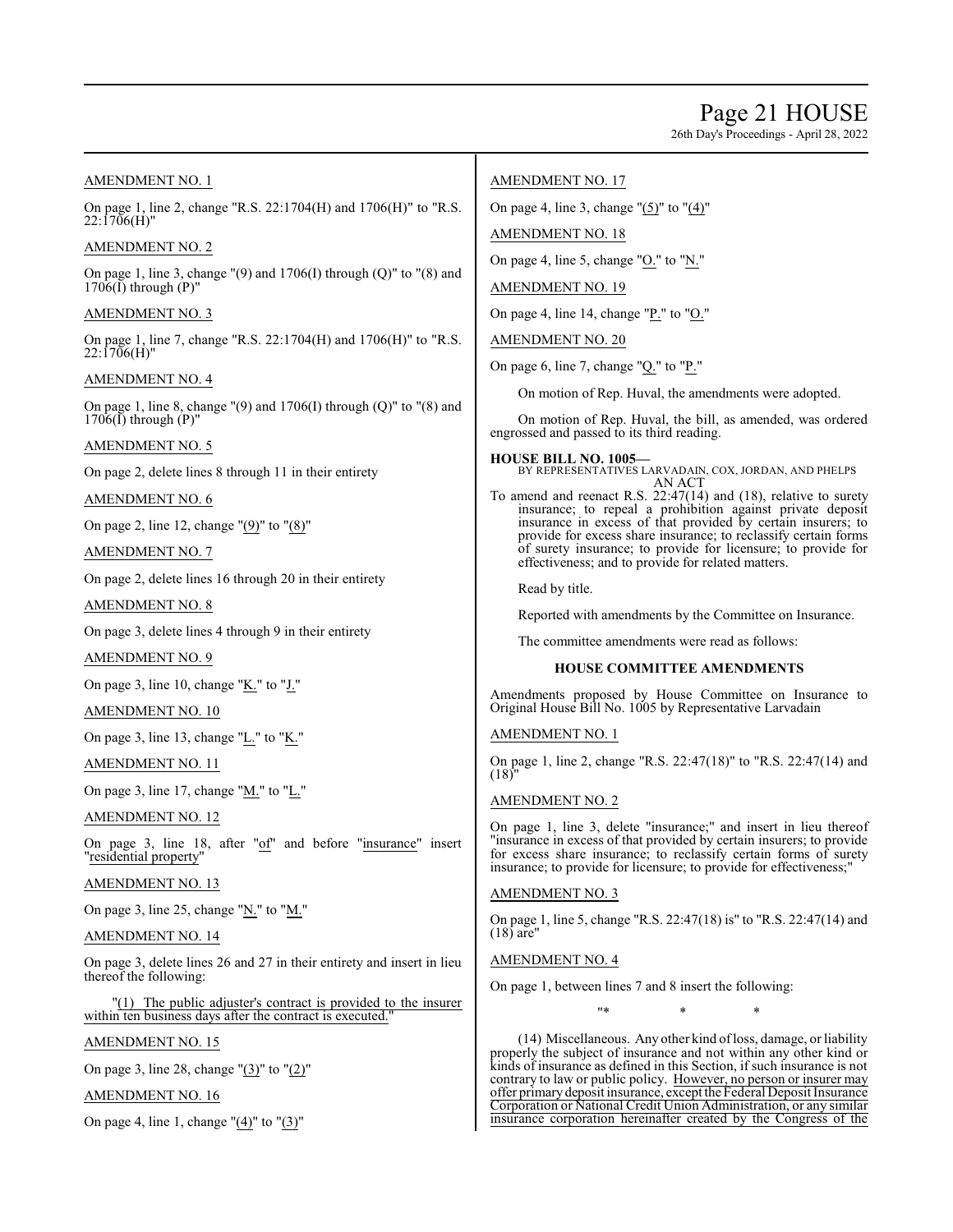# Page 22 HOUSE

26th Day's Proceedings - April 28, 2022

United States or the legislature of any state for deposits in banks, savings and loan associations, savings banks, credit unions, finance operations, or similar institutions. Notwithstanding the provisions of this Paragraph, an insurance corporation or other similar person may be licensed to offer excess share insurance to provide coverage for an amount established by policy above those amounts insured by the National Credit Union Administration and iflicensed, may offer such excess share insurance to any credit union in this state. Notwithstanding the provisions of this Paragraph, an insurance corporation or other similar person may be licensed to offer excess deposit insurance to provide coverage for an amount established by policy above those amounts insured by the Federal Deposit Insurance Corporation and if licensed, may offer such excess deposit insurance to any bank, savings and loan association, or savings bank operating in this state.

#### AMENDMENT NO. 5

On page 1, after line 18, add the following:

"Section 2. This Act shall become effective upon signature by the governor or, if not signed by the governor, upon expiration of the time for bills to become law without signature by the governor, as provided by Article III, Section 18 of the Constitution of Louisiana. If vetoed by the governor and subsequently approved by the legislature, this Act shall become effective on the day following such approval.

On motion of Rep. Huval, the amendments were adopted.

On motion of Rep. Huval, the bill, as amended, was ordered engrossed and passed to its third reading.

#### **HOUSE BILL NO. 1012—** BY REPRESENTATIVE LYONS

AN ACT

To enact Part VI of Chapter 5-E of Title 40 of the Louisiana Revised Statutes of 1950, to be comprised of R.S. 40:1257.1 through 1257.4, relative to the medical assistance program of this state known commonly as Medicaid; to provide relative to Medicaidfunded non-emergency medical transportation services; to provide for duties of the Louisiana Department of Health with respect to such services; to provide for standards for such services; to require promulgation of administrative rules; and to provide for related matters.

Read by title.

Reported with amendments by the Committee on Health and Welfare.

The committee amendments were read as follows:

#### **HOUSE COMMITTEE AMENDMENTS**

Amendments proposed by House Committee on Health and Welfare to Original House Bill No. 1012 by Representative Lyons

#### AMENDMENT NO. 1

On page 1, line 5, change "nonemergency" to "non-emergency"

AMENDMENT NO. 2

On page 1, line 12, change "NONEMERGENCY" to "NON-EMERGENCY"

#### AMENDMENT NO. 3

On page 2, delete lines 3 through 7 in their entirety and insert in lieu thereof the following:

"(4) "Non-emergency medical transportation" and "NEMT" mean transportation provided to a Medicaid beneficiary to or from a medically necessary Medicaid-covered service. The term shall not include any non-emergency or other type of transportation by ambulance.

#### AMENDMENT NO. 4

On page 2, line 8, change "Nonemergency" to "Non-emergency"

AMENDMENT NO. 5

On page 2, line 9, change "nonemergency" to "non-emergency"

AMENDMENT NO. 6

On page 2, line 11, change "nonemergency" to "non-emergency"

AMENDMENT NO. 7

On page 2, at the end of line 13, insert the following:

"The Medicaid beneficiary or his representative shall confirmthat the beneficiary has no other means of transportation.'

#### AMENDMENT NO. 8

On page 2, delete lines 14 through 22 and insert in lieu thereof the following:

Non-emergency medical transportation to or from a pharmacy, a nursing facility, hospice care, or an appointment for Special Supplemental Nutrition Program for Women, Infants, and Children services at an office of public health location is prohibited."

#### AMENDMENT NO. 9

On page 2, line 26, change "nonemergency" to "non-emergency"

On motion of Rep. Bagley, the amendments were adopted.

On motion of Rep. Bagley, the bill, as amended, was ordered engrossed and passed to its third reading.

**HOUSE BILL NO. 1064** (Substitute for House Bill No. 1023 by Representative Farnum)—

BY REPRESENTATIVES FARNUM, BOURRIAQUE, WILFORD CARTER, DAVIS, GEYMANN, ROMERO, AND TARVER AND SENATOR STINE AN ACT

To amend and reenact R.S. 6:337 and 338, relative to the disbursement of insurance proceeds for damages to residential property; to provide for prompt endorsement; to require prompt payment to borrower-payees in certain circumstances; to require placement of settlement proceeds in a segregated account; to provide for requirements for a residential mortgagee or mortgage servicer; to provide for the payment of proceeds relative to additional living expenses and contents insurance; to provide for notice by a mortgagee or mortgage servicer in certain circumstances; to provide for the release of proceeds held by a mortgagee or mortgage servicer; to provide for civil money penalties; to provide for the payment of interest accrued on settlement proceeds; to provide for release of excess funds upon written request; to provide for applicability; and to provide for related matters.

#### Read by title.

On motion of Rep. Davis, the bill was ordered engrossed and passed to its third reading.

### **Senate Instruments on Second Reading Returned from the Legislative Bureau**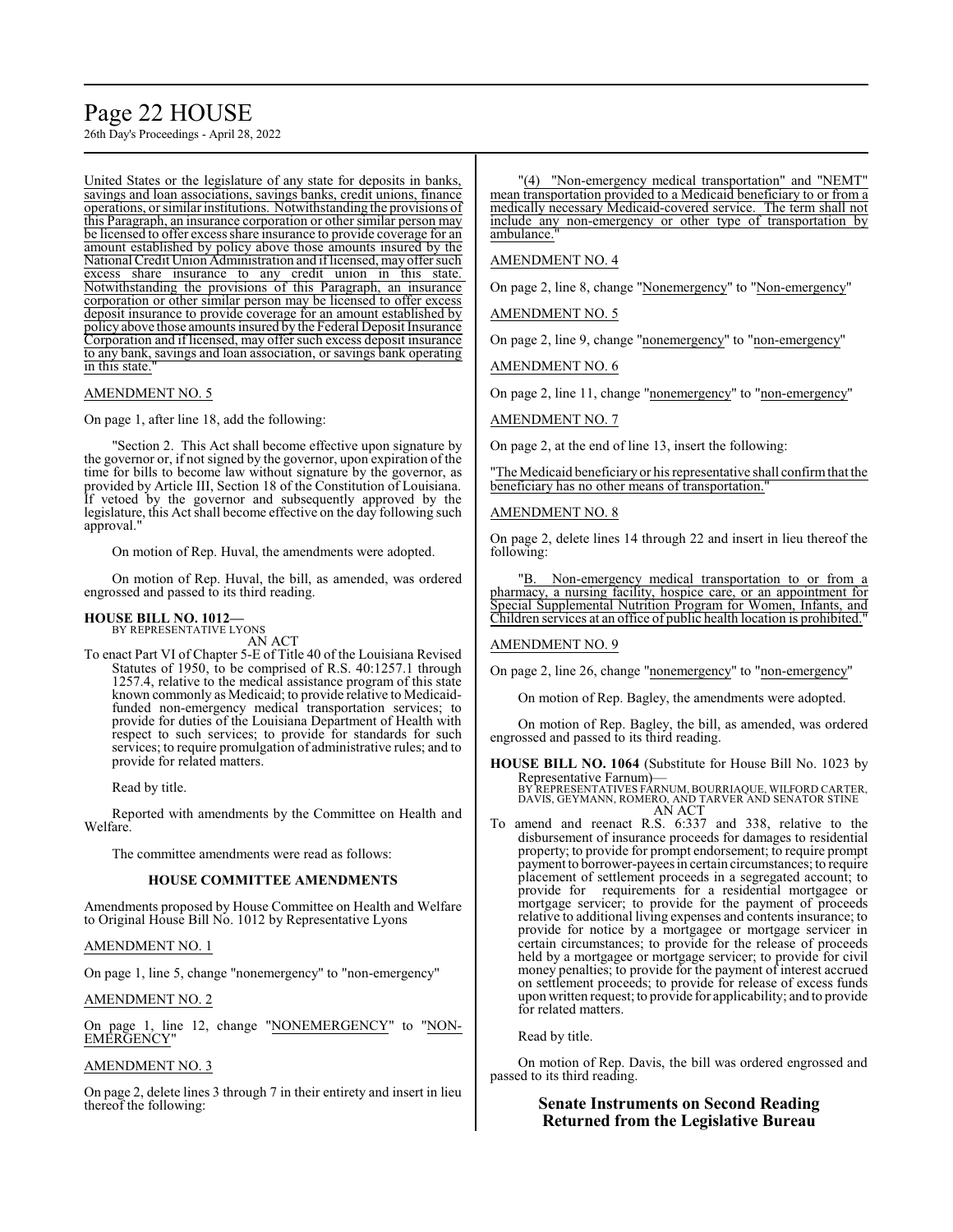# Page 23 HOUSE

26th Day's Proceedings - April 28, 2022

The following Senate Instruments on second reading, returned from the Legislative Bureau, were taken up and acted upon as follows:

#### **SENATE BILL NO. 17—** BY SENATOR MIZELL

AN ACT

To amend and reenact R.S. 47:463.157(E), relative to motor vehicle prestige license plates; to provide relative to the "Save the Honeybee" special prestige license plate; to authorize financial aid for certain postgraduate students; and to provide for related matters.

Read by title.

Reported favorably by the Committee on Transportation, Highways and Public Works.

Reported without amendments by the Legislative Bureau.

On motion of Rep. Wright, the bill was ordered passed to its third reading.

# **SENATE BILL NO. 84—** BY SENATORS CORTEZ AND MCMATH

AN ACT

To enact R.S. 47:463.214, relative to motor vehicle special prestige license plate; to provide for the establishment of the "Maddie's Footprints" special prestige license plate; to provide for creation, issuance, design, fees, distribution, and rule promulgation applicable to the license plates; and to provide for related matters.

Read by title.

Reported favorably by the Committee on Transportation, Highways and Public Works.

Reported without amendments by the Legislative Bureau.

On motion of Rep. Wright, the bill was ordered passed to its third reading.

# **SENATE BILL NO. 223—** BY SENATORS LAMBERT AND FOIL

AN ACT

To enact R.S. 47:463.214 and 463.215, relative to motor vehicle special prestige license plate; to provide for Egg Bowl rivalry prestige license plates; to provide for the establishment of the "Mississippi State University Alumni Association" special prestige license plate; to provide for the establishment of the "UniversityofMississippi Alumni Association" special prestige license plate; to provide for creation, issuance, design, fees, distribution, and rule promulgation applicable to such license plates; and to provide for related matters.

Read by title.

Reported favorably by the Committee on Transportation, Highways and Public Works.

Reported without amendments by the Legislative Bureau.

On motion of Rep. Wright, the bill was ordered passed to its third reading.

# **House and House Concurrent Resolutions on Third Reading for Final Consideration**

The following House and House Concurrent Resolutions on third reading for final consideration were taken up and acted upon as follows:

#### **HOUSE CONCURRENT RESOLUTION NO. 14—** BY REPRESENTATIVE WILLARD

A CONCURRENT RESOLUTION

To create a task force to study the voting rights of persons with disabilities and the procedures available to assist voters with disabilities to cast their votes and to report its findings to the Legislature of Louisiana prior to February 1, 2023.

Read by title.

Rep. Willard moved the adoption of the resolution.

By a vote of 86 yeas and 0 nays, the resolution was adopted.

Ordered to the Senate.

#### **HOUSE CONCURRENT RESOLUTION NO. 35—**

BY REPRESENTATIVES BACALA, ADAMS, CREWS, ECHOLS, TRAVIS<br>JOHNSON, MCMAHEN, DUSTIN MILLER, ROBERT OWEN, SELDERS,<br>STAGNI, AND TURNER

#### A CONCURRENT RESOLUTION

To request a joint study effort by the Department of Children and Family Services, the Louisiana Department of Health, the Louisiana Department of Education, the Louisiana Housing Corporation, and the Louisiana Workforce Commission to examine the phenomena known as "benefits cliffs" and their effect on beneficiaries of public assistance programs and to submit recommendations to the legislature concerning means by which these disincentives for work can be eliminated.

Read by title.

#### **Motion**

On motion of Rep. Bacala, the resolution was returned to the calendar.

### **Notice of Intention to Call**

Pursuant to House Rule No. 8.20(A), Rep. Bacala gave notice of his intention to call House Concurrent Resolution No. 35 from the calendar on Monday, May 2, 2022.

# **HOUSE CONCURRENT RESOLUTION NO. 39—** BY REPRESENTATIVES BUTLER AND ECHOLS

A CONCURRENT RESOLUTION

To urge and request the Louisiana Department of Health to study barriers to hiring of direct support professionals who provide Medicaid-covered services to people with disabilities and to report findings of the study to the legislative committees on health and welfare and the Joint Medicaid Oversight Committee.

Read by title.

Rep. Butler moved the adoption of the resolution.

By a vote of 88 yeas and 0 nays, the resolution was adopted.

Ordered to the Senate.

#### **HOUSE CONCURRENT RESOLUTION NO. 64—** BY REPRESENTATIVE FREEMAN

A CONCURRENT RESOLUTION

To urge and request the Department of Children and Family Services to conduct a study to evaluate the Alternatives to Abortion Initiative and to submit a written report of its findings and recommendations to the Legislature of Louisiana.

Read by title.

### **Motion**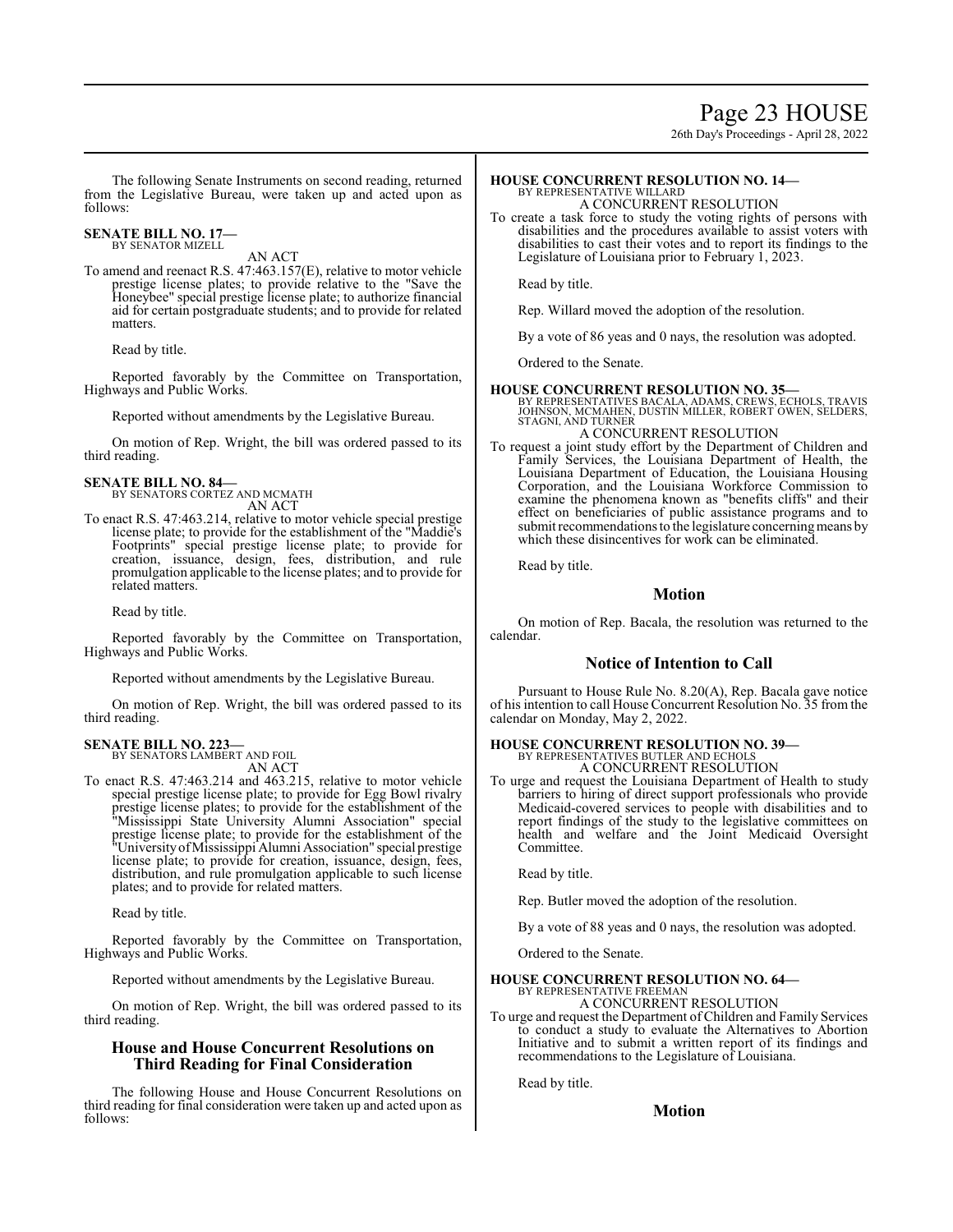# Page 24 HOUSE

26th Day's Proceedings - April 28, 2022

On motion of Rep. Freeman, the resolution was returned to the calendar.

# **Notice of Intention to Call**

Pursuant to House Rule No. 8.20(A), Rep. Freeman gave notice of her intention to call House Concurrent Resolution No. 64 fromthe calendar on Tuesday, May 3, 2022.

#### **HOUSE CONCURRENT RESOLUTION NO. 27—**

- BY REPRESENTATIVES MIKE JOHNSON, BUTLER, DESHOTEL,<br>FIRMENT, HARRIS, TRAVIS JOHNSON, LARVADAIN, CHARLES<br>OWEN,RISER,AND SCHAMERHORN<br>A CONCURRENT RESOLUTION
- To memorialize the United States Congress to take such actions as are necessary to reject the recommendation to close the Alexandria Veterans Affairs Medical Center located in Pineville, Louisiana, as recommended by the United States Department of Veterans Affairs' report to the Asset and Infrastructure Review Commission.

Read by title.

Rep. Michael Johnson moved the adoption of the resolution.

By a vote of 89 yeas and 0 nays, the resolution was adopted.

Ordered to the Senate.

#### **HOUSE CONCURRENT RESOLUTION NO. 57—**

BY REPRESENTATIVES MCFARLAND, ADAMS, AMEDEE, BACALA, BAGLEY, BISHOP, BOURRIAQUE, BRASS, BROWN, BRYANT, BUTLER, BAGLEY, BISHOP, BOURRIAQUE, BRASS, BROWN, BRYANT, BUTLER, CARRIER, ROBBY CARTER, CREWS, DAVIS, DUBUISSON, DUPLESSIS, ECHOLS, ECHOLS, ECHOLS, ECHOLS, GADBERRY, HARRIS, HILFERTY, HORTON, ILLG, JENKINS, MIKE JOHNSON, TRAVIS J A CONCURRENT RESOLUTION

To urge and request the Legislature of Louisiana to support the "Greaux the Good" farmers market match program.

Read by title.

Rep. McFarland moved the adoption of the resolution.

By a vote of 88 yeas and 0 nays, the resolution was adopted.

Ordered to the Senate.

#### **HOUSE CONCURRENT RESOLUTION NO. 66—** BY REPRESENTATIVE VILLIO

A CONCURRENT RESOLUTION To recognize and acknowledge the 2-8-2 Mikado steam locomotive as the official state steam locomotive.

Read by title.

#### **Motion**

On motion of Rep. Muscarello, the resolution was returned to the calendar.

### **Notice of Intention to Call**

Pursuant to House Rule No. 8.20(A), Rep. Muscarello, Jr. gave notice ofRep. Villio's intention to call House Concurrent Resolution No. 66 from the calendar on Monday, May 2, 2022.

# **House Bills and Joint Resolutions on Third Reading and Final Passage**

The following House Bills and Joint Resolutions on third reading and final passage were taken up and acted upon as follows:

#### **HOUSE BILL NO. 483—**

BY REPRESENTATIVES TRAVIS JOHNSON, GAROFALO, AND MIGUEZ AN ACT

To amend and reenact R.S.  $40:1379.3(C)(6)$  and  $(10)$ , relative to concealed handguns; to provide relative to concealed handgun permits; and to provide for related matters.

Read by title.

Rep. C. Travis Johnson moved the final passage of the bill.

#### **ROLL CALL**

The roll was called with the following result:

#### YEAS

Mr. Speaker Freiberg Miller, D.<br>Adams Frieman Miller, G. Adams Frieman Miller, G.<br>Amedee Gadberry Mincey Amedee Gadberry<br>Beaullieu Garofalo Garofalo Muscarello<br>Goudeau Newell Bourriaque Goude<br>Boyd Green Boyd Green Orgeron<br>Brass Harris Owen C Brass Harris Owen, C. Brown Hilferty Owen, R.<br>Butler Hodges Phelps Hodges Phelps<br>
Horton Pierre Carpenter Horton<br>Carrier Huval Huval Pressly<br>Illg Riser Carter, W. Illg Riser<br>
Cormier Ivey Romero Cormier Ivey<br>Coussan Jefferson Coussan Jefferson Schamerhorn<br>Crews Jenkins Schlegel Crews Jenkins Schlegel<br>Davis Johnson, M. Seabaugh Davis Johnson, M. Seabaughter Seabaughter Selders Johnson, T. Selders<br>Kerner St. Blanc DeVillier Kerner St. Bla<br>DuBuisson LaCombe Stagni DuBuisson LaCombe Stagni Duplessis LaFleur Stefansk<br>Echols Larvadain Thomas Larvadain Thoma<br>Lyons Turner Edmonds Lyons Turner<br>Edmonston Mack Villio Edmonston Mack Villio<br>Emerson Magee Wheat Emerson Magee Wheat<br>
Farnum McCormick White Farnum McCormick White<br>Firment McFarland Willard Firment McFarland Willard<br>Fisher McKnight Wright Fisher McKnight Wright<br>Fontenot McMahen Zeringue Fontenot McMahen<br>Freeman Miguez Miguez Total - 86 Total - 0 Bacala Geymann Marino Bagley Glover<br>Bishon Hollis Bishop Hollis Nelson<br>Bryant Hughes Tarver Carter, R.<br>Cox Cox Landry<br>
Gaines Marcel Marcelle

Hughes Tarver<br>Jordan Thompson

Total - 19

The Chair declared the above bill was finally passed.

NAYS

ABSENT

The title of the above bill was read and adopted.

Rep. C. Travis Johnson moved to reconsider the vote by which the above bill was finally passed, and, on his own motion, the motion to reconsider was laid on the table.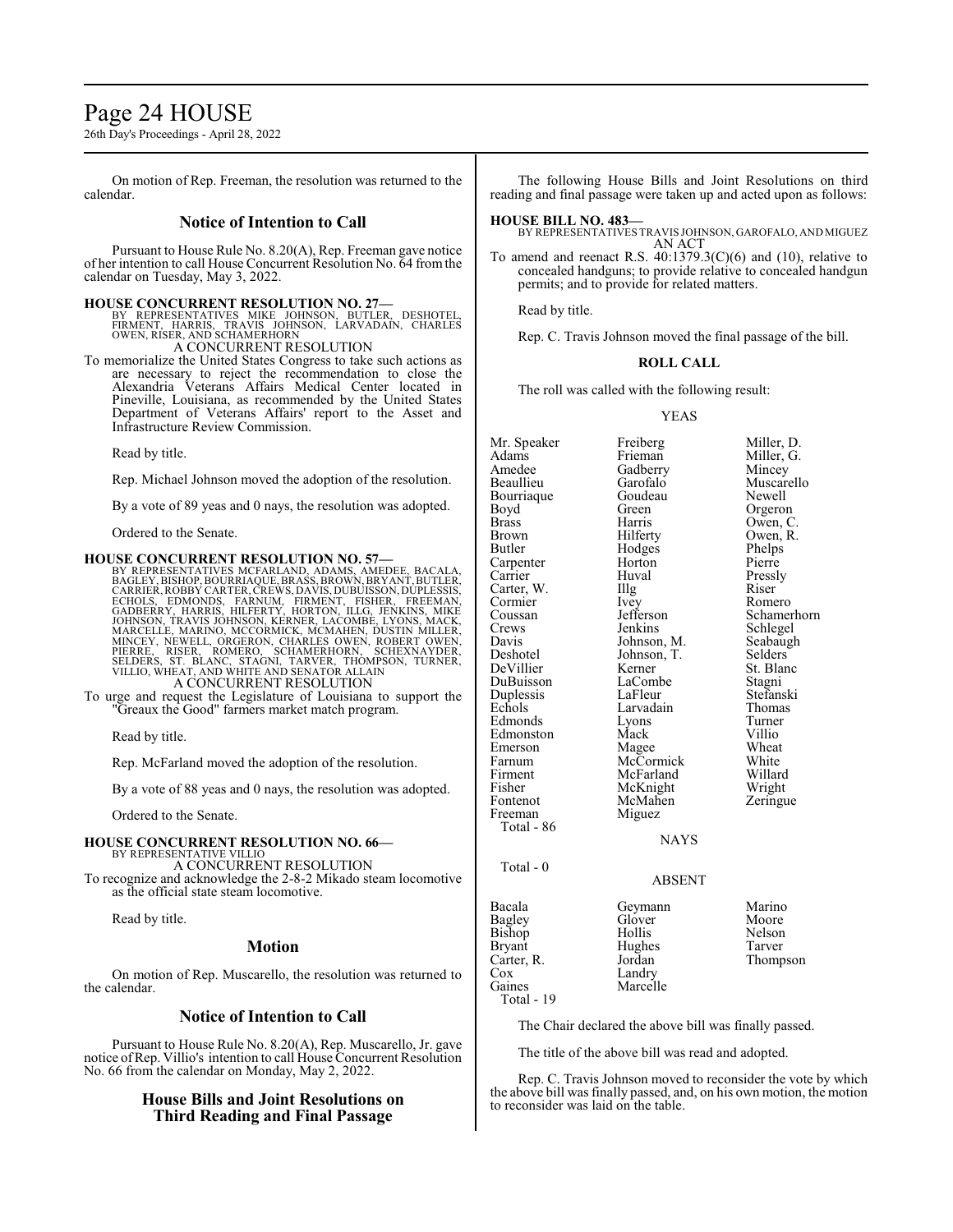# Page 25 HOUSE

26th Day's Proceedings - April 28, 2022

**HOUSE BILL NO. 505—** BY REPRESENTATIVE JEFFERSON

AN ACT

To amend and reenact R.S. 40:1131(introductory paragraph), 1133.2(A)(1) and (B)(introductory paragraph),  $1133.4(A)(4)$ , 1133.5(2), 1133.8(D) and (E), 1133.10(introductory paragraph), and 1203.1(introductory paragraph) and (5) and to enact R.S. 40:1131(24), 1133.2(B)(5), 1133.5(11) and (12), 1133.10(9), 1133.17, 1133.18, and 1135.1(A)(2)(e), relative to emergency medical services; to define the term certified ambulance operator for purposes of laws pertaining to emergency medical personnel; to require that certified ambulance operators receive certification from the bureau of emergency medical services of the Louisiana Department of Health; to provide conditions, procedures, and standards relative to certification of ambulance operators; to provide for fees for such certification; to provide for duties of certified ambulance operators and to establish grounds for disciplinary action against such personnel; to include certified ambulance operators within laws requiring criminal history checks on certain nonlicensed persons who provide health-related services and prohibiting hiring of such persons who have been convicted of certain offenses; and to provide for related matters.

Read by title.

Rep. Jefferson moved the final passage of the bill.

#### **ROLL CALL**

The roll was called with the following result:

#### YEAS

| Mr. Speaker<br>Adams<br>Amedee<br>Beaullieu<br>Bourriaque<br>Boyd<br>Brass<br>Brown<br>Bryant<br>Butler<br>Carpenter<br>Carrier<br>Carter, W.<br>Cormier<br>Coussan<br>Crews<br>Davis<br>Deshotel<br>DeVillier<br>DuBuisson<br>Echols<br>Edmonds<br>Edmonston<br>Emerson<br>Farnum<br>Firment<br>Fisher<br>Fontenot | Freiberg<br>Frieman<br>Gadberry<br>Gaines<br>Garofalo<br>Goudeau<br>Green<br>Harris<br>Hilferty<br>Hodges<br>Horton<br>Huval<br>Illg<br>Ivey<br>Jefferson<br>Jenkins<br>Johnson, M.<br>Johnson, T.<br>Kerner<br>LaCombe<br>LaFleur<br>Larvadain<br>Lyons<br>Mack<br>Magee<br>McCormick<br>McFarland<br>McKnight<br>McMahen | Miguez<br>Miller, D.<br>Miller, G.<br>Mincey<br>Muscarello<br>Newell<br>Orgeron<br>Owen, C.<br>Owen, R.<br>Phelps<br>Pierre<br>Pressly<br>Riser<br>Romero<br>Schamerhorn<br>Schlegel<br>Seabaugh<br>Selders<br>St. Blanc<br>Stagni<br>Stefanski<br>Thomas<br>Turner<br>Villio<br>Wheat<br>White<br>Willard<br>Wright |
|---------------------------------------------------------------------------------------------------------------------------------------------------------------------------------------------------------------------------------------------------------------------------------------------------------------------|----------------------------------------------------------------------------------------------------------------------------------------------------------------------------------------------------------------------------------------------------------------------------------------------------------------------------|----------------------------------------------------------------------------------------------------------------------------------------------------------------------------------------------------------------------------------------------------------------------------------------------------------------------|
| Freeman<br>Total - 87                                                                                                                                                                                                                                                                                               |                                                                                                                                                                                                                                                                                                                            | Zeringue                                                                                                                                                                                                                                                                                                             |
|                                                                                                                                                                                                                                                                                                                     | NAYS                                                                                                                                                                                                                                                                                                                       |                                                                                                                                                                                                                                                                                                                      |
| Total - 0                                                                                                                                                                                                                                                                                                           | ABSENT                                                                                                                                                                                                                                                                                                                     |                                                                                                                                                                                                                                                                                                                      |
|                                                                                                                                                                                                                                                                                                                     |                                                                                                                                                                                                                                                                                                                            |                                                                                                                                                                                                                                                                                                                      |
| Bacala<br>Bagley<br>Bishop                                                                                                                                                                                                                                                                                          | Geymann<br>Glover<br>Hollis                                                                                                                                                                                                                                                                                                | Marcelle<br>Marino<br>Moore                                                                                                                                                                                                                                                                                          |

| Carter, R.              | Hughes | Nelson   |
|-------------------------|--------|----------|
| Cox                     | Jordan | Tarver   |
| Duplessis<br>Total - 18 | Landry | Thompson |
|                         |        |          |

The Chair declared the above bill, having received a two-thirds vote of the elected members, was finally passed.

The title of the above bill was read and adopted.

Rep. Jefferson moved to reconsider the vote by which the above bill was finally passed, and, on his own motion, the motion to reconsider was laid on the table.

#### **HOUSE BILL NO. 544—**

BY REPRESENTATIVES VILLIO AND SCHLEGEL AN ACT

To amend and reenact R.S.  $15:571.3(B)(1)(a)$  and  $(D)$  and 574.4(A)(1)(a) and to enact R.S. 15:571.3(B)(3) and  $574.4(A)(1)(c)$ , relative to criminal sentencing; to provide relative to diminution of sentence; to provide for the rate of diminution of sentence for certain circumstances; to provide for parole eligibility; to provide relative to parole eligibility for certain circumstances; and to provide for related matters.

Read by title.

#### **Motion**

On motion of Rep. Muscarello, Jr., the bill was returned to the calendar.

#### **Notice of Intention to Call**

Pursuant to House Rule No. 8.20(A), Rep. Muscarello, Jr. gave notice of Rep. Villio's intention to call House Bill No. 544 from the calendar on Monday, May 2, 2022.

#### **HOUSE BILL NO. 546—**

BY REPRESENTATIVES MINCEY, BRASS, HARRIS, JEFFERSON, CHARLES OWEN, SCHLEGEL, ST. BLANC, AND TARVER AN ACT

To amend and reenact R.S. 17:7(6)(b)(i)(aa) and to repeal R.S. 17:7.1(A)(7), relative to teacher preparation and certification; to revise requirements for entry into a teacher preparation program; to revise requirements for initial certification ofschool teachers; to provide for an effective date; and to provide for related matters.

Read by title.

# **Motion**

On motion of Rep. Mincey, the bill was returned to the calendar.

**HOUSE BILL NO. 588—** BY REP

| PRESENTATIVE LACOMBE |        |
|----------------------|--------|
|                      | AN ACT |

To repeal R.S. 40:1046(K), relative to the termination date of the ability to grow, manufacture, and dispense marijuana for therapeutic use; to remove the termination date; and to provide for related matters.

Read by title.

#### **Motion**

On motion of Rep. LaCombe, the bill was returned to the calendar.

#### **Notice of Intention to Call**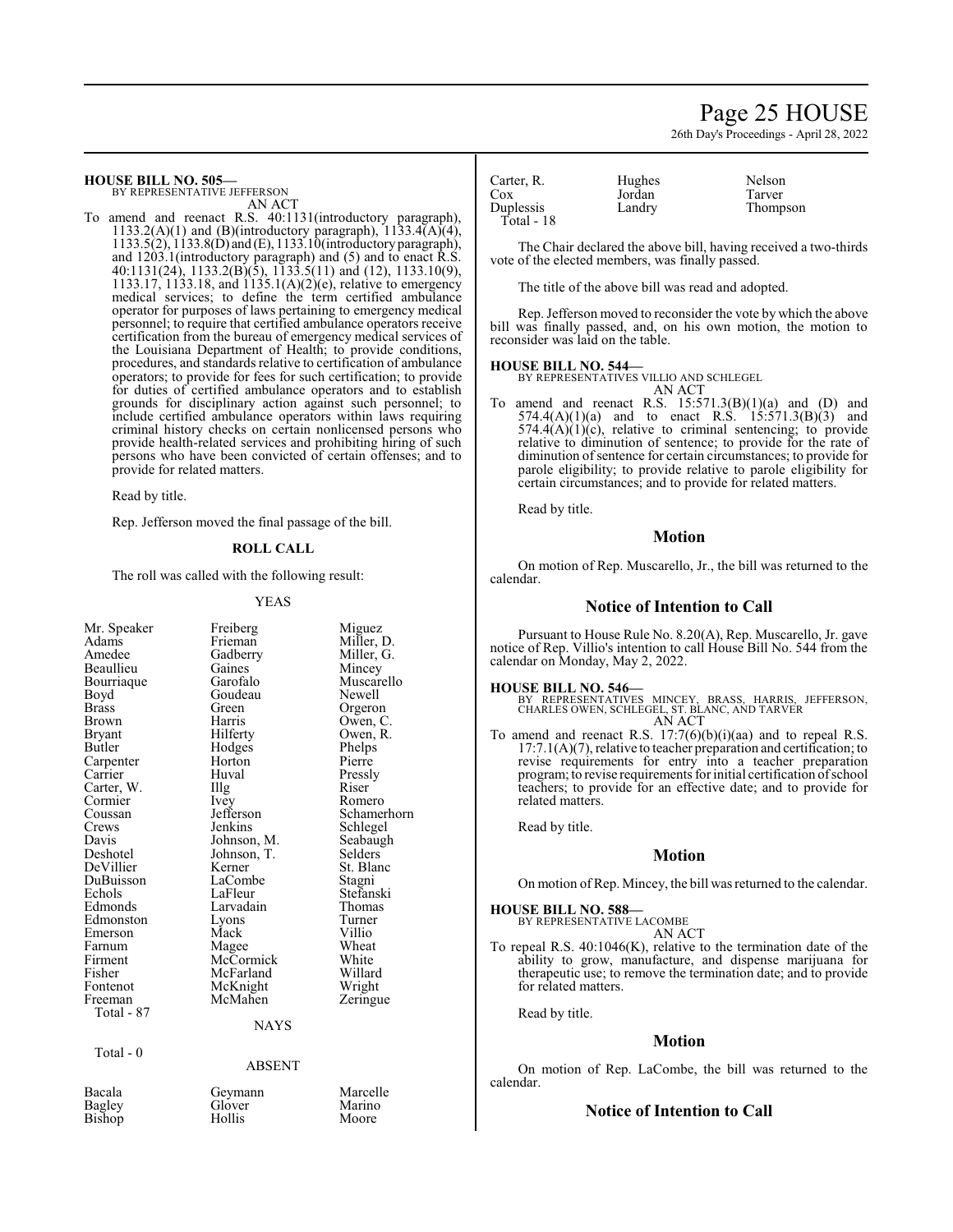# Page 26 HOUSE

26th Day's Proceedings - April 28, 2022

Pursuant to House Rule No. 8.20(A), Rep. LaCombe gave notice of his intention to call House Bill No. 588 from the calendar on Monday, May 2, 2022.

#### **HOUSE BILL NO. 606—**

BY REPRESENTATIVE GEYMANN

AN ACT To enact Part V of Chapter 2 of Title 24 of the Louisiana Revised Statutes of 1950, to be comprised of R.S. 24:141, relative to legislative oversight; to create the Joint Recovery Oversight Committee; to provide for its membership, powers, duties, and functions; to require reports by the commissioner of administration and the director of the Governor's Office of Homeland Security and Emergency Preparedness to the joint committee; to provide for related functions and duties of the Joint Legislative Committee on the Budget; to provide for an effective date; and to provide for related matters.

Read by title.

### **Motion**

On motion of Rep. Stefanski, the bill was returned to the calendar.

## **Notice of Intention to Call**

Pursuant to House Rule No. 8.20(A), Rep. Stefanski gave notice of Rep. Geymann's intention to call House Bill No. 606 from the calendar on Monday, May 2, 2022.

#### **HOUSE BILL NO. 642—**

BY REPRESENTATIVE FIRMENT

AN ACT To enact R.S. 42:1121(I), relative to post service restrictions; to provide an exemption to allow certain transactions for district offices for public defender services subject to certain conditions; and to provide for related matters.

Read by title.

Rep. Michael Johnson moved the final passage of the bill.

#### **ROLL CALL**

The roll was called with the following result:

#### YEAS

| Mr. Speaker | Freiberg    | Miller, G.  |
|-------------|-------------|-------------|
| Adams       | Frieman     | Mincey      |
| Amedee      | Gadberry    | Muscarello  |
| Beaullieu   | Gaines      | Newell      |
| Bourriaque  | Garofalo    | Orgeron     |
| Boyd        | Goudeau     | Owen, C.    |
| Brass       | Green       | Owen, R.    |
| Brown       | Harris      | Phelps      |
| Bryant      | Hilferty    | Pierre      |
| Butler      | Hodges      | Pressly     |
|             | Horton      | Riser       |
| Carpenter   |             |             |
| Carrier     | Huval       | Romero      |
| Carter, W.  | $\prod$ llg | Schamerhorn |
| Cormier     | Ivey        | Schlegel    |
| Coussan     | Jefferson   | Seabaugh    |
| Crews       | Jenkins     | Selders     |
| Davis       | Johnson, M. | St. Blanc   |
| Deshotel    | Johnson, T. | Stagni      |
| DeVillier   | Kerner      | Stefanski   |
| DuBuisson   | LaCombe     | Thomas      |
| Duplessis   | LaFleur     | Turner      |
| Echols      | Larvadain   | Villio      |
| Edmonds     | Lyons       | Wheat       |
|             |             |             |

| Edmonston<br>Emerson<br>Farnum<br>Firment<br>Fisher<br>Freeman<br>Total - 85         | Mack<br>McCormick<br>McFarland<br>McKnight<br>McMahen<br>Miguez<br><b>NAYS</b> | White<br>Willard<br>Wright<br>Zeringue                        |
|--------------------------------------------------------------------------------------|--------------------------------------------------------------------------------|---------------------------------------------------------------|
| Total - 0                                                                            | <b>ABSENT</b>                                                                  |                                                               |
| Bacala<br>Bagley<br>Bishop<br>Carter, R.<br>Cox<br>Fontenot<br>Geymann<br>Total - 20 | Glover<br>Hollis<br>Hughes<br>Jordan<br>Landry<br>Magee<br>Marcelle            | Marino<br>Miller, D.<br>Moore<br>Nelson<br>Tarver<br>Thompson |

The Chair declared the above bill was finally passed.

The title of the above bill was read and adopted.

Rep. Michael Johnson moved to reconsider the vote by which the above bill was finally passed, and, on his own motion, the motion to reconsider was laid on the table.

#### **HOUSE BILL NO. 686—**

BY REPRESENTATIVE MINCEY AN ACT

- To amend and reenact R.S. 38:3302, 3303(A), (B), (C), and (D), 3305(Section heading), 3306(A) and (C), 3307(C), and 3309 and to enact R.S. 38:3301(C), 3303(E) and (F), 3304(C)(3), 3306(G), (H), (I), and (J), and 3307(E), relative to management of the Amite River Basin; to provide for the board of commissioners; to provide for appointment and terms of commissioners; to provide for powers and duties of the board; to provide for contact authority; to provide for posting requirements; to provide for technical assistance from the Coastal Protection and Restoration Authority; to provide for taxing authority; and to provide for related matters.
	- Read by title.

Rep. Mincey sent up floor amendments which were read as follows:

#### **HOUSE FLOOR AMENDMENTS**

Amendments proposed by Representative Mincey to Engrossed House Bill No. 686 by Representative Mincey

#### AMENDMENT NO. 1

On page 2, line 20, after "Authority" and before "and" delete "board," and insert ", or his designee,

#### AMENDMENT NO. "2

On page 2, line 21, after "Commissioners," and before "both" insert "<u>or his designee,</u>"

On motion of Rep. Mincey, the amendments were adopted.

Rep. Mincey moved the final passage of the bill, as amended.

#### **ROLL CALL**

The roll was called with the following result: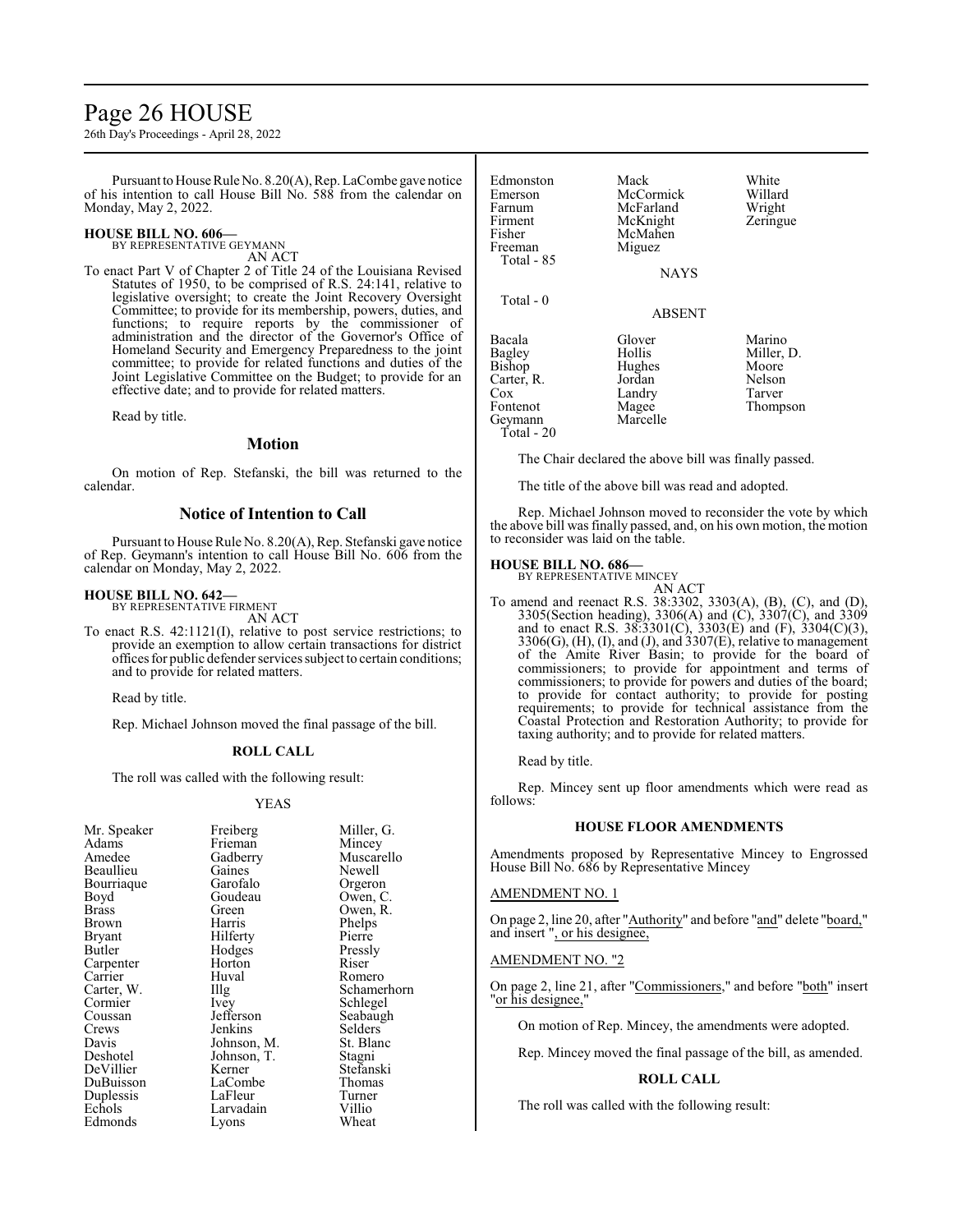# Page 27 HOUSE

26th Day's Proceedings - April 28, 2022

YEAS

Boyd Goudeau<br>Brass Green Cormier Crews Jefferson<br>Davis Jenkins Fisher McKnight<br>Fontenot McMahen Total - 84 Total - 0

Mr. Speaker Freeman Miguez<br>Adams Freiberg Miller, Freiberg Miller, G.<br>Frieman Mincey Amedee Frieman Mincey<br>
Beaullieu Gadberry Muscarello Gadberry Bourriaque Gaines Newell<br>Boyd Goudeau Orgeron Brass Green Owen, C.<br>Brown Harris Owen, R Brown Harris Owen, R.<br>Butler Hilferty Phelps Hilferty<br>
Hodges<br>
Pierre Carpenter Hodges Pierre<br>Carrier Horton Pressly Horton Pressl<br>Huval Riser Carter, W. Huval Riser Cormier Hulg Romero Coussan Ivey Schamerhorn<br>Crews Jefferson Schlegel Davis Jenkins Seabaugh<br>Deshotel Johnson, M. Selders Deshotel Johnson, M. Selders<br>DeVillier Johnson, T. St. Blanc Johnson, T. St. Bla<br>Kerner Stagni DuBuisson Kerner Stagni<br>
Duplessis LaCombe Stefanski Duplessis LaCombe Stefansk<br>Echols LaFleur Thomas Echols LaFleur Thoma<br>Edmonds Larvadain Turner Larvadain Turner<br>Lyons Villio Edmonston Lyons Villio<br>Emerson Mack Wheat Emerson Mack Wheat<br>
Farnum McCormick White Farnum McCormick White<br>Firment McFarland Willard Firment McFarland Willard<br>Fisher McKnight Wright **NAYS** 

### ABSENT

Zeringue

| Bacala        | Geymann | Marcelle   |
|---------------|---------|------------|
| <b>Bagley</b> | Glover  | Marino     |
| Bishop        | Hollis  | Miller, D. |
| <b>Bryant</b> | Hughes  | Moore      |
| Carter, R.    | Jordan  | Nelson     |
| Cox           | Landry  | Tarver     |
| Garofalo      | Magee   | Thompson   |
| Total - 21    |         |            |

The Chair declared the above bill was finally passed.

The title of the above bill was read and adopted.

Rep. Mincey moved to reconsider the vote by which the above bill was finally passed, and, on his own motion, the motion to reconsider was laid on the table.

#### **HOUSE BILL NO. 697—**

BY REPRESENTATIVE MAGEE AN ACT

To amend and reenact R.S.  $40:1046(A)(1)$ ,  $(C)(1)$  and  $(2)$ (introductory paragraph),  $(G)$ , and  $(H)(1)$ ,  $(2)$ , (6)(a)(introductory paragraph) and (b), and (8)(a)(introductory paragraph) and (iii), to enact R.S.  $40:1046(A)(7)$ , (B), and 1046.1 through 1046.3, and to repeal R.S. 40:1046(C)(2)(h) and (H)(3) through (5), relative to production of marijuana for therapeutic use; to provide for regulation of medical marijuana production by the state; to transfer certain duties with respect to such regulation from the Department of Agriculture and Forestry to the Louisiana Department of Health; to provide for remittance to the Louisiana Department of Revenue of the proceeds of certain fees; to provide relative to permitting and regulation of marijuana pharmacies by the Louisiana Board of Pharmacy; to require the Louisiana Department of Health to license and regulate laboratories that conduct testing of medical marijuana products; to provide for selection of marijuana

production contractors by licensed producers of medical marijuana; to provide for oversight and regulation of such contractors; to provide requirements and standards for the business operations of such contractors; to require the continuation of certain laboratory testing services provided by the Department of Agriculture and Forestry; to authorize certain institutions to conduct research on marijuana for therapeutic use; to provide for effectiveness; and to provide for related matters.

Read by title.

# **Motion**

On motion of Rep. Zeringue, the bill was returned to the calendar.

#### **Notice of Intention to Call**

Pursuant to House Rule No. 8.20(A), Rep. Zeringue gave notice of Rep, Magee's intention to call House Bill No. 697 from the calendar on Monday, May 2, 2022.

#### **HOUSE BILL NO. 698—**

BY REPRESENTATIVE MAGEE

AN ACT To amend and reenact R.S. 40:1046(C)(2)(introductory paragraph) and (H)(8)(a)(introductory paragraph), (i), (iii), and (b) and to enact R.S.  $40:1046(C)(2)(m)$  and  $(H)(8)(c)$  and  $(d)$ , relative to marijuana produced for therapeutic use; to provide for regulation by the Louisiana Department of Health of various aspects of production of marijuana for therapeutic use; to authorize the Louisiana Department of Health to charge and collect fees from contractors and other persons involved with therapeutic marijuana production; to authorize the department to charge and collect fees to fund expenses associated with regulation and control of therapeutic marijuana; to provide for remittance to the Louisiana Department of Revenue of the proceeds of certain fees; to provide for an effective date; and to provide for related matters.

Read by title.

# **Motion**

On motion of Rep. Zeringue, the bill was returned to the calendar.

#### **Notice of Intention to Call**

Pursuant to House Rule No. 8.20(A), Rep. Zeringue gave notice of Rep. Magee's intention to call House Bill No. 698 from the calendar on Monday, May 2, 2022.

**HOUSE BILL NO. 768—**

BY REPRESENTATIVE MARINO AN ACT

To amend and reenact R.S. 40:1046(G), relative to licensure of therapeutic marijuana pharmacies; to increase the total number of licenses for such pharmacies; to establish eligibility criteria for new marijuana pharmacy licenses issued by the Louisiana Board of Pharmacy; and to provide for related matters.

Read by title.

#### **Motion**

On motion of Rep. Stagni, the bill was returned to the calendar.

#### **Notice of Intention to Call**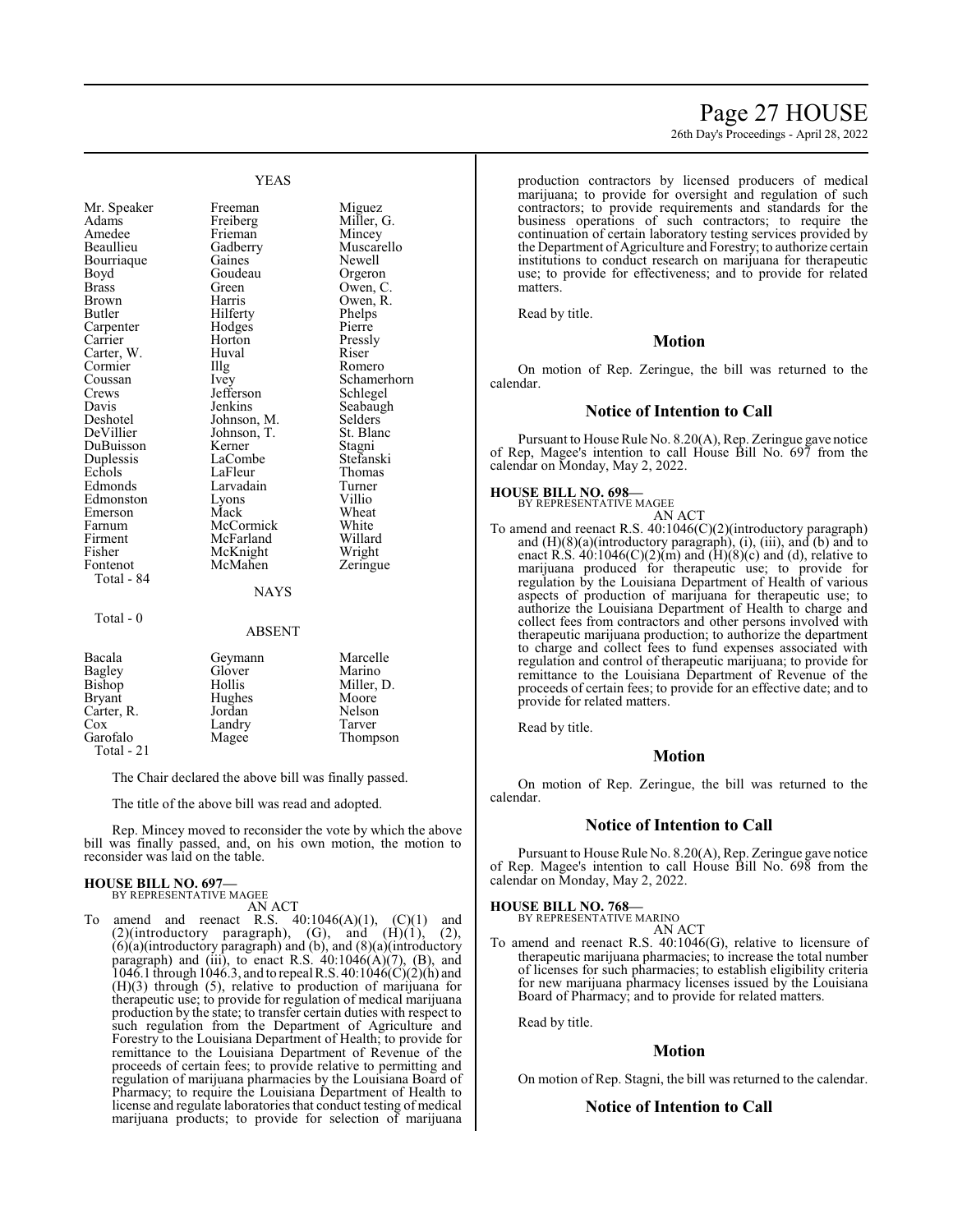# Page 28 HOUSE

26th Day's Proceedings - April 28, 2022

Pursuant to House Rule No. 8.20(A), Rep. Stagni gave notice of Rep. Marino's intention to call House Bill No. 768 from the calendar on Monday, May 2, 2022.

### **HOUSE BILL NO. 773—**

BY REPRESENTATIVE GLOVER

AN ACT

To authorize and provide for the transfer of certain state property; to authorize the transfer of certain state property in Caddo Parish; to provide for the property description; to provide for the reservation of mineral rights; to provide terms and conditions; to provide an effective date; and to provide for related matters.

Read by title.

### **Motion**

On motion of Rep. Phelps, the bill was returned to the calendar.

### **Notice of Intention to Call**

Pursuant to House Rule No. 8.20(A), Rep. Phelps gave notice of Rep. Glover's intention to call House Bill No. 773 from the calendar on Wednesday, May 4, 2022.

# **HOUSE BILL NO. 827—** BY REPRESENTATIVE GADBERRY

AN ACT

To enact Part VIII of Chapter 5-A of the Louisiana Revised Statutes of 1950, to be comprised of R.S. 40:1091, relative to health services for children; to provide relative to screening of children under a certain age for autismspectrumdisorder; to require such screening in certain instances; to provide for exceptions to the screening requirement; and to provide for related matters.

Read by title.

Rep. Gadberry sent up floor amendments which were read as follows:

#### **HOUSE FLOOR AMENDMENTS**

Amendments proposed by Representative Gadberry to Engrossed House Bill No. 827 by Representative Gadberry

#### AMENDMENT NO. 1

On page 1, line 4, delete "under a certain age"

#### AMENDMENT NO. 2

On page 1, line 6, after "requirement;" and before "and to" insert "to provide a limitation of liability;"

#### AMENDMENT NO. 3

On page 1, delete lines 12 through 19 in their entirety and insert in lieu thereof the following:

"A. Any primary care provider who performs early and periodic screening, diagnostic, and treatment preventive visits in accordance with the periodicity schedule of the Bright Futures initiative of the American Academy of Pediatrics shall promote age-appropriate screenings including, unless otherwise medically indicated, a standardized screening for autism spectrum disorder at any routine well child visit.

B. No primary care provider shall be liable for any civil damages or be subject to any disciplinary action by his licensing board as a result of any act or omission in connection with delivering or not delivering any service provided for in this Part."

On motion of Rep. Gadberry, the amendments were adopted.

Rep. Gadberry moved the final passage of the bill, as amended.

## **ROLL CALL**

The roll was called with the following result:

#### YEAS

Mr. Speaker Freeman Miguez<br>Adams Freiberg Miller, Adams Freiberg Miller, G. Amedee Frieman<br>Beaullieu Gadberry Bourriaque Gaines<br>Boyd Goudeau Boyd Goudeau Orgeron Brass Green Owen, C. Brown Harris Owen, R.<br>Butler Hilferty Phelps Hilferty<br>
Hodges<br>
Pierre Carpenter Hodges Pierre<br>Carrier Horton Pressly Horton Pressl<br>Huval Riser Carter, W. Huv<br>Cormier IIIg Cormier Illg Romero<br>Coussan Ivev Schamer Coussan Ivey Schamerhorn<br>Crews Jefferson Schlegel Crews Jefferson<br>Davis Jenkins Davis Jenkins Seabaugh<br>Deshotel Johnson, M. Selders Deshotel Johnson, M. Selders<br>DeVillier Johnson, T. St. Blanc Johnson, T. St. Bla<br>Kerner Stagni DuBuisson Kerner Stagni<br>
Duplessis LaCombe Stefanski Duplessis LaComb<br>Echols LaFleur Echols LaFleur Thomas<br>Edmonds Larvadain Turner Larvadain Turner<br>
Lyons Villio Edmonston Lyons Villio<br>Emerson Mack Wheat Emerson Mack Wheat<br>
Farnum McCormick White Farnum McCormick White<br>Firment McFarland Willard Firment McFarland Willard<br>Fisher McKnight Wright Fisher McKnight<br>Fontenot McMahen McMahen Zeringue Total - 84  $Total - 0$ 

Gadberry Muscarello<br>Gaines Newell

**NAYS** 

#### ABSENT

| Bacala     | Geymann | Marcelle   |
|------------|---------|------------|
| Bagley     | Glover  | Marino     |
| Bishop     | Hollis  | Miller, D. |
| Bryant     | Hughes  | Moore      |
| Carter, R. | Jordan  | Nelson     |
| Cox        | Landry  | Tarver     |
| Garofalo   | Magee   | Thompson   |
| Total - 21 |         |            |

The Chair declared the above bill was finally passed.

The title of the above bill was read and adopted.

Rep. Gadberrymoved to reconsider the vote by which the above bill was finally passed, and, on his own motion, the motion to reconsider was laid on the table.

#### **HOUSE BILL NO. 888—**

BY REPRESENTATIVES FREIBERG, BRASS, JEFFERSON, CHARLES OWEN, PHELPS, SCHLEGEL, ST. BLANC, AND TARVER AN ACT

To enact R.S. 17:3138.4, relative to postsecondary education; to require the Board of Regents to establish a process for designating an institution as a "Hunger-Free Campus"; to require the Board of Regents to establish a related grant program; to provide for eligibility criteria for institutions; to provide for an effective date; to provide relative to reporting; and to provide for related matters.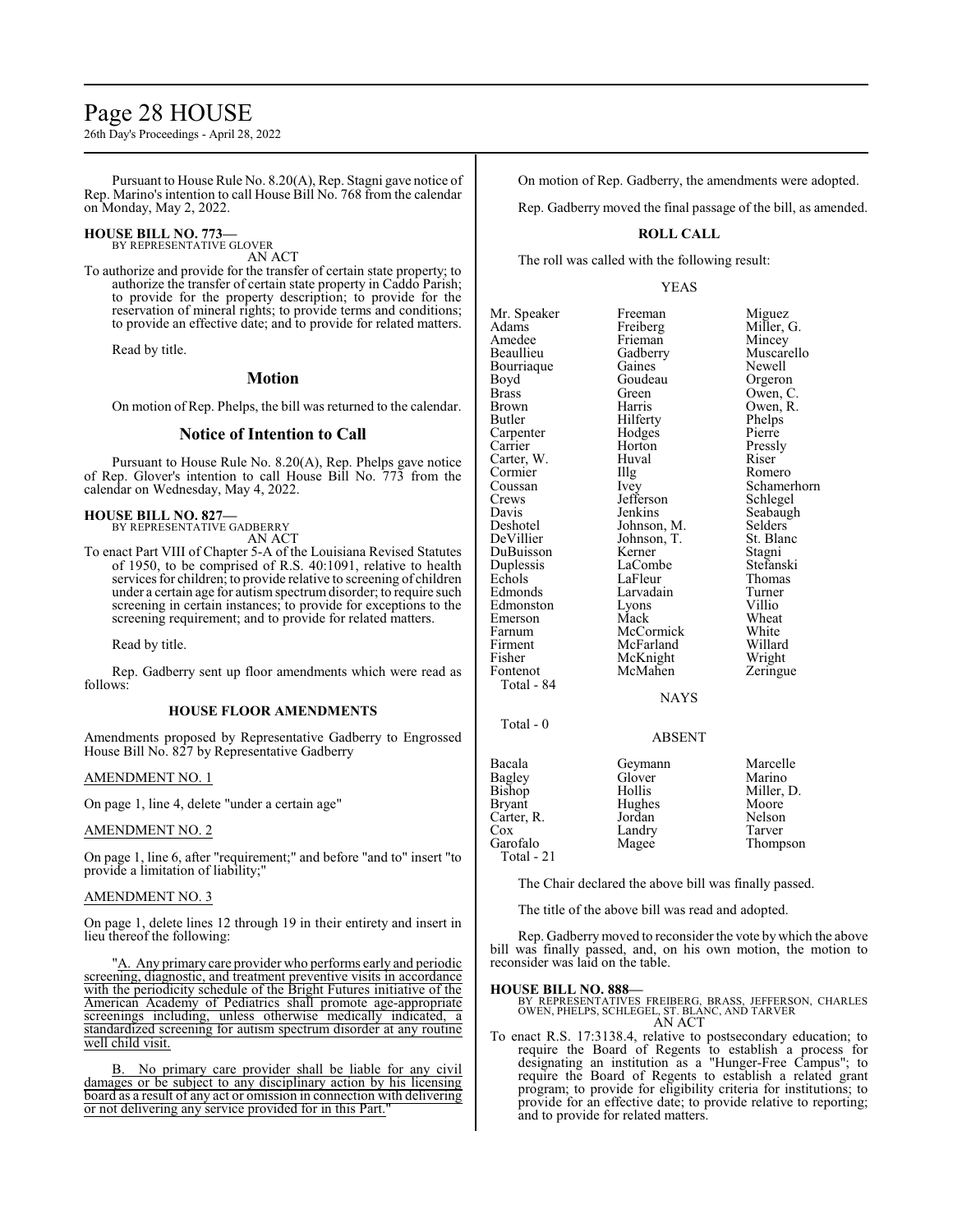# Page 29 HOUSE

26th Day's Proceedings - April 28, 2022

Read by title.

Rep. Freiberg moved the final passage of the bill.

### **ROLL CALL**

The roll was called with the following result:

### YEAS

| Mr. Speaker   | Freeman       | Miller, D.  |
|---------------|---------------|-------------|
| Adams         | Freiberg      | Miller, G.  |
| Amedee        | Gadberry      | Mincey      |
| Beaullieu     | Gaines        | Muscarello  |
| Bourriaque    | Garofalo      | Newell      |
| Boyd          | Goudeau       | Orgeron     |
| <b>Brass</b>  | Green         | Owen, C.    |
| Brown         | Harris        | Owen, R.    |
| <b>Bryant</b> | Hilferty      | Phelps      |
| Butler        | Hodges        | Pierre      |
| Carpenter     | Horton        | Pressly     |
| Carrier       | Huval         | Riser       |
| Carter, W.    | Illg          | Romero      |
| Cormier       | Ivey          | Schamerhorn |
| Coussan       | Jefferson     | Schlegel    |
| Davis         | Jenkins       | Seabaugh    |
| Deshotel      | Johnson, M.   | Selders     |
| DeVillier     | Kerner        | St. Blanc   |
| DuBuisson     | LaCombe       | Stagni      |
| Duplessis     | LaFleur       | Stefanski   |
| Echols        | Larvadain     | Thomas      |
| Edmonds       | Lyons         | Turner      |
| Edmonston     | Mack          | Villio      |
| Emerson       | Magee         | Wheat       |
| Farnum        | McFarland     | White       |
| Firment       | McKnight      | Willard     |
| Fisher        | McMahen       | Wright      |
| Fontenot      | Miguez        | Zeringue    |
| Total - 84    |               |             |
|               | <b>NAYS</b>   |             |
| Crews         | Frieman       |             |
| Total - 2     |               |             |
|               | <b>ABSENT</b> |             |
| Bacala        | Hollis        | McCormick   |
| Bagley        | Hughes        | Moore       |
| Bishop        | Johnson, T.   | Nelson      |
| Carter, R.    | Jordan        | Tarver      |
| $\cos$        | Landry        | Thompson    |
| Geymann       | Marcelle      |             |
| Glover        | Marino        |             |
| Total - 19    |               |             |

The Chair declared the above bill was finally passed.

The title of the above bill was read and adopted.

Rep. Freiberg moved to reconsider the vote by which the above bill was finally passed, and, on her own motion, the motion to reconsider was laid on the table.

#### **Consent to Correct a Vote Record**

Rep. Edmonds requested the House consent to record his vote on final passage of House Bill No. 888 as yea, which consent was unanimously granted.

#### **HOUSE BILL NO. 921—**

BY REPRESENTATIVE MCFARLAND

AN ACT

To amend and reenact R.S. 17:437.2(A)(2), (B), (C)(3), and (D) and to enact R.S. 17:407.22.1 and  $437.2(A)(3)$  and (E), relative to adverse childhood experience in early childhood education; to provide for definitions; to provide for responsibilities of the state Department of Education; to require the creation of pilot programs; and to provide for related matters.

Read by title.

Rep. McFarland moved the final passage of the bill.

#### **ROLL CALL**

The roll was called with the following result:

#### YEAS

Mr. Speaker Freeman Miguez<br>Adams Freiberg Miller, D. Adams Freiberg<br>
Amedee Frieman Amedee Frieman Miller, G.<br>Beaullieu Gadberry Mincey Beaullieu Gadberry<br>Bourriaque Gaines Bourriaque Gaines Muscarello<br>
Boyd Garofalo Newell Boyd Garofalo<br>Brass Goudeau Brass Goudeau Orgeron<br>Brown Green Owen Brown Green Owen, C.<br>Bryant Harris Owen, R. Bryant Harris Owen, R.<br>Butler Hilferty Phelps Hilferty<br>
Hodges<br>
Pressly Carpenter Hodges Pressly<br>Carrier Horton Riser Carrier Horton Riser Carter, W. Huval Romero<br>Cormier Illg Schame Coussan Ivey<br>Crews Jefferson Crews Jefferson Seabaugh<br>
Davis Ienkins Selders Davis Jenkins Selders<br>Deshotel Johnson, M. St. Blanc Johnson, M. St. Blanck Stagni<br>
Kerner Stagni DeVillier Kerner Stagni<br>
DuBuisson LaCombe Stefanski DuBuisson LaCombe Stefansk<br>Duplessis LaFleur Thomas Duplessis LaFleur Thoma<br>
Echols Larvadain Turner Larvadain Turner<br>
Lyons Villio Edmonds Lyons Villio<br>Edmonston Mack Wheat Edmonston Mack Wheat<br>Emerson Magee White Emerson Magee White<br>
Farnum McCormick Willard Farnum McCormick Willard<br>Firment McFarland Wright Firment McFarland Wright<br>
Fisher McKnight Zeringue Fisher McKnight<br>Fontenot McMahen McMahen Total - 86 Total - 0 Bacala Hollis Moore Bagley Hughes Nelson<br>Bishop Johnson, T. Pierre Johnson, T. Pierre<br>Jordan Tarver Carter, R. Jordan Cox Landry Thompson<br>Marcelle Geymann<br>Glover Marino

Total - 19

Illg Schamerhorn<br>Ivev Schlegel

NAYS

#### ABSENT

The Chair declared the above bill was finally passed.

The title of the above bill was read and adopted.

Rep. McFarland moved to reconsider the vote by which the above bill was finally passed, and, on his own motion, the motion to reconsider was laid on the table.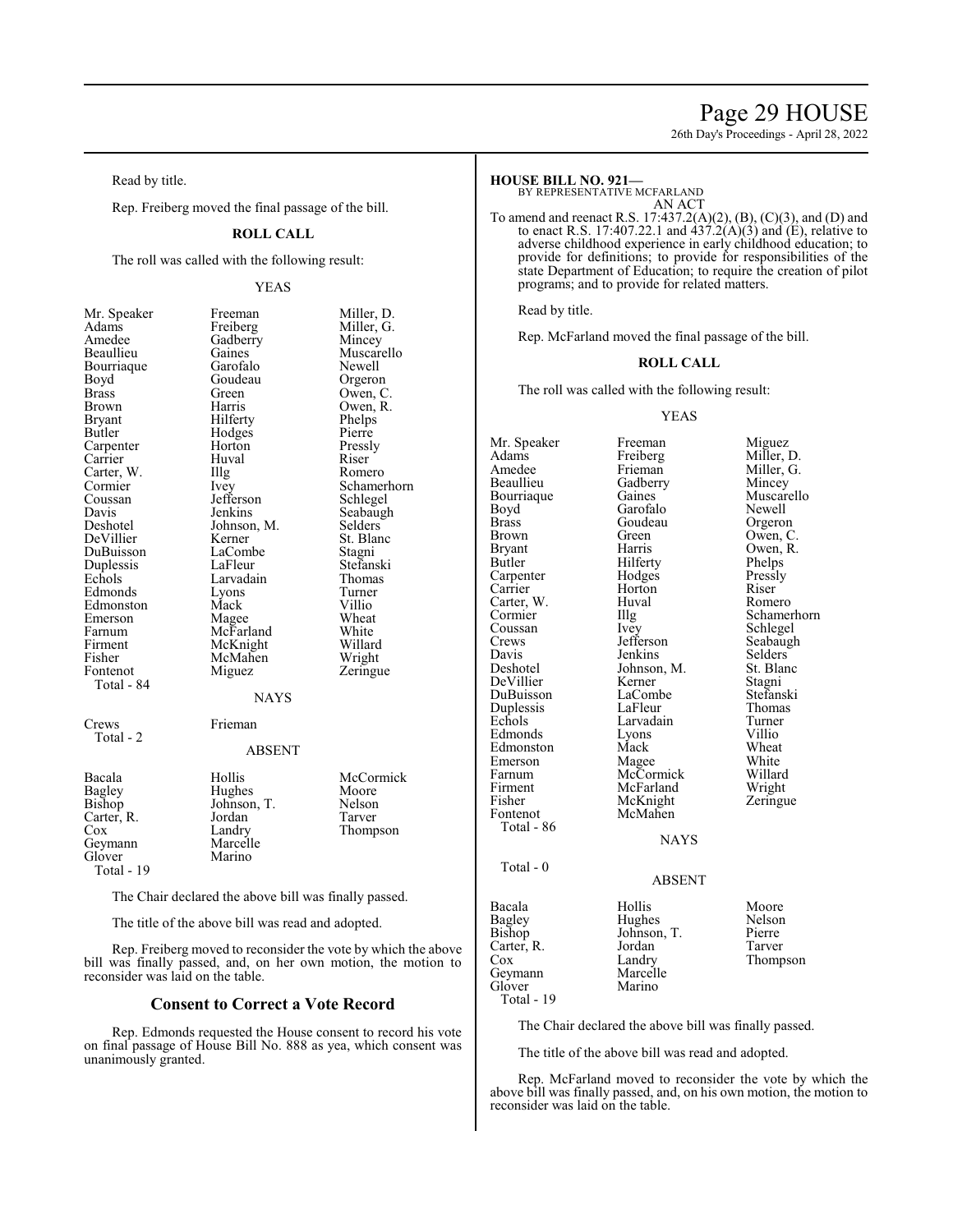# Page 30 HOUSE

26th Day's Proceedings - April 28, 2022

### **HOUSE BILL NO. 940—**

BY REPRESENTATIVE FREIBERG AN ACT

To amend and reenact R.S. 17:3991(B)(1)(a)(i), relative to required student population characteristics at charter schools; to provide relative to the number of economically disadvantaged students and students with exceptionalities a charter school is required to enroll; and to provide for related matters.

Read by title.

Rep. Freiberg moved the final passage of the bill.

#### **ROLL CALL**

The roll was called with the following result:

#### YEAS

| Mr. Speaker   | Freeman       | McMahen     |
|---------------|---------------|-------------|
| Adams         | Freiberg      | Miguez      |
| Amedee        | Frieman       | Miller, G.  |
| Beaullieu     | Gadberry      | Mincey      |
| Bourriaque    | Gaines        | Newell      |
| Boyd          | Garofalo      | Orgeron     |
| Brass         | Goudeau       | Owen, C.    |
| Brown         | Harris        | Owen, R.    |
| <b>Bryant</b> | Hilferty      | Pressly     |
| Butler        | Hodges        | Riser       |
| Carpenter     | Horton        | Romero      |
| Carrier       | Huval         | Schamerhorn |
| Carter, W.    | Illg          | Schlegel    |
| Cormier       | Ivey          | Seabaugh    |
| Coussan       | Jefferson     | Selders     |
| Crews         | Jenkins       | St. Blanc   |
| Davis         | Johnson, M.   | Stagni      |
| Deshotel      | Johnson, T.   | Stefanski   |
| DeVillier     | Kerner        | Thomas      |
| DuBuisson     | LaCombe       | Turner      |
| Echols        | LaFleur       | Villio      |
| Edmonds       | Larvadain     | Wheat       |
|               | Mack          | White       |
| Edmonston     |               |             |
| Emerson       | Magee         | Wright      |
| Farnum        | McCormick     | Zeringue    |
| Firment       | McFarland     |             |
| Fontenot      | McKnight      |             |
| Total - 79    |               |             |
|               | <b>NAYS</b>   |             |
| Duplessis     | Green         | Willard     |
| Fisher        | Phelps        |             |
| Total - 5     |               |             |
|               | <b>ABSENT</b> |             |
| Bacala        | Hollis        | Miller, D.  |
| Bagley        | Hughes        | Moore       |
| Bishop        | Jordan        | Muscarello  |
| Carter, R.    | Landry        | Nelson      |
| Cox           | Lyons         | Pierre      |
| Geymann       | Marcelle      | Tarver      |
| Glover        | Marino        | Thompson    |
| Total - 21    |               |             |
|               |               |             |
| $-1$ $-1$     | $\sim$        |             |

The Chair declared the above bill was finally passed.

The title of the above bill was read and adopted.

Rep. Freiberg moved to reconsider the vote by which the above bill was finally passed, and, on her own motion, the motion to reconsider was laid on the table.

### **Consent to Correct a Vote Record**

Rep. Duplessis requested the House consent to correct his vote on final passage of House Bill No. 940 from yea to nay, which consent was unanimously granted.

### **Consent to Correct a Vote Record**

Rep. Fisher requested the House consent to correct his vote on final passage of House Bill No. 940 from yea to nay, which consent was unanimously granted.

### **Consent to Correct a Vote Record**

Rep. Green requested the House consent to correct his vote on final passage of House Bill No. 940 from yea to nay, which consent was unanimously granted.

### **Consent to Correct a Vote Record**

Rep. Phelps requested the House consent to correct her vote on final passage of House Bill No. 940 from yea to nay, which consent was unanimously granted.

### **Consent to Correct a Vote Record**

Rep. Willard requested the House consent to record his vote on final passage of House Bill No. 940 as nay, which consent was unanimously granted.

# **HOUSE BILL NO. 963—** BY REPRESENTATIVE ORGERON

AN ACT

To enact R.S. 17:276.1 and 3996(B)(67), relative to required instruction in public schools; to require instruction in water safety for public school students; to provide relative to materials used for such instruction; to require public school governing authorities to adopt policies to implement such instruction; and to provide for related matters.

Read by title.

Rep. Orgeron moved the final passage of the bill.

#### **ROLL CALL**

The roll was called with the following result:

#### YEAS

Mr. Speaker Freiberg Miguez<br>Adams Frieman Miller, 1 Adams Frieman Miller, D.<br>Amedee Gadberry Miller, G. Beaullieu Gaines Mincey<br>Bourriaque Garofalo Muscarello Bourriaque Garofalo Muscar<br>Brass Goudeau Newell Brass Goudeau<br>Brown Green Brown Green Orgeron<br>Bryant Harris Owen, C Bryant Harris Owen, C.<br>
Butler Hilferty Owen, R. Carpenter Hodges Pierre<br>
Carrier Horton Pressly Carter, W. Huval Riser Cormier Hlug Romero Cormier Illg<br>Coussan Ivev Crews Jefferson<br>Davis Jenkins Davis Jenkins Seabaugh<br>Deshotel Johnson, M. Selders Deshotel Johnson, M. Selders DuBuisson Kerner Stagni<br>
Duplessis LaCombe Stefanski Duplessis LaCombe Stefansk<br>Echols LaFleur Thomas Echols LaFleur Thoma<br>Edmonds Larvadain Turner

Emerson

Horton Pressl<br>Huval Riser Johnson, T. St. Blanck<br>Kerner Stagni Larvadain Turne<br>
Lyons Villio Edmonston Lyons Villio<br>Emerson Mack Wheat

Gadberry Miller, G.<br>Gaines Mincey Hilferty Owen, R.<br>Hodges Pierre Coussan Ivey Schamerhorn<br>Crews Jefferson Schlegel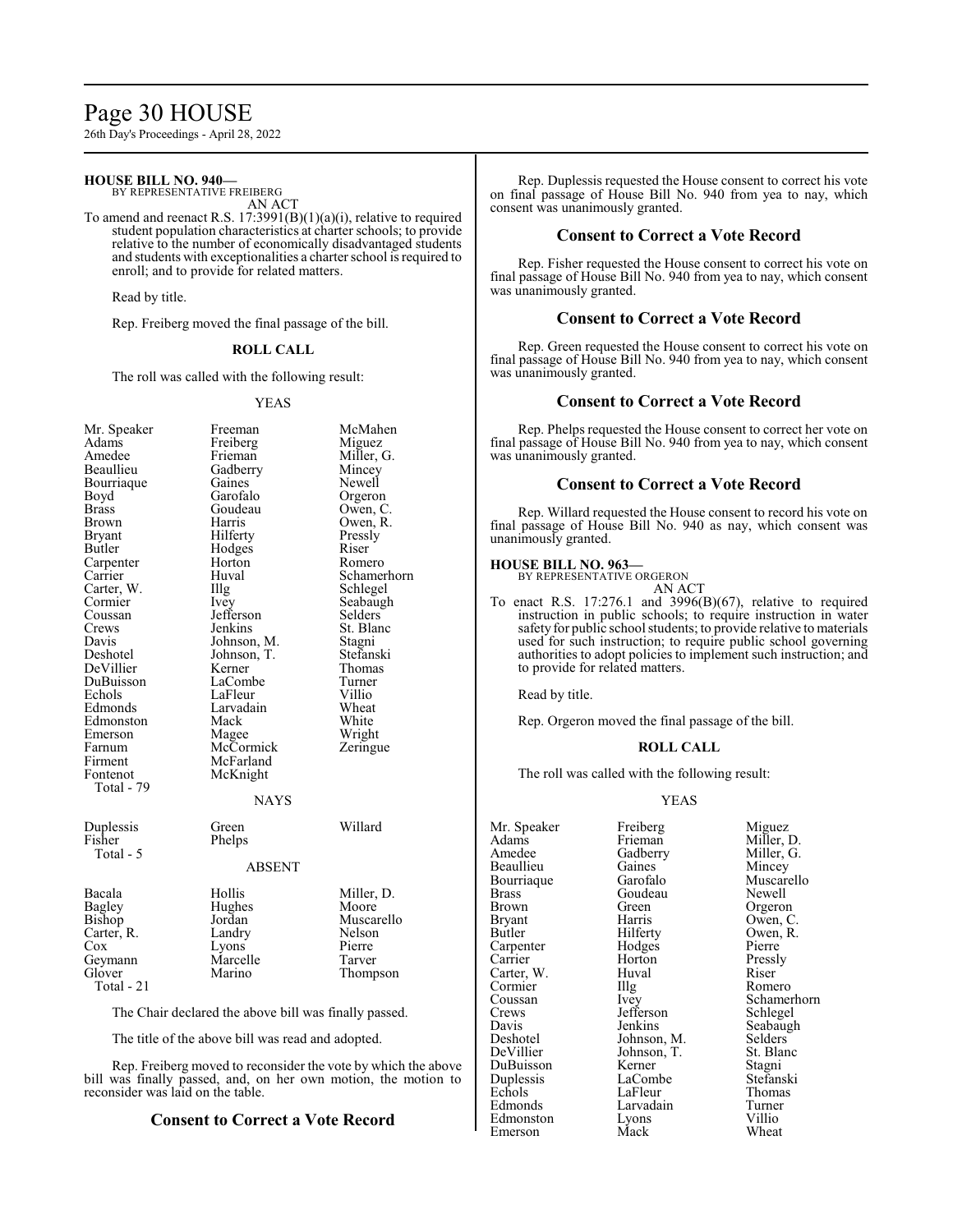# Page 31 HOUSE

26th Day's Proceedings - April 28, 2022

| Farnum<br>Firment<br>Fisher<br>Fontenot<br>Freeman<br>Total - 86                        | Magee<br>McCormick<br>McFarland<br>McKnight<br>McMahen<br><b>NAYS</b> | White<br>Willard<br>Wright<br>Zeringue          |
|-----------------------------------------------------------------------------------------|-----------------------------------------------------------------------|-------------------------------------------------|
| Total - 0                                                                               | <b>ABSENT</b>                                                         |                                                 |
| Bacala<br>Bagley<br><b>Bishop</b><br>Boyd<br>Carter, R.<br>Cox<br>Geymann<br>Total - 19 | Glover<br>Hollis<br>Hughes<br>Jordan<br>Landry<br>Marcelle<br>Marino  | Moore<br>Nelson<br>Phelps<br>Tarver<br>Thompson |

The Chair declared the above bill was finally passed.

The title of the above bill was read and adopted.

Rep. Orgeron moved to reconsider the vote by which the above bill was finally passed, and, on his own motion, the motion to reconsider was laid on the table.

# **HOUSE BILL NO. 967—** BY REPRESENTATIVE SEABAUGH

AN ACT

To repeal R.S. 22:1272, relative to liability limits; to repeal a prohibition on reducing liability limits on certain insurance policies for certain costs.

Read by title.

#### **Motion**

On motion of Rep. Seabaugh, the bill was returned to the calendar.

#### **Notice of Intention to Call**

Pursuant to House Rule No. 8.20(A), Rep. Seabaugh gave notice of his intention to call House Bill No. 967 from the calendar on Tuesday, May 3, 2022.

#### **HOUSE BILL NO. 977—** BY REPRESENTATIVE HARRIS

AN ACT

To amend and reenact R.S.  $17:47(A)(1)$ ,  $500(B)(1)$ ,  $1201(A)(1)$ (introductory paragraph) and  $(2)$ , and  $1206(A)(1)$ , relative to sick leave for teachers, school employees, and school bus operators; to allow the use of sick leave for special circumstances; and to provide for related matters.

Read by title.

Rep. Harris moved the final passage of the bill.

#### **ROLL CALL**

The roll was called with the following result:

#### YEAS

Mr. Speaker Freiberg Miller, D. Adams Frieman Miller, G. Amedee Gadberry<br>Beaullieu Gaines Bourriaque

Gaines Muscarello<br>Goudeau Newell

| Boyd          | Green         | Orgeron     |
|---------------|---------------|-------------|
| <b>Brass</b>  | Harris        | Owen, C.    |
| Brown         | Hilferty      | Owen, R.    |
| Bryant        | Hodges        | Pierre      |
| Butler        | Horton        | Pressly     |
| Carpenter     | Huval         | Riser       |
| Carrier       | Illg          | Romero      |
| Carter, W.    | Ivey          | Schamerhorn |
| Cormier       | Jefferson     | Schlegel    |
| Coussan       | Jenkins       | Seabaugh    |
| Crews         | Johnson, M.   | Selders     |
| Davis         | Johnson, T.   | St. Blanc   |
| Deshotel      | Kerner        | Stagni      |
| DeVillier     | LaCombe       | Stefanski   |
| DuBuisson     | LaFleur       | Thomas      |
| Echols        | Larvadain     | Turner      |
| Edmonds       | Lyons         | Villio      |
| Edmonston     | Mack          | Wheat       |
| Emerson       | Magee         | White       |
| Farnum        | McCormick     | Willard     |
| Firment       | McFarland     | Wright      |
| Fisher        | McKnight      | Zeringue    |
| Fontenot      | McMahen       |             |
| Freeman       | Miguez        |             |
| Total - 85    |               |             |
|               | <b>NAYS</b>   |             |
| $Total - 0$   |               |             |
|               | <b>ABSENT</b> |             |
| Bacala        | Geymann       | Marino      |
| <b>Bagley</b> | Glover        | Moore       |
| Bishop        | Hollis        | Nelson      |
| Carter, R.    | Hughes        | Phelps      |
| Cox           | Jordan        | Tarver      |
| Duplessis     | Landry        | Thompson    |
| Garofalo      | Marcelle      |             |
| Total - 20    |               |             |

The Chair declared the above bill was finally passed.

The title of the above bill was read and adopted.

Rep. Harris moved to reconsider the vote by which the above bill was finally passed, and, on his own motion, the motion to reconsider was laid on the table.

#### **HOUSE BILL NO. 909—**

BY REPRESENTATIVE EDMONDS

- AN ACT
- To enact Chapter 15 of Title 46 of the Louisiana Revised Statutes of 1950, to be comprised ofR.S. 46:1451 through 1455, relative to assistance programs of the Department of Children and Family Services; to establish within the department an assistance program for certain pregnant women and parents; to provide for services to be delivered through the program; to require reporting to certain legislative committees concerning the program; to require administrative rulemaking; and to provide for related matters.

Called from the calendar.

Read by title.

### **Motion**

On motion of Rep. Edmonds, the bill was returned to the calendar.

### **Notice of Intention to Call**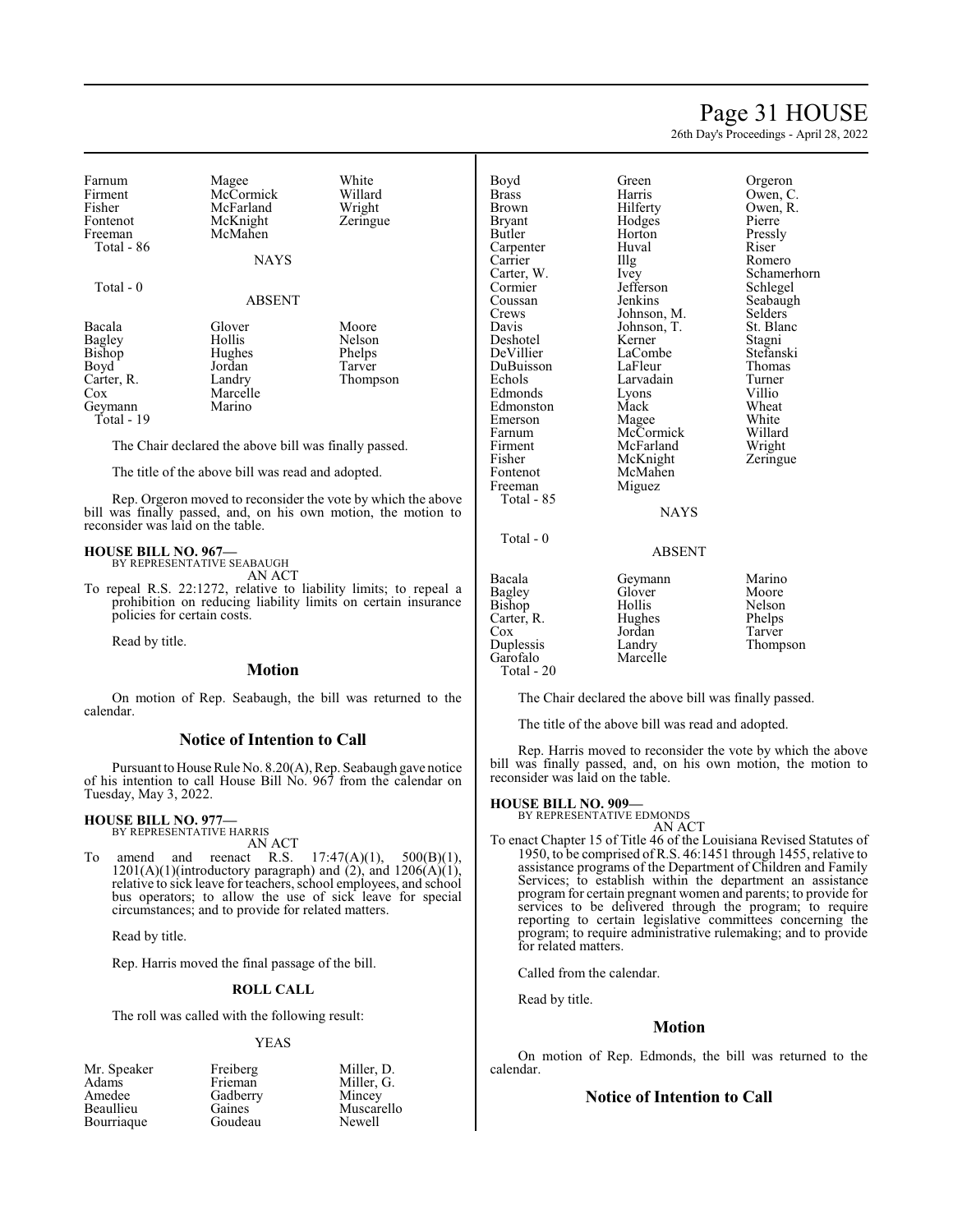# Page 32 HOUSE

26th Day's Proceedings - April 28, 2022

Pursuant to House Rule No. 8.20(A), Rep. Edmonds gave notice of his intention to call House Bill No. 909 from the calendar on Monday, May 2, 2022.

#### **HOUSE BILL NO. 376—**

BY REPRESENTATIVES HUVAL, GREEN, AND WRIGHT AND SENATORS TALBOT AND MCMATH AN ACT

To amend and reenact R.S. 32:300.5 and to repeal R.S. 32:300.6, 300.7, and 300.8, relative to the prohibition of the use of certain wireless telecommunications devices while operating a motor vehicle; to provide for definitions; to provide for exceptions and penalties; to provide for enforcement and reporting; and to provide for related matters.

Called from the calendar.

Read by title.

#### **Motion**

On motion of Rep. Huval, the bill was returned to the calendar.

### **Notice of Intention to Call**

Pursuant to House Rule No. 8.20(A), Rep. Huval gave notice of his intention to call House Bill No. 376 from the calendar on Tuesday, May 3, 2022.

#### **Notice of Intention to Call**

Pursuant to House Rule No. 8.20(A), Rep. Tarver gave notice of his intention to call House Bill No. 84 from the calendar on Tuesday, May 3, 2022.

#### **HOUSE BILL NO. 546—**

- BY REPRESENTATIVES MINCEY, BRASS, HARRIS, JEFFERSON, CHARLES OWEN, SCHLEGEL, ST. BLANC, AND TARVER AN ACT
- To amend and reenact R.S. 17:7(6)(b)(i)(aa) and to repeal R.S. 17:7.1(A)(7), relative to teacher preparation and certification; to revise requirements for entry into a teacher preparation program; to revise requirements for initial certification ofschool teachers; to provide for an effective date; and to provide for related matters.

Called from the calendar.

Read by title.

Rep. Mincey sent up floor amendments which were read as follows:

#### **HOUSE FLOOR AMENDMENTS**

Amendments proposed by Representative Mincey to Engrossed House Bill No. 546 by Representative Mincey

#### AMENDMENT NO. 1

On page 1, line 16, after "specialization," and before "as" insert "or the standard aptitude test required for admission into the university,

On motion of Rep. Mincey, the amendments were adopted.

Rep. Mincey moved the final passage of the bill, as amended.

#### **ROLL CALL**

The roll was called with the following result:

YEAS

| Mr. Speaker | Freiberg       | Miller, D.  |
|-------------|----------------|-------------|
| Adams       | Frieman        | Miller, G.  |
| Amedee      | Gadberry       | Mincey      |
| Beaullieu   | Gaines         | Muscarello  |
| Bourriaque  | Glover         | Newell      |
| Boyd        | Goudeau        | Orgeron     |
| Brass       | Green          | Owen, C.    |
| Bryant      | Harris         | Owen, R.    |
| Butler      | Hilferty       | Pierre      |
| Carpenter   | Hodges         | Pressly     |
| Carrier     | Horton         | Riser       |
| Carter, W.  | Huval          | Romero      |
| Cormier     | Illg           | Schamerhorn |
| Coussan     | Ivey           | Schlegel    |
| Crews       | Jefferson      | Seabaugh    |
| Davis       | Jenkins        | Selders     |
| Deshotel    | Johnson, M.    | St. Blanc   |
| DeVillier   | Johnson, T.    | Stagni      |
| DuBuisson   | Kerner         | Stefanski   |
| Duplessis   | LaFleur        | Thomas      |
| Echols      | Larvadain      | Turner      |
| Edmonds     | Lyons          | Villio      |
| Emerson     | Mack           | Wheat       |
| Farnum      | McCormick      | White       |
| Firment     | McFarland      | Willard     |
| Fisher      | McKnight       | Wright      |
| Fontenot    | McMahen        | Zeringue    |
| Freeman     | Miguez         |             |
| Total - 83  |                |             |
|             | <b>ATA STO</b> |             |

Total - 0

#### ABSENT

**NAYS** 

| Bacala     | Geymann  | Marino   |
|------------|----------|----------|
| Bagley     | Hollis   | Moore    |
| Bishop     | Hughes   | Nelson   |
| Brown      | Jordan   | Phelps   |
| Carter, R. | LaCombe  | Tarver   |
| Cox        | Landry   | Thompson |
| Edmonston  | Magee    |          |
| Garofalo   | Marcelle |          |
| Total - 22 |          |          |
|            |          |          |

The Chair declared the above bill was finally passed.

The title of the above bill was read and adopted.

Rep. Mincey moved to reconsider the vote by which the above bill was finally passed, and, on his own motion, the motion to reconsider was laid on the table.

### **Suspension of the Rules**

On motion of Rep. McFarland, the rules were suspended in order to take up and consider Reports of Committees at this time.

# **Reports of Committees**

The following reports of committees were received and read:

Report of the Committee on

Agriculture, Forestry, Aquaculture, and Rural Development

#### April 28, 2022

To the Speaker and Members of the House of Representatives:

I am directed by your Committee on Agriculture, Forestry, Aquaculture, and Rural Development to submit the following report: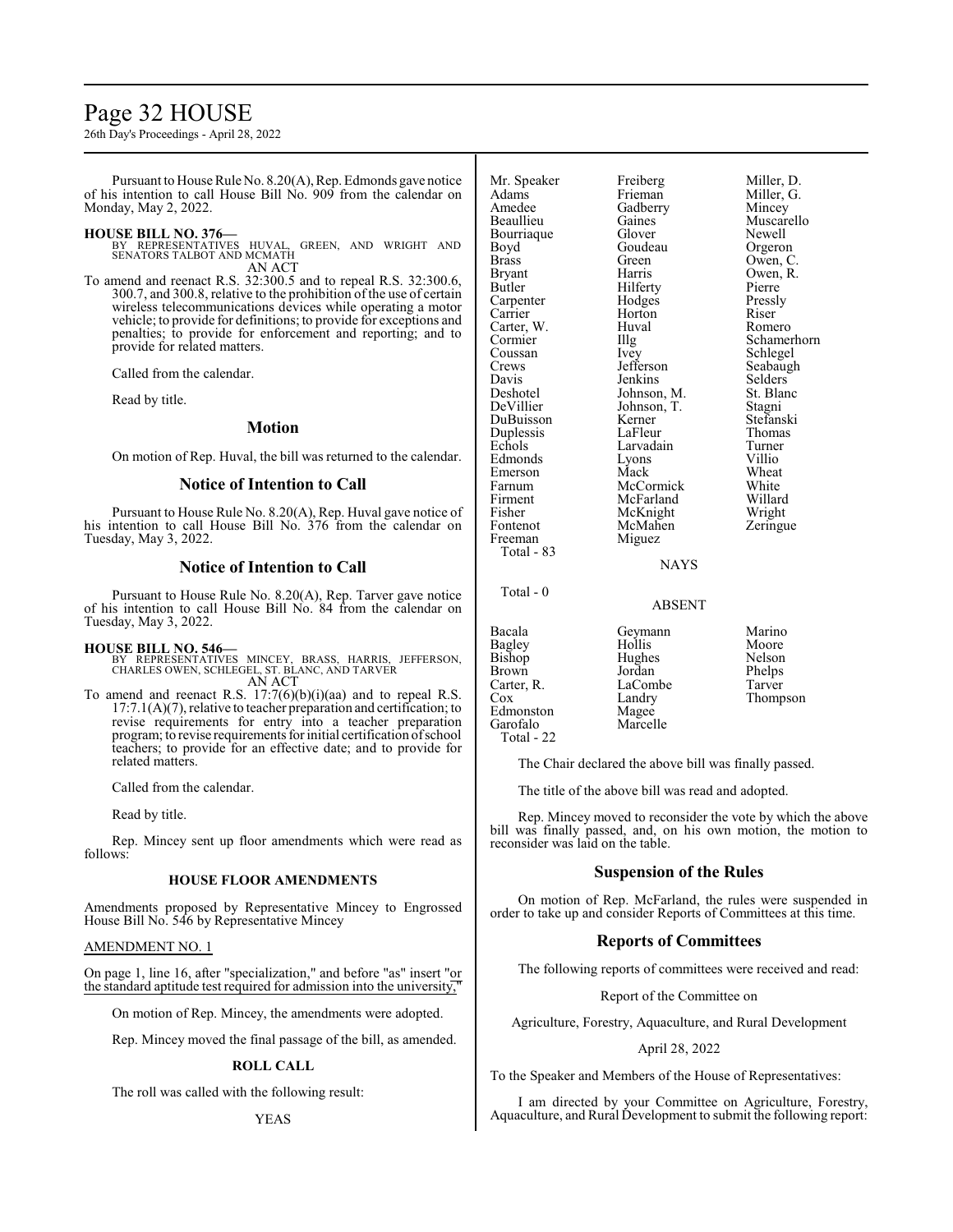# Page 33 HOUSE

26th Day's Proceedings - April 28, 2022

House Bill No. 553, by McKnight Reported with amendments.  $(13-0)$ 

> JACK G. MCFARLAND Chairman

Report of the Committee on

**Judiciary** 

April 28, 2022

To the Speaker and Members of the House of Representatives:

I am directed by your Committee on Judiciary to submit the following report:

House Concurrent Resolution No. 13, by Owen, Charles Reported favorably. (11-0)

House Concurrent Resolution No. 70, by Freeman Reported favorably. (10-0)

House Concurrent Resolution No. 71, by White, M Reported favorably. (8-0)

House Bill No. 255, by Hilferty Reported by substitute. (10-0-1)

House Bill No. 461, by Jordan Reported by substitute. (9-2)

House Bill No. 494, by Romero Reported favorably. (11-0-1)

House Bill No. 524, by Lyons Reported favorably. (8-0)

House Bill No. 554, by Mincey Reported favorably. (6-5)

House Bill No. 662, by Zeringue Reported with amendments. (9-0-1)

House Bill No. 759, by Schexnayder Reported by substitute. (9-0)

House Bill No. 840, by Bagley Reported by substitute. (9-0)

> RANDAL L. GAINES Chairman

Report of the Committee on

Labor and Industrial Relations

April 28, 2022

To the Speaker and Members of the House of Representatives:

I am directed by your Committee on Labor and Industrial Relations to submit the following report:

House Bill No. 241, by Riser Reported by substitute. (12-0)

Senate Bill No. 282, by Jackson Reported favorably. (11-0)

> BARBARA W. CARPENTER Chairman

The above Senate Bills reported favorably or with amendments were referred to the Legislative Bureau.

Report of the Committee on

Municipal, Parochial and Cultural Affairs

April 28, 2022

To the Speaker and Members of the House of Representatives:

I am directed by your Committee on Municipal, Parochial and Cultural Affairs to submit the following report:

House Bill No. 237, by Jenkins Reported favorably. (11-0)

House Bill No. 777, by Glover Reported favorably.  $(11-0)$ 

House Bill No. 818, by Hughes Reported favorably. (13-0)

House Bill No. 874, by Stagni Reported favorably. (12-0)

House Bill No. 878, by Horton Reported by substitute. (14-0)

House Bill No. 879, by Gadberry Reported favorably.  $(11-0)$ 

House Bill No. 886, by Stagni Reported favorably. (12-0)

House Bill No. 906, by Wheat Reported favorably. (14-0)

House Bill No. 1029, by Glover Reported favorably. (12-0)

> RICK EDMONDS Chairman

# **Privileged Report of the Legislative Bureau**

### April 28, 2022

To the Speaker and Members of the House of Representatives:

I am directed by your Legislative Bureau to submit the following report:

Senate Bill No. 21 Reported without amendments.

Senate Bill No. 27 Reported without amendments.

Senate Bill No. 123 Reported with amendments.

Senate Bill No. 168 Reported without amendments.

Senate Bill No. 210 Reported without amendments.

Senate Bill No. 264 Reported without amendments.

Senate Bill No. 399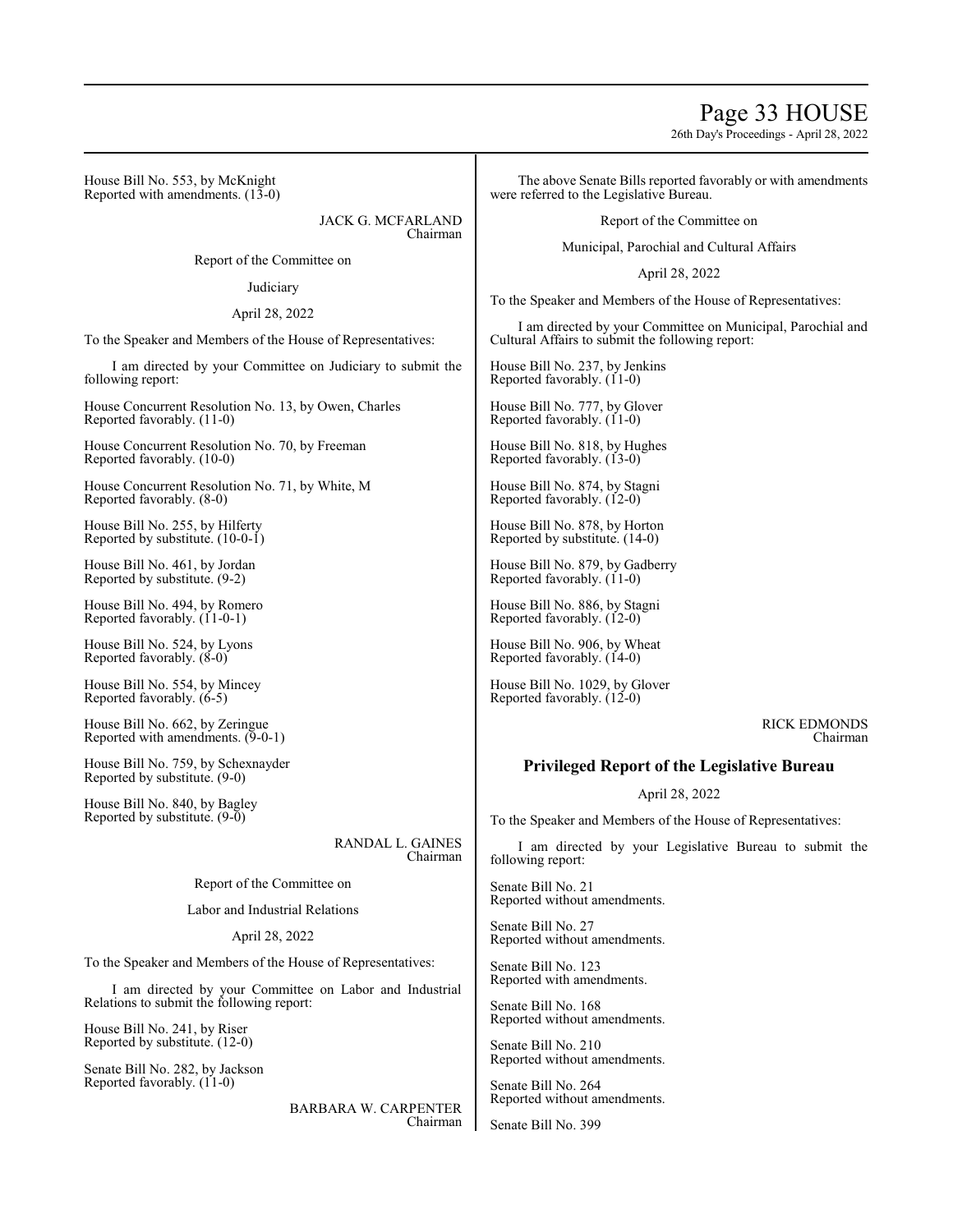# Page 34 HOUSE

26th Day's Proceedings - April 28, 2022

Reported without amendments.

Senate Bill No. 422 Reported without amendments.

Respectfully submitted,

DODIE HORTON Chair

### **Privileged Report of the Committee on Enrollment**

#### April 28, 2022

To the honorable Speaker and Members of the House of Representatives:

I am directed by your Committee on Enrollment to submit the following report:

The following House Resolutions have been properly enrolled:

#### **HOUSE RESOLUTION NO. 90—** BY REPRESENTATIVE FRIEMAN

A RESOLUTION

To commend the American Physical Therapy Association-Louisiana Chapter for its outstanding achievements and to designate Wednesday, April 27, 2022, as Physical Therapy Day at the state capitol.

# **HOUSE RESOLUTION NO. 91—**

BY REPRESENTATIVE PRESSLY A RESOLUTION To designate April 28, 2022, as Louisiana Occupational Therapy Association Day at the state capitol.

#### **HOUSE RESOLUTION NO. 92—**

BY REPRESENTATIVE JEFFERSON A RESOLUTION

To express the condolences of the House of Representatives upon the death of Betty Jean Webb Jackson.

**HOUSE RESOLUTION NO. 93—**

BY REPRESENTATIVE DESHOTEL A RESOLUTION To express the condolences of the House of Representatives upon the

death of Douglas Anderson, Sr.

Respectfully submitted,

STEPHANIE HILFERTY Chairwoman

The above House Resolutions contained in the report were signed by the Speaker of the House and taken by the Clerk of the House to the Secretary of State in accordance with the rules of the House.

### **Privileged Report of the Committee on Enrollment**

#### April 28, 2022

To the honorable Speaker and Members of the House of Representatives:

I am directed by your Committee on Enrollment to submit the following report:

The following House Concurrent Resolutions have been properly enrolled:

#### **HOUSE CONCURRENT RESOLUTION NO. 91—** BY REPRESENTATIVE BRASS

A CONCURRENT RESOLUTION

To commend the board of directors of the Louisiana School Boards Association.

**HOUSE CONCURRENT RESOLUTION NO. 92—** BY REPRESENTATIVE MARCELLE

A CONCURRENT RESOLUTION

To designate April 27, 2022, as Domestic Violence Advocacy Day in Louisiana.

Respectfully submitted,

STEPHANIE HILFERTY Chairwoman

The above House Concurrent Resolutions contained in the report were signed by the Speaker of the House and taken to the Senate by the Clerk of the House and were signed by the President of the Senate and taken by the Clerk of the House to the Secretary of State in accordance with the rules of the House.

#### **Suspension of the Rules**

On motion of Rep. Glover, the rules were suspended in order to take up and consider Introduction of Resolutions, House and House Concurrent at this time.

### **Introduction of Resolutions, House and House Concurrent**

The following members introduced the following entitled House and House Concurrent Resolutions, which were read the first time by their titles and placed upon the calendar for their second reading:

**HOUSE RESOLUTION NO. 98—**

BY REPRESENTATIVES GLOVER AND JENKINS A RESOLUTION

To commend Pastor James Edward Green on fifty-two years in ministry.

Read by title.

On motion of Rep. Glover, and under a suspension of the rules, the resolution was adopted.

#### **Suspension of the Rules**

On motion ofRep. Davis, the rules were suspended to permit the Committee on Commerce to meet on Monday, May 2, 2022, and consider the following legislative instruments that were not listed on the weekly committee schedule as required by House Rule 14.23:

House Bill No. 1000

# **Leave of Absence**

Rep. Bishop - 1 day

Rep. Robby Carter - 1 day

Rep. Marino - 1 day

#### **Adjournment**

On motion of Rep. White, at 4:33 P.M., the House agreed to adjourn until Monday, May 2, 2022, at 2:00 P.M.

The Speaker of the House declared the House adjourned until 2:00 P.M., Monday, May 2, 2022.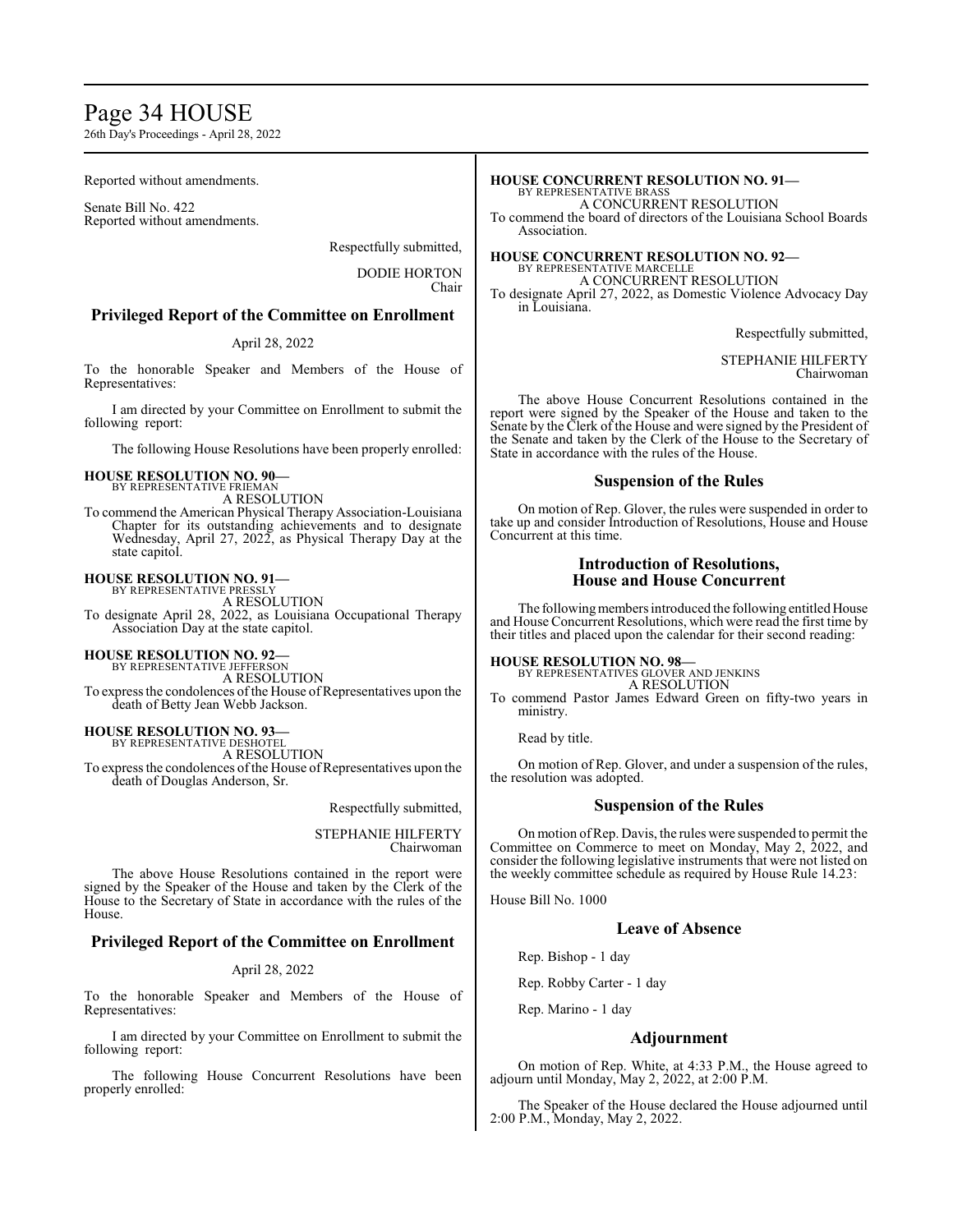# Page 35 HOUSE

26th Day's Proceedings - April 28, 2022

|                  | MICHELLE D. FONTENOT<br>Clerk of the House                                                                                                                                                                                          | Committee to research, evaluate, and make<br>recommendations relative to the office of technology<br>services                                                                                                                                                                                                                                                         |
|------------------|-------------------------------------------------------------------------------------------------------------------------------------------------------------------------------------------------------------------------------------|-----------------------------------------------------------------------------------------------------------------------------------------------------------------------------------------------------------------------------------------------------------------------------------------------------------------------------------------------------------------------|
|                  | ANGELA S. SMITH<br>Assistant Clerk of the House / Journal Clerk<br><b>Committee Meeting Notices</b>                                                                                                                                 | Any person who does not feel comfortable giving testimony in<br>person may submit a prepared statement in accordance with House<br>Rule 14.33 in lieu of appearing before the committee:                                                                                                                                                                              |
|                  | The following committees posted notices as follows:<br>Committee on Appropriations<br>Will meet at: 9:00 a.m.                                                                                                                       | A. Any interested person or any committee member may file with the<br>committee a prepared statement concerning a specific instrument or<br>matter under consideration by the committee or concerning any<br>matter within the committee's scope of authority, and the committee<br>records shall reflect receipt of such statement and the date and time<br>thereof. |
| Remarks:         | Date: Monday, May 2, 2022<br>Location: Committee Room 5                                                                                                                                                                             | B. Any person who files a prepared statement which contains data or<br>statistical information shall include in such prepared statement<br>sufficient information to identify the source of the data or statistical<br>information. For the purposes of this Paragraph, the term "source"<br>shall mean a publication, website, person, or other source from which    |
| HB 63<br>HB 612  | FREEMAN BUDGETARY CONTROLS Provides<br>for an exception for certain information required to be<br>submitted by a nongovernmental entity<br>HUVAL INSURANCE DEPARTMENT Provides                                                      | the data or statistical information contained in the prepared statement<br>was obtained by the person or persons who prepared the statement.<br>NOTE: Statements emailed to h-app@legis.la.gov and received prior<br>to noon on Friday, April 29, 2022, will be distributed to the<br>committee members prior to the meeting.                                         |
| HB 648           | for the Louisiana Fortify Homes Program<br>HILFERTY CRIMINAL/VICTIMS Provides<br>relative to the Crime Victims Reparations Act                                                                                                      | <b>JEROME "ZEE" ZERINGUE</b><br>Chairman<br>Committee on Civil Law and Procedure                                                                                                                                                                                                                                                                                      |
| HB 656<br>HB 786 | <b>GEYMANN FISCAL CONTROLS</b> Limits the<br>amount of recurring revenue that can be recognized by<br>the Revenue Estimating Conference<br><b>WILLARD FUNDS/FUNDING</b> Establishes the<br>Small Business Innovation Retention Fund | Will meet at: 9:30 a.m.<br>Date: Monday, May 2, 2022<br>Location: Committee Room 4                                                                                                                                                                                                                                                                                    |
| HB 795           | <b>PRESSLY FUNDS/FUNDING Establishes the Small</b><br><b>Business Innovation Recruitment Fund</b>                                                                                                                                   | Remarks:<br>OWEN, CHARLES CIVIL/INTERDICTION<br><b>HB</b> 146                                                                                                                                                                                                                                                                                                         |
| HB 796           | WILLARD FUNDS/FUNDING Establishes the<br><b>Small Business Innovation Fund</b>                                                                                                                                                      | Provides relative to consent with regard to certain medical<br>procedures                                                                                                                                                                                                                                                                                             |
| HB 845           | GEYMANN<br>FISCAL CONTROLS Prohibits<br>changes in budget authority that would allow certain<br>federal funds to be used on ordinary recurring expenses<br>of state government                                                      | <b>HB</b> 705<br><b>SEABAUGH</b><br><b>CIVIL/PROCEDURE</b> Provides<br>relative to additional medical examinations<br><b>HB 885</b><br><b>JOHNSON, MIKE CHILDREN/ABUSE Provides</b><br>for the use of prehearing videotape as evidence in administrative                                                                                                              |
|                  |                                                                                                                                                                                                                                     |                                                                                                                                                                                                                                                                                                                                                                       |

**HB 884 BEAULLIEU BUDGETARY CONTROLS**  Provides for changes in the expenditure limit calculation

- **HB 891 DESHOTEL TECHNOLOGY** Provides relative to the procurement of internet services and wide area networks services and systems by state agencies
- **HB 918 WHEAT SUPPLEMENTAL PAY** Provides relative to supplemental pay
- **HB 978 MIGUEZ CONTRACTS** Provides relative to prohibition on certain governmental entity contracts with companies that discriminate against firearm and ammunition industries
- **HB 1041 LYONS ADMINISTRATION** Provides relative to the Small Rental Property Programadministered by the office of community development
- **HCR 60 DESHOTEL LEGISLATIVE COMMITTEES**  Requests a joint subcommittee of the House Appropriations Committee and Senate Finance

appeals of justified reports of child abuse or neglect

**SCR 18 CONNICK CIVIL PROCEDURE** Requests the Louisiana State Law Institute to study and make recommendations regarding reply memoranda in response to a motion for summary judgment.

SB102 **FOIL CHILDREN'S CODE** Provides for cotutorship of child in that either parent acting alone can act on behalf of the child. (gov sig)

**SB 284 FOIL CIVIL PROCEDURE** Provides relative to garnishments. (8/1/22)

**SB 363 FOIL SEIZURES/SALES** Provides for release of superior mortgage payoff amount for sheriff sales. (8/1/22)

**SB 486 MORRIS, JAY CLERKS OF COURT** Provides relative to clerks of court. (8/1/22)

Any person who does not feel comfortable giving testimony in person may submit a prepared statement in accordance with House Rule 14.33 in lieu of appearing before the committee: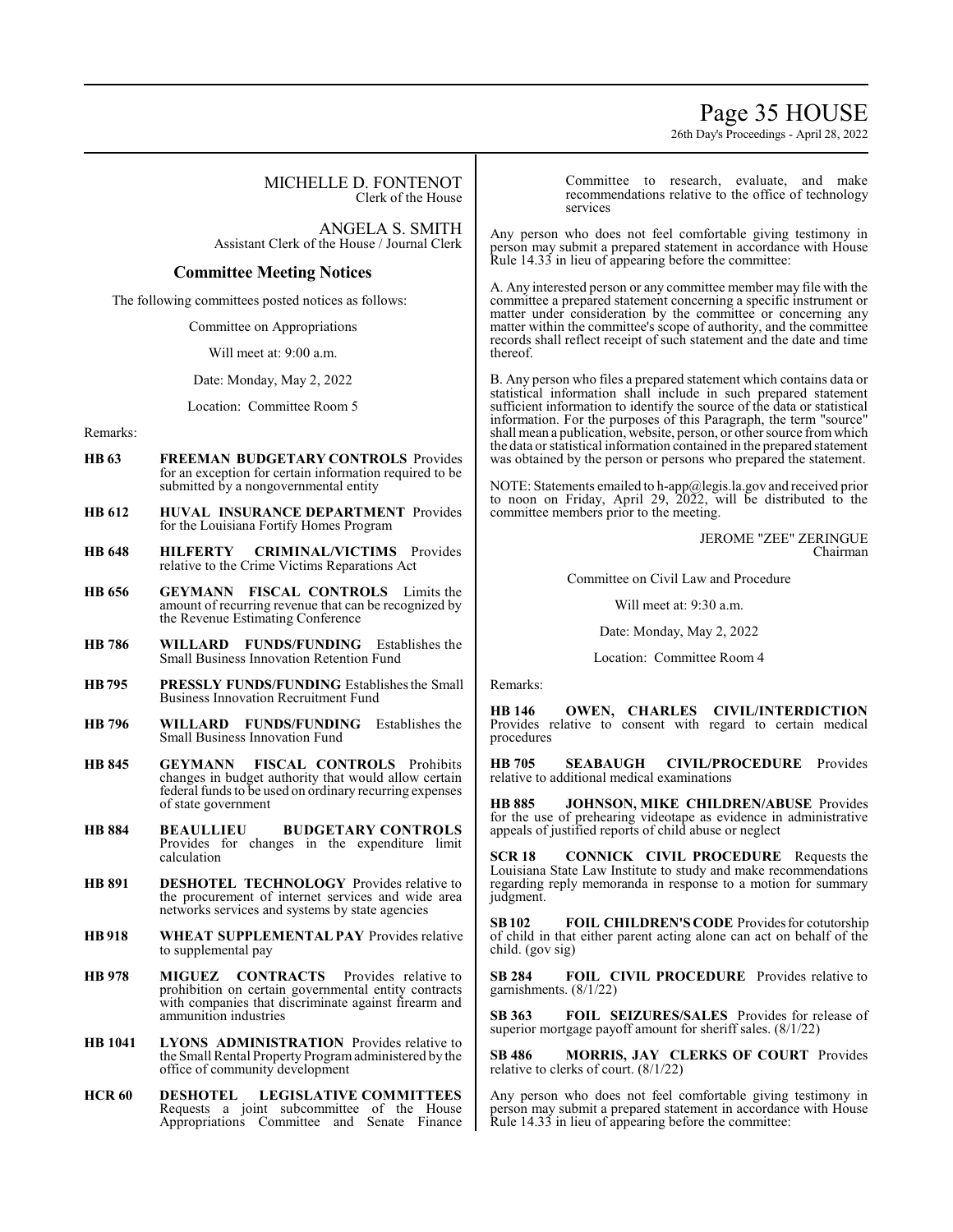# Page 36 HOUSE

26th Day's Proceedings - April 28, 2022

A. Any interested person or any committee member may file with the committee a prepared statement concerning a specific instrument or matter under consideration by the committee or concerning any matter within the committee's scope of authority, and the committee records shall reflect receipt of such statement and the date and time thereof.

B. Any person who files a prepared statement which contains data or statistical information shall include in such prepared statement sufficient information to identify the source of the data or statistical information. For the purposes of this Paragraph, the term "source" shall mean a publication, website, person, or other source fromwhich the data or statistical information contained in the prepared statement was obtained by the person or persons who prepared the statement.

NOTE: Statements emailed to h-clp@legis.la.gov and received prior to noon on Friday, April 29, 2022, will be distributed to the committee members prior to the meeting.

> GREGORY A. MILLER Chairman

Committee on Commerce

Will meet at: 9:30 a.m.

Date: Monday, May 2, 2022

Location: Committee Room 1

Remarks:

- **HB 342 HODGES FINANCIAL INSTITUTIONS** Provides relative to discrimination by financial institutions
- **HB 564 AMEDEE FINANCIAL INSTITUTIONS** Creates a regulatory sandbox program within the office of financial institutions
- **HB 801 GOUDEAU SECONDHAND DEALERS** Provides relative to scrap metal recyclers
- **HB 802 WRIGHT COMMERCE** Provides relative to digital assets
- **HB 805 GREEN FINANCIAL INSTITUTIONS** Provides for insurance proceeds disbursement plans
- **HB 950 BOYD FINANCIAL INSTITUTIONS** Provides relative to mortgage companies
- **HB 985 WRIGHT COMMERCE** Provides relative to virtual currency
- **HB 993 EDMONDS COUNSELORS** Provides a right of conscience protection for marriage and family therapists
- **HB 997 DUPLESSIS VETERANS** Provides relative to interment of military personnel
- **HB 1000 HOLLIS (TBA) PUBLIC SERVICE COMN**  Provides relative to notice requirements for excavation by communicationsoperators or excavators**(Subject to Rule Suspension)**
- **SB 14 POPE HEARING AID DEALERS** Provides relative to the Louisiana Board for Hearing Aid Dealers. (8/1/22)

#### **SB 431 MILLS, ROBERT HORSE RACING** Provides relative to offtrack wagering facility locations. (gov sig)

Any person who does not feel comfortable giving testimony in person may submit a prepared statement in accordance with House Rule 14.33 in lieu of appearing before the committee:

A. Any interested person or any committee member may file with the committee a prepared statement concerning a specific instrument or matter under consideration by the committee or concerning any matter within the committee's scope of authority, and the committee records shall reflect receipt of such statement and the date and time thereof.

B. Any person who files a prepared statement which contains data or statistical information shall include in such prepared statement sufficient information to identify the source of the data or statistical information. For the purposes of this Paragraph, the term "source" shall mean a publication, website, person, or other source fromwhich the data or statistical information contained in the prepared statement was obtained by the person or persons who prepared the statement.

NOTE: Statements emailed to h-com@legis.la.gov and received prior to noon on Friday, April 29, 2022, will be distributed to the committee members prior to the meeting.

> PAULA P. DAVIS Chairman

Committee on Transportation, Highways and Public Works

Will meet at: 10:00 a.m.

Date: Monday, May 2, 2022

Location: Committee Room 3

Remarks:

- **HB 181 HOLLIS TRAFFIC/VIOLATIONS** Relative to the splitting of profits, fees, or commissions for traffic fines
- **HB 1031 FREIBERG MOTOR VEHICLES** Imposes a road usage fee on certain electric and hybrid vehicles
- **SB 39 BERNARD ROADS/HIGHWAYS** Designates LA Hwy. 493 beginning at LA Hwy. 119 to LA Hwy. 1 in Natchitoches Parish as the "Augustin Metoyer Memorial Parkway". (8/1/22)
- **SB 52 ABRAHAM ROADS/HIGHWAYS** Designates the Black Bayou Bridge on Louisiana Highway 384 in Calcasieu Parish as the "Dorothy Carter Memorial Bridge". (gov sig)
- **SB 61 MCMATH MOTOR VEHICLES** Creates "Mental Health" special prestige license plate. (8/1/22)
- **SB 79 WHITE, B ROADS/HIGHWAYS** Designates a portion of LA 16 in St. Helena Parish as the "Trooper George Baker Memorial Highway". (8/1/22)
- **SB 181 MCMATH AIRCRAFT/AVIATION** Provides for the definition of an airport sponsor and replaces engineer with sponsor for the approval, inspection, and certification of airport construction projects. (gov sig)
- **SB 211 STINE FEES/LICENSES/PERMITS** Provides for changes to the "Choose Life" special prestige license plate. (8/1/22)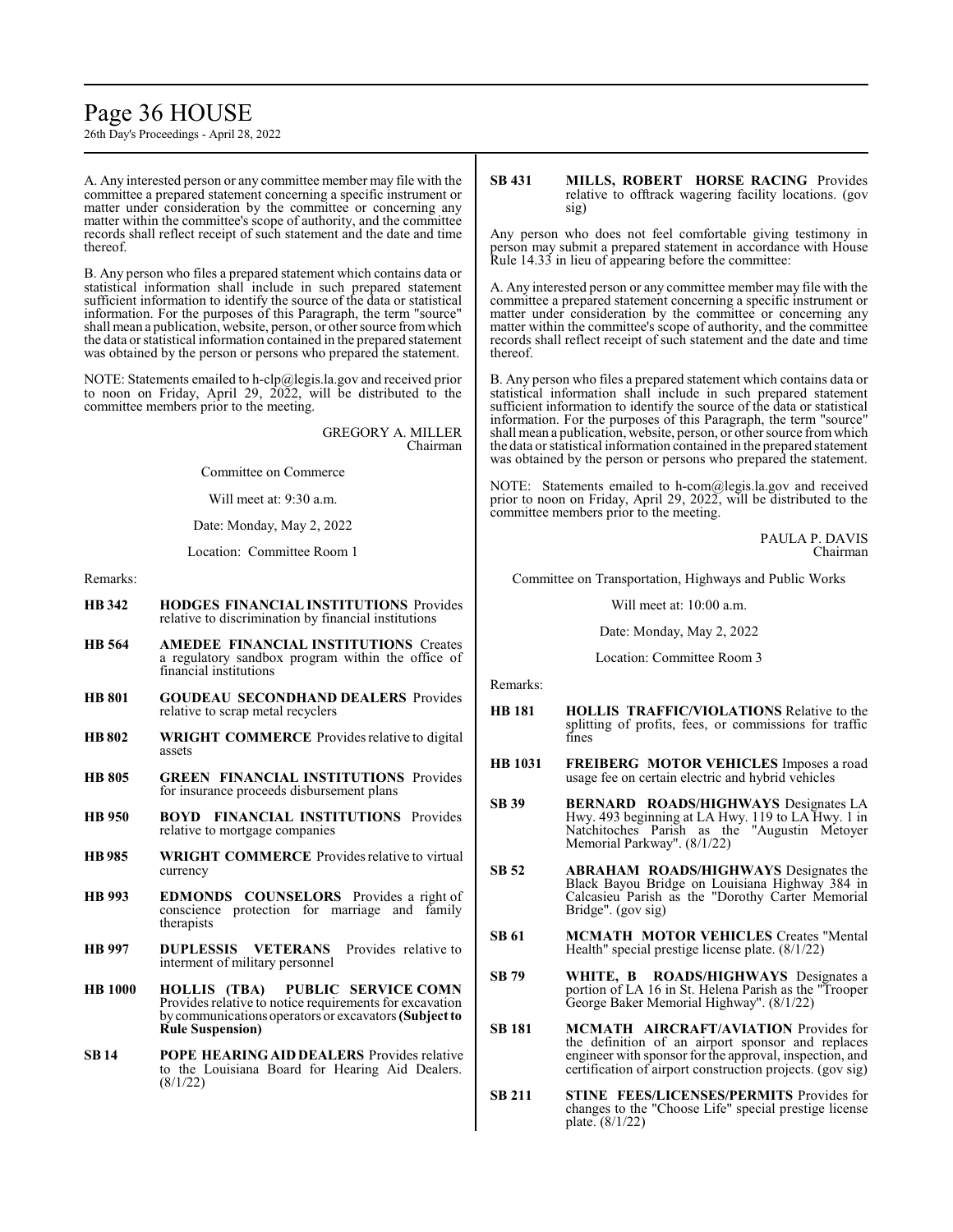# Page 37 HOUSE

26th Day's Proceedings - April 28, 2022

**SB 433 WHITE, B SPECIAL DISTRICTS** Provides relative to the membership of certain airport commissions. (8/1/22)

**SB 453 MCMATH MOTOR VEHICLES** Provides relative to low speed autonomous motor vehicles. (8/1/22)

Any person who does not feel comfortable giving testimony in person may submit a prepared statement in accordance with House Rule 14.33 in lieu of appearing before the committee:

A. Any interested person or any committee member may file with the committee a prepared statement concerning a specific instrument or matter under consideration by the committee or concerning any matter within the committee's scope of authority, and the committee records shall reflect receipt of such statement and the date and time thereof.

B. Any person who files a prepared statement which contains data or statistical information shall include in such prepared statement sufficient information to identify the source of the data or statistical information. For the purposes of this Paragraph, the term "source" shall mean a publication, website, person, or other source fromwhich the data or statistical information contained in the prepared statement was obtained by the person or persons who prepared the statement.

NOTE: Statements emailed to h-thpw@legis.la.gov and received prior to noon on Friday, April 29, 2022, will be distributed to the committee members prior to the meeting.

> MARK WRIGHT Chairman

Committee on Ways and Means

Will meet at: 9:00 a.m.

Date: Monday, May 2, 2022

Location: Committee Room 6

Remarks:

- **HB 438 BACALA TAX/SALES-USE, STATE** Reduces the rate of the state sales and use tax
- **HB 631 GREEN TAX COMMISSION, STATE** To provide for certain changes or corrections of assessment by the tax commission
- **HB 907 TARVER, PHILLIP TAX/PROPERTY** Provides for resident custodians on adjudicated property
- **HB 925 BUTLER CAPITAL OUTLAY** Establishes the Louisiana Infrastructure Revolving Loan Program to provide financial assistance to local governments and political subdivisions for certain capital infrastructure projects
- **HB 965 STEFANSKI ASSESSORS** To grant the Board of Tax Appeals jurisdiction over certain suits instituted by taxpayers dissatisfied with certain final determinations by the Louisiana Tax Commission
- **HB 972 PHELPS FEES/LICENSES/PERMITS** Establishes an amnesty program for fines, fees, and assessments imposed by state agencies
- **HB 992 BEAULLIEU TAX COMMISSION, STATE**  Authorizes the Louisiana Tax Commission to hear claims for the refund of ad valorem property taxes erroneously paid on public service properties
- **HB 1018 EDMONDS FUNDS/FUNDING** Establishes the Temporary Sales Tax Fund and provides for deposit of certain state sales tax revenue into the fund
- **HCR 50 NEWELL TAX/PROPERTY** Requests a study of the practicality and feasibility of phasing-in property tax increases when a property's assessed value increases after reassessment by a percentage of less than fifty percent of the previous year's assessed value
- **SB 85 CORTEZ TAX/INCOME/PERSONAL** Creates an individual income tax refund checkoff donation for Maddie's Footprints. (8/1/22)
- **SB 129 MORRIS, JAY TAX/LOCAL** Exempts certain infused or injected prescription drugs from local sales tax. (7/1/22)
- **SB 217 JACKSON TAXEXEMPTIONS** Exempts the lease, rental, or purchase of tangible personal property or services by the Edward Via College of Osteopathic Medicine (VCOM) from local sales tax. (7/1/22)
- **SB 242 ALLAIN TAX/LOCAL** Provides relative to interest and penalties applicable to local sales and use tax.  $(8/1/22)$
- **SB 293 ALLAIN TAX/SALES** Creates a state sales tax rebate for the purchase of certain agricultural fencing materials by commercial farmers. (gov sig)
- **SB 371 HARRIS, JIMMY TAX/INCOME/PERSONAL**  Establishes an individual income tax refund checkoff donation for the University of New Orleans Foundation. (8/1/22)

Any person who does not feel comfortable giving testimony in person may submit a prepared statement in accordance with House Rule 14.33 in lieu of appearing before the committee:

A. Any interested person or any committee member may file with the committee a prepared statement concerning a specific instrument or matter under consideration by the committee or concerning any matter within the committee's scope of authority, and the committee records shall reflect receipt of such statement and the date and time thereof.

B. Any person who files a prepared statement which contains data or statistical information shall include in such prepared statement sufficient information to identify the source of the data or statistical information. For the purposes of this Paragraph, the term "source" shall mean a publication, website, person, or other source fromwhich the data or statistical information contained in the prepared statement was obtained by the person or persons who prepared the statement.

NOTE: Statements emailed to hwmc@legis.la.gov and received prior to noon on Friday, April 29, 2022, will be distributed to the committee members prior to the meeting.

> STUART J. BISHOP Chairman

### **Weekly Committee Schedules**

The following committees posted weekly committee schedules as follows:

Committee on Agriculture, Forestry, Aquaculture, and Rural Development

Thursday, May 5, 2022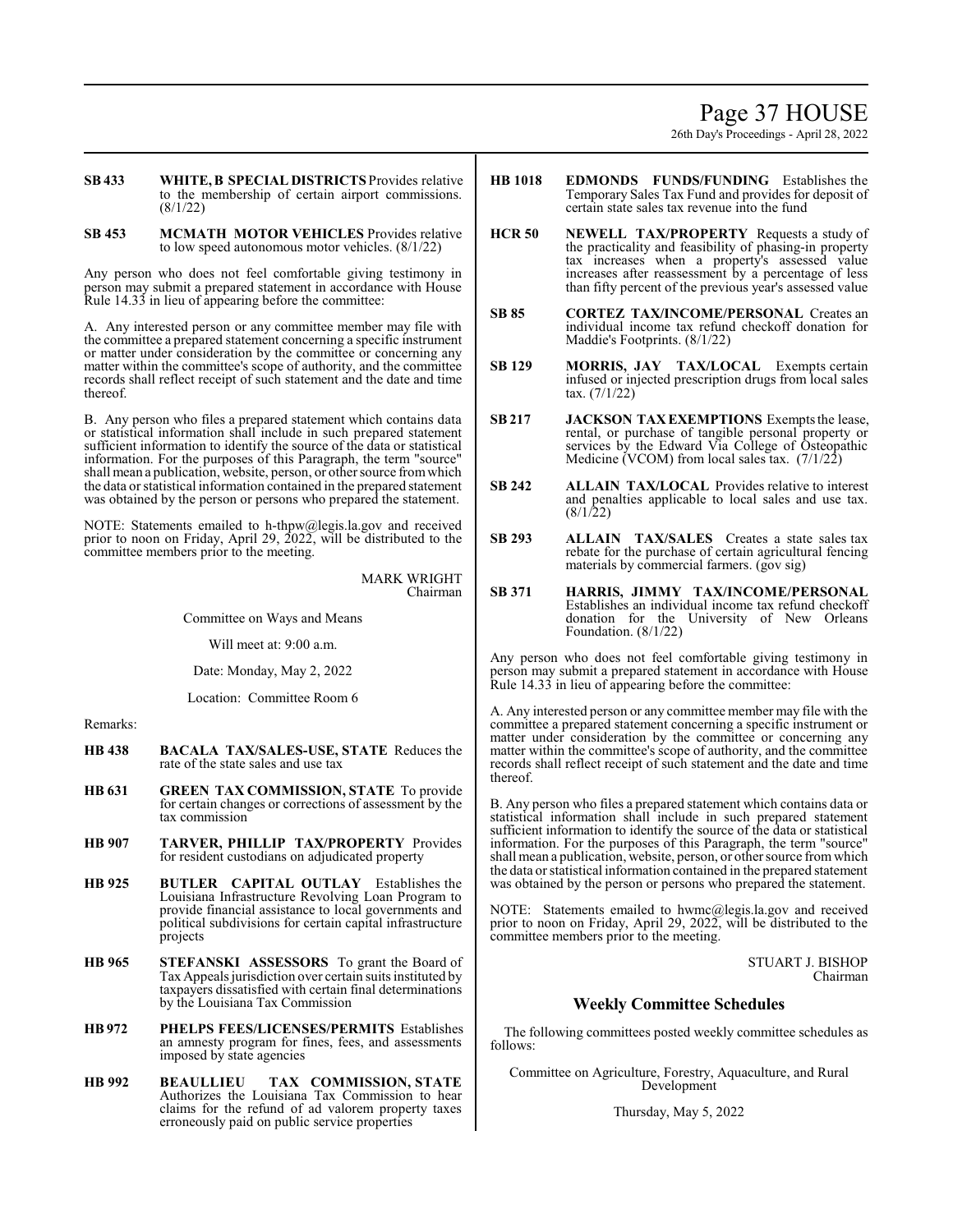# Page 38 HOUSE

26th Day's Proceedings - April 28, 2022

#### Committee Room 3

#### 9:30 a.m.

#### INSTRUMENTS TO BE HEARD:

- **HR 89 GEYMANN ANIMALS** Urges and requests the local governing authority of Calcasieu Parish and the CalcasieuParish Animal Services and AdoptionCenter to become a "no kill" animal shelter
- **HB 373 JOHNSON, TRAVIS DISTRICTS/SPECIAL** Provides for the Delta Agriculture Research and Sustainability District
- **HB 1049 SEABAUGH INSURANCE/SELF** Authorizes the creation of Louisiana timber and agriculture transportation group self-insurance funds

#### OTHER BUSINESS:

Presentation by the Louisiana FFA state officers

Any person who does not feel comfortable giving testimony in person may submit a prepared statement in accordance with House Rule 14.33 in lieu of appearing before the committee:

A. Any interested person or any committee member may file with the committee a prepared statement concerning a specific instrument or matter under consideration by the committee or concerning any matter within the committee's scope of authority, and the committee records shall reflect receipt of such statement and the date and time thereof.

B. Any person who files a prepared statement which contains data or statistical information shall include in such prepared statement sufficient information to identify the source of the data or statistical information. For the purposes of this Paragraph, the term "source" shall mean a publication, website, person, or other source fromwhich the data or statistical information contained in the prepared statement was obtained by the person or persons who prepared the statement.

NOTE: Statements emailed to h-agri@legis.la.gov and received prior to noon on Wednesday, May 4, 2022, will be distributed to the committee members prior to the meeting.

LEGISLATIVE INSTRUMENTS MAY BE DELETED (DOES NOT REQUIRE HOUSE RULES SUSPENSION) OR ADDED (REQUIRES HOUSE RULES<br>SUSPENSION)PRIOR TO THE MEETING DATE. (HOUSE RULES 14.23 AND<br>14.24) SEE THE DAILY NOTICE OF COMMITTEE MEETINGS POSTED PRIOR TO MEETING DATE.

> JACK G. MCFARLAND Chairman

Committee on Education

Tuesday, May 3, 2022

Committee Room 1

9:00 a.m.

#### INSTRUMENTS TO BE HEARD:

- **HB 185 OWEN, CHARLES COLLEGES/UNIVERSITIES** Provides relative to expressive activities at public postsecondary education institutions
- **HB 222 MARCELLE STUDENT/DISCIPLINE** Provides relative to out-of-school suspensions and expulsions of public school students
- **HB 356 AMEDEE EDUCATION** Provides for the right of parents to access and examine lessons used in their child's education
- **HB 369 HARRIS, LANCE EDUCATION** Requires public school governing authorities and public schools to post on their websites laws pertaining to parental access to instructional materials and the Parents' Bill of Rights
- **HB 391 BRYANT HIGHER EDUCATION** Provides relative to tuition for certain nonresident postsecondary students
- **HB 453 HARRIS, LANCE CURRICULA** Requires each public school governing authority to post on its website information relative to instructional materials and activities for each school under its jurisdiction
- **HB 536 COX TOPS** Lowers the minimum ACT score required for initial qualification for a TOPS-Tech Award from 17 to 15
- **HB 688 PHELPS SCHOOLS/EMPLOYEES** Provides relative to sabbatical leave for teachers
- **HB 808 HODGES EDUCATION** Expands the Parents' Bill of Rights for Public Schools
- **HB 819 COX SCHOOLS/EMPLOYEES** Provides relative to extended sick leave for school bus operators and public school employees
- **HB 837 HORTON CURRICULA** Provides relative to discussion of sexual orientation and gender identity in public schools
- **HB 861 ST. BLANC FIRE PROTECT/FIRE MARSHAL** Provides relative to inspections of family child care providers and in-home providers
- **HB 946 MILLER, D. EDUCATION/SPECIAL** Provides relative to the membership and reports of special education advisory councils
- **HB 961 OWEN, CHARLES PUBLIC FACILITIES** Provides relative to types of payment accepted at public events at public postsecondary education institutions
- **HB 970 WHITE, M EARLY CHILDHOOD** Creates an early childhood literacy program for the purpose of delivering an age-appropriate book monthly to eligible children under the age of five
- **HB 981 DUPLESSIS CURRICULA** Requires instruction on mental health to be provided for students in grades kindergarten through twelve
- **HB 983 BISHOP, S. STUDENT/TUITION** Authorizes the transfer of funds from a START account to a START K12 account

Any person who does not feel comfortable giving testimony in person may submit a prepared statement in accordance with House Rule 14.33 in lieu of appearing before the committee:

A. Any interested person or any committee member may file with the committee a prepared statement concerning a specific instrument or matter under consideration by the committee or concerning any matter within the committee's scope of authority, and the committee records shall reflect receipt of such statement and the date and time thereof.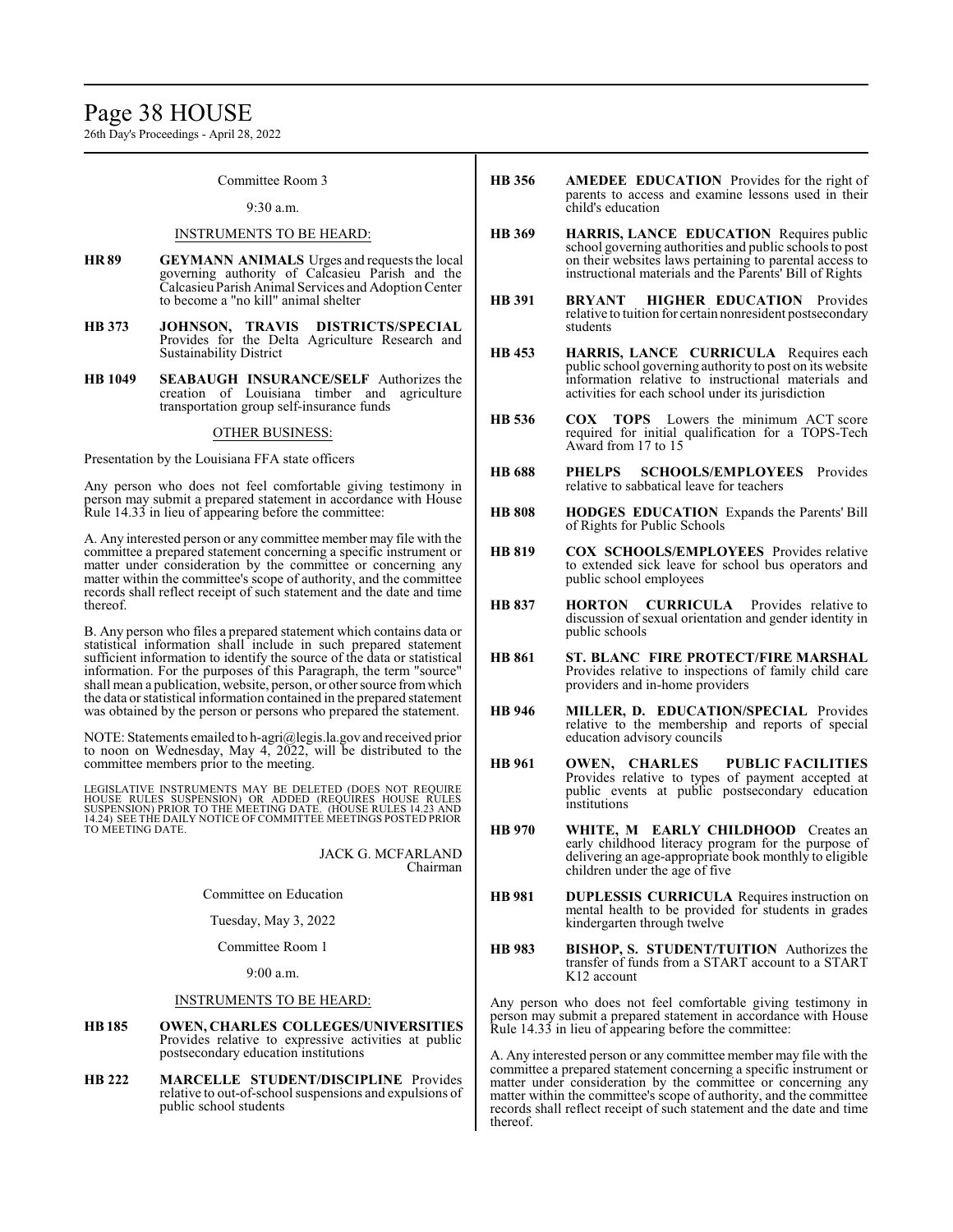# Page 39 HOUSE

26th Day's Proceedings - April 28, 2022

B. Any person who files a prepared statement which contains data or statistical information shall include in such prepared statement sufficient information to identify the source of the data or statistical information. For the purposes of this Paragraph, the term "source" shall mean a publication, website, person, or other source from which the data or statistical information contained in the prepared statement was obtained by the person or persons who prepared the statement.

NOTE: Statements emailed to h-educ@legis.la.gov and received prior to noon on Monday, May 2, 2022, will be distributed to the committee members prior to the meeting.

Wednesday, May 4, 2022

Committee Room 1

9:00 a.m.

Any legislative instrument listed on the agenda for Tuesday, May 3, that is not disposed of may be carried over to the meeting on Wednesday, May 4. (House Rule 14.24(A))

#### INSTRUMENTS TO BE HEARD:

- **SB 44 MIZELL AMUSEMENTS/SPORTS** Provides for the Fairness in Womens Sports Act relative to a school's ability to offer equal opportunities to each student to participate in team sporting events on an equal basis.  $(8/1/22)$
- **SB 94 JACKSON SCHOOLS** Provides relative to instruction on child assault awareness and prevention in public schools. (gov sig)
- **SB 169 MIZELL EARLY CHILDHOOD ED** Requires annual meetings of and reports from the Early Childhood Care and Education Commission. (gov sig)
- **SB 189 WHITE, B SCHOOLS** Provides relative to the jurisdiction of the Central Community School System.  $(7/1/22)$
- **SB 191 HEWITT TOPS** Provides relative to high school core curriculum requirements. (gov sig)

Any person who does not feel comfortable giving testimony in person may submit a prepared statement in accordance with House Rule 14.33 in lieu of appearing before the committee:

A. Any interested person or any committee member may file with the committee a prepared statement concerning a specific instrument or matter under consideration by the committee or concerning any matter within the committee's scope of authority, and the committee records shall reflect receipt of such statement and the date and time thereof.

B. Any person who files a prepared statement which contains data or statistical information shall include in such prepared statement sufficient information to identify the source of the data or statistical information. For the purposes of this Paragraph, the term "source" shall mean a publication, website, person, or other source fromwhich the data or statistical information contained in the prepared statement was obtained by the person or persons who prepared the statement.

NOTE: Statements emailed to h-educ@legis.la.gov and received prior to noon on Tuesday, May 3, 2022, will be distributed to the committee members prior to the meeting.

LEGISLATIVE INSTRUMENTS MAY BE DELETED (DOES NOT REQUIRE<br>HOUSE RULES SUSPENSION) OR ADDED (REQUIRES HOUSE RULES<br>SUSPENSION) PRIOR TO THE MEETING DATE. (HOUSE RULES 14.23 AND<br>14.24) SEE THE DAILY NOTICE OF COMMITTEE MEETING TO MEETING DATE.

LANCE HARRIS Chairman

Committee on Health and Welfare

Tuesday, May 3, 2022

Committee Room 5

9:30 a.m.

#### INSTRUMENTS TO BE HEARD:

- **HB 117 ECHOLS DRUGS/PRESCRIPTION** Provides relative to prescribing, administering, and dispensing of drugs for off-label use
- **HB 605 LANDRY MENTAL HEALTH** Prohibits certain licensed professionals fromengagingwith anyminor in the practice known as conversion therapy
- **HB 910 THOMAS ATHLETICS/TRAINERS** Provides relative to athletic training
- **HB 941 ILLG PHYSICIANS** Provides requirements and limitations relative to certain procedures performed on the spine
- **HCR 80 CREWS PUBLIC HEALTH/OFFICE** Directs the office of public health to conduct a comprehensive assessment of this state's response to the COVID-19 pandemic
- **HCR 88 ECHOLS MEDICAID** Urges and requests the La. Department of Health to utilize increased collections from pharmacy rebates to increase rates for primary care providers in the Medicaid program
- **HCR 93 EMERSON HEALTH/WOMEN'S** Commends and honors the pregnancy care centers of Louisiana
- **HCR 94 DUPLESSIS CHILDREN** Requests a study regarding the potential establishment of a program to provide children born to low- to moderate-income parents with a trust that, at maturity, can be used for postsecondary education, the purchase of a home, or formation of a business

Any person who does not feel comfortable giving testimony in person may submit a prepared statement in accordance with House Rule 14.33 in lieu of appearing before the committee:

A. Any interested person or any committee member may file with the committee a prepared statement concerning a specific instrument or matter under consideration by the committee or concerning any matter within the committee's scope of authority, and the committee records shall reflect receipt of such statement and the date and time thereof.

B. Any person who files a prepared statement which contains data or statistical information shall include in such prepared statement sufficient information to identify the source of the data or statistical information. For the purposes of this Paragraph, the term "source" shall mean a publication, website, person, or other source fromwhich the data or statistical information contained in the prepared statement was obtained by the person or persons who prepared the statement.

NOTE: Statements emailed to h-hw@legis.la.gov and received prior to noon on Monday, May 2, 2022, will be distributed to the committee members prior to the meeting.

Wednesday, May 4, 2022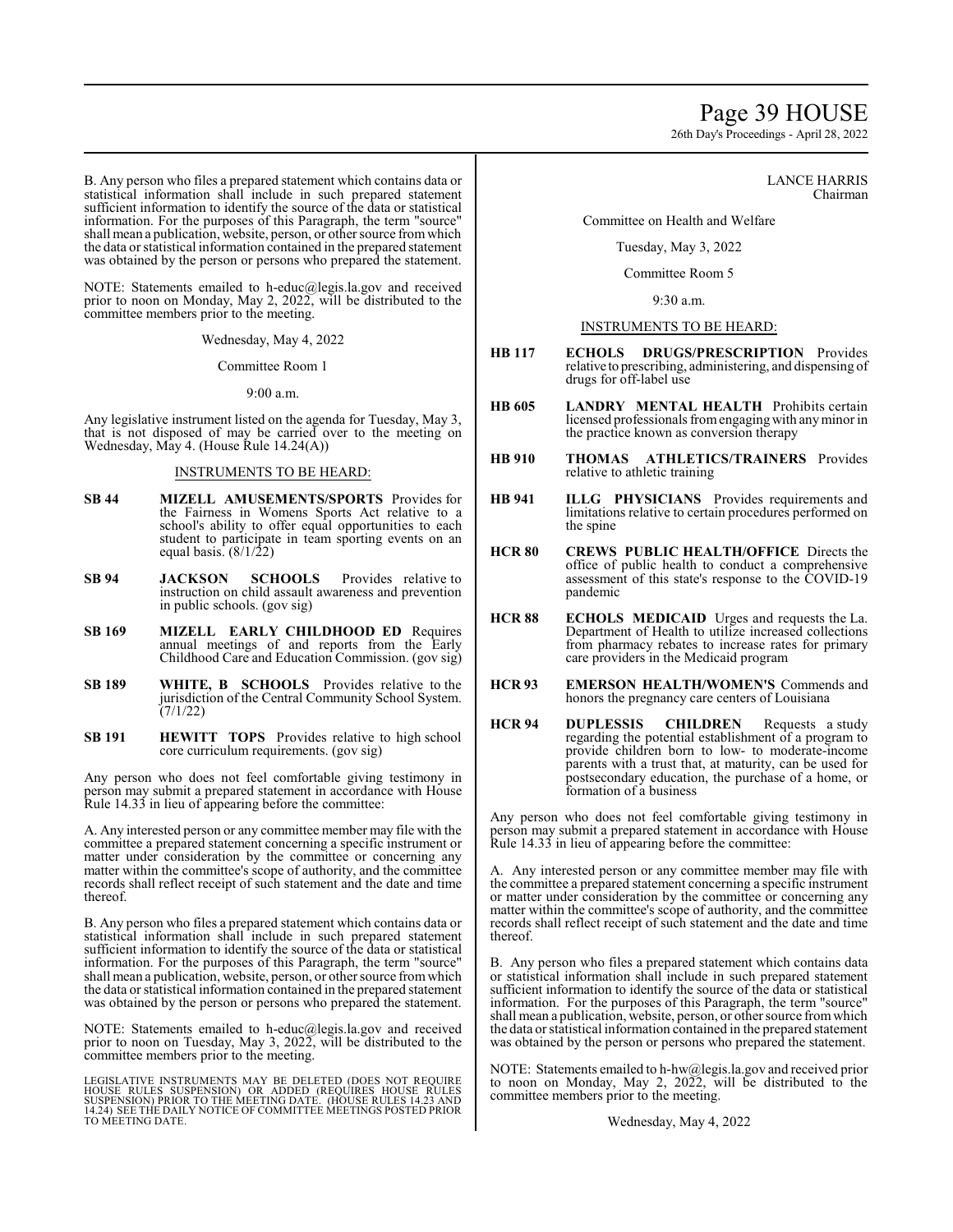# Page 40 HOUSE

26th Day's Proceedings - April 28, 2022

Committee Room 5

#### 10:00 a.m.

#### INSTRUMENTS TO BE HEARD:

- **HR 62 ECHOLS EMERGENCY PREPAREDNESS** Requests the La. Department of Health to develop a proposal for a statewide hospital coordination plan for use in disasters and other emergency situations
- **SB 40 MCMATH CHILDREN** Provides relative to protections for foster children. (gov sig)
- **SB 77 LUNEAU MEDICAID** Provides relative to prior authorization of prescription drugs. (8/1/22)
- **SB 98 HEWITT HEALTH DEPARTMENT** Provides relative to the Louisiana Commission forthe Deaf. (See Act)
- **SB 194 HEWITT HEALTH CARE** Provides relative to the membership of the Louisiana Health Works Commission. (8/1/22)
- **SB 411 WHITE, B HEALTH CARE** Provides relative to the Louisiana Emergency Response Network. (8/1/22)

Any person who does not feel comfortable giving testimony in person may submit a prepared statement in accordance with House Rule 14.33 in lieu of appearing before the committee:

A. Any interested person or any committee member may file with the committee a prepared statement concerning a specific instrument or matter under consideration by the committee or concerning any matter within the committee's scope of authority, and the committee records shall reflect receipt of such statement and the date and time thereof.

B. Any person who files a prepared statement which contains data or statistical information shall include in such prepared statement sufficient information to identify the source of the data or statistical information. For the purposes of this Paragraph, the term "source" shall mean a publication, website, person, or other source fromwhich the data or statistical information contained in the prepared statement was obtained by the person or persons who prepared the statement.

NOTE: Statements emailed to h-hw@legis.la.gov and received prior to noon on Tuesday, May 3, 2022, will be distributed to the committee members prior to the meeting.

LEGISLATIVE INSTRUMENTS MAY BE DELETED (DOES NOT REQUIRE<br>HOUSE RULES SUSPENSION) OR ADDED (REQUIRES HOUSE RULES<br>SUSPENSION) PRIOR TO THE MEETING DATE. (HOUSE RULES 14.23 AND<br>14.24) SEE THE DAILY NOTICE OF COMMITTEE MEETING TO MEETING DATE.

> LAWRENCE A. "LARRY" BAGLEY Chairman

Committee on House and Governmental Affairs

Tuesday, May 3, 2022

Committee Room 3

9:00 a.m.

#### INSTRUMENTS TO BE HEARD:

**HB 357 JENKINS ELECTIONS/POLLING PLACES** Provides relative to polling places

- **HB 559 EDMONDS ELECTIONS/BALLOTS** Provides relative to absentee by mail ballots
- **HB 671 EDMONDS VOTING/MACHINES** Provides for testing of voting machines prior to election
- **HB 720 GAINES ELECTIONS** Provides for election procedures during a state of emergency.
- **HB 912 MAGEE ELECTION CODE** Makes technical changes to certain provisions relative to the manner in which ballots are prepared and marked
- **HB924 EDMONDS ELECTIONS** Provides for post-election tabulation audits of paper records including absentee ballots
- **HCR 32 EDMONDS VOTERS/VOTING** Urges and requests that the secretary of state produce an annual report of all voting complaints
- **HCR 90 STEFANSKI ELECTIONS** Requests the State Board of Election Supervisors to study and make recommendations regarding specified election issues
- **HR 19 ZERINGUE HOUSE/RULES** Provides relative to notice of interim committee meetings
- **HR 30 ZERINGUE JUDGES** Establishes a task force to study the funding and workload of judicial districts and circuits

Any person who does not feel comfortable giving testimony in person may submit a prepared statement in accordance with House Rule 14.33 in lieu of appearing before the committee:

A. Any interested person or any committee member may file with the committee a prepared statement concerning a specific instrument or matter under consideration by the committee or concerning any matter within the committee's scope of authority, and the committee records shall reflect receipt of such statement and the date and time thereof.

B. Any person who files a prepared statement which contains data or statistical information shall include in such prepared statement sufficient information to identify the source of the data or statistical information. For the purposes of this Paragraph, the term "source" shall mean a publication, website, person, or other source fromwhich the data or statistical information contained in the prepared statement was obtained by the person or persons who prepared the statement.

NOTE: Statements emailed to h&ga@legis.la.gov and received prior to noon on Monday, May 2,  $2022$ , will be distributed to the committee members prior to the meeting.

Wednesday, May 4, 2022

Committee Room 3

 $9.00 a m$ 

#### INSTRUMENTS TO BE HEARD:

- **HB 178 VILLIO VOTERS/VOTING** (Constitutional Amendment) Provides relative to the right to vote
- **HB 1056 HODGES VOTERS/VOTING** Provides relative to persons permitted to register or vote
- **HB 179 WRIGHT GOVERNOR/POWERS-VETO** (Constitutional Amendment) Removes the line item veto power of the governor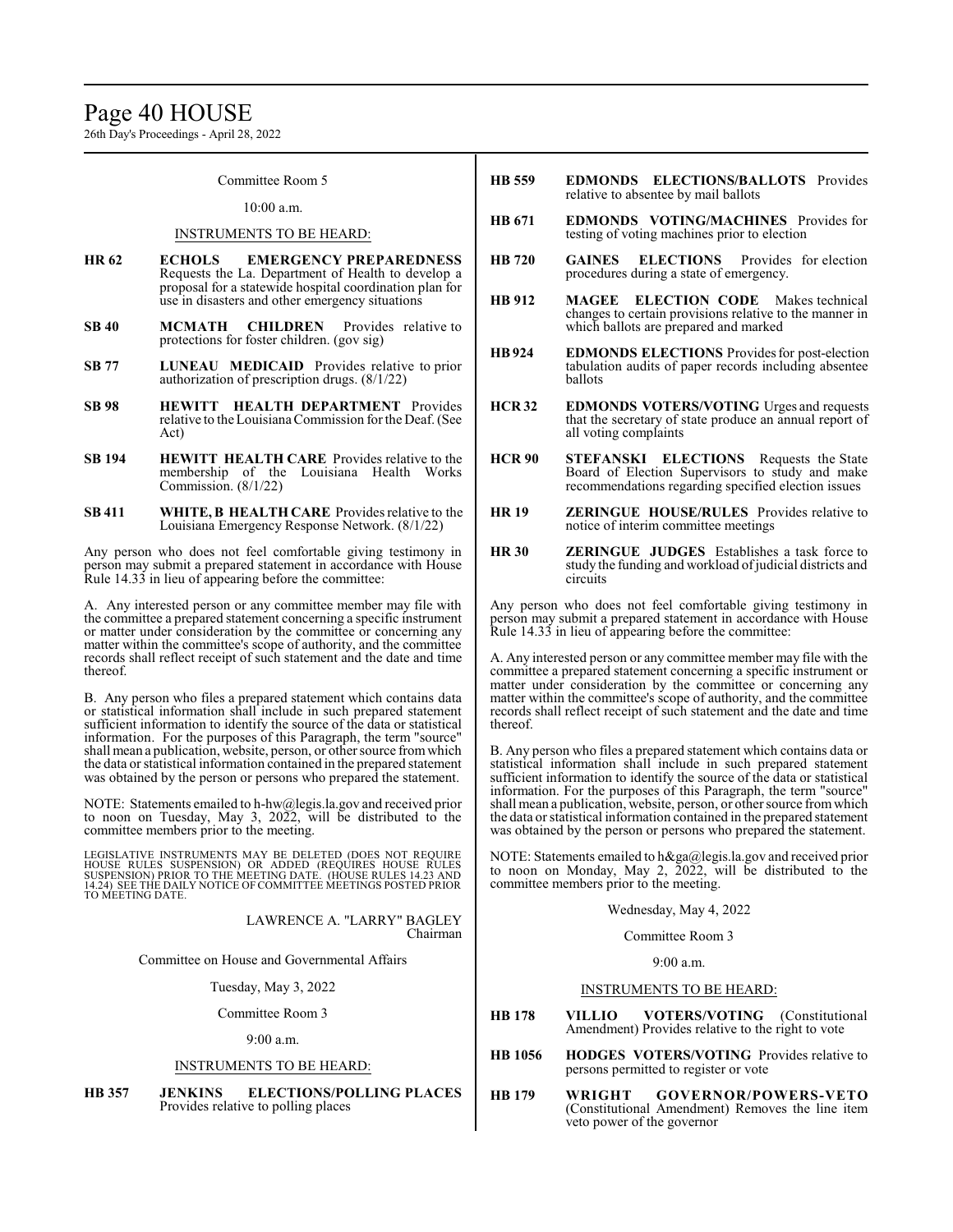# Page 41 HOUSE

26th Day's Proceedings - April 28, 2022

- **HB 405 WRIGHT CONSTITUTION/CONVENTION** Provides for calling a constitutional convention and preparations therefor
- **HB 756 SCHEXNAYDER PUBLIC BLDGS/GROUNDS-ST** Provides relative to certain public buildings and grounds
- **HB 145 E D M O N S T O N A D M I N I S T R A T I V E PROCEDURE** Provides relative to rule making procedure
- **HB 390 WRIGHT ADMINISTRATIVE PROCEDURE** Provides relative to rules adopted under the Administrative Procedure Act

Any person who does not feel comfortable giving testimony in person may submit a prepared statement in accordance with House Rule 14.33 in lieu of appearing before the committee:

A. Any interested person or any committee member may file with the committee a prepared statement concerning a specific instrument or matter under consideration by the committee or concerning any matter within the committee's scope of authority, and the committee records shall reflect receipt of such statement and the date and time thereof.

B. Any person who files a prepared statement which contains data or statistical information shall include in such prepared statement sufficient information to identify the source of the data or statistical information. For the purposes of this Paragraph, the term "source" shall mean a publication, website, person, or other source fromwhich the data or statistical information contained in the prepared statement was obtained by the person or persons who prepared the statement.

NOTE: Statements emailed to h&ga@legis.la.gov and received prior to noon on Tuesday, May 3, 2022, will be distributed to the committee members prior to the meeting.

LEGISLATIVE INSTRUMENTS MAY BE DELETED (DOES NOT REQUIRE<br>HOUSE RULES SUSPENSION) OR ADDED (REQUIRES HOUSE RULES<br>SUSPENSION) PRIOR TO THE MEETING DATE. (HOUSE RULES 14.23 AND<br>14.24) SEE THE DAILY NOTICE OF COMMITTEE MEETING

JOHN M. STEFANSKI Chairman

Committee on Insurance

Tuesday, May 3, 2022

Committee Room 2

9:30 a.m.

### INSTRUMENTS TO BE HEARD:

- **SB 117 LUNEAU INSURANCE POLICIES** Requires insurers provide coverage for the temporary use of a motor vehicle not owned by the insured. (8/1/22)
- **SB 118 TALBOT HEALTH/ACC INSURANCE** Requires medical necessity for genetic testing of certain cancer mutations is based on nationally recognized clinical practice guidelines. (7/1/22)
- **SB 134 TALBOT INSURANCE POLICIES** Provides for the presumption of coverage for certain claims subsequent to a catastrophic event.  $(1/1/23)$
- **SB 146 TALBOT HEALTH/ACC INSURANCE** Provides for health insurance coverage of cancer treatments. (8/1/22)
- **SB 154 TALBOT HEALTH/ACC INSURANCE** Provides for health insurance coverage of genetic testing for critically ill infants with no diagnosis. (1/1/23)
- **SB 163 TALBOT INSURANCE CLAIMS** Provides for catastrophe claims process disclosure. (1/1/23)
- **SB 165 TALBOT INSURANCE CLAIMS** Provides for internal claims and appeals process and external review procedures for health insurance issuers. (1/1/23)
- **SB 198 TALBOT INSURANCE CLAIMS** Provides relative to the adjustment of residential claims. (1/1/23)
- **SB 412 TALBOT INSURERS** Provides for the Insure Louisiana Incentive Program. (8/1/22)

Any person who does not feel comfortable giving testimony in person may submit a prepared statement in accordance with House Rule 14.33 in lieu of appearing before the committee:

A. Any interested person or any committee member may file with the committee a prepared statement concerning a specific instrument or matter under consideration by the committee or concerning any matter within the committee's scope of authority, and the committee records shall reflect of such statement and the date and time thereof.

B. Any person who files a prepared statement which contains data or statistical information shall include in such prepared statement sufficient information to identify the source of the data or statistical information. For the purposes of this Paragraph, the term "source" shall mean a publication, website, person, or other source fromwhich the data or statistical information contained in the prepared statement was obtained by the person or persons who prepared the statement.

NOTE: Statements emailed to h-ins@legis.la.gov and received prior to noon on Monday, May 2, 2022, will be distributed to the committee members prior to the meeting.

Wednesday, May 4, 2022

Committee Room 2

9:30 a.m.

#### INSTRUMENTS TO BE HEARD:

- **HB 882 OWEN, ROBERT INSURANCE/HEALTH** Enacts the Louisiana Right to Shop Act
- **HCR 83 GAROFALO INSURANCE/HEALTH** Creates the Louisiana All-Payer Claims Database Task Force
- **HCR 84 KERNER INSURANCE/FLOOD** Memorializes Congress to review and reform the National Flood Insurance Program's pricing methodology known as Risk Rating 2.0
- **HCR 89 MILLER, D. INSURANCE/HEALTH** Requests a study of the costs and benefits of mandating coverage for therapies and treatments for PANS, PANDAS, and both conditions as types of AE by private insurance plans in the state of La.
- **SB 230 MORRIS, JAY INSURERS** Provides for qualifications of title insurance producers. (8/1/22)